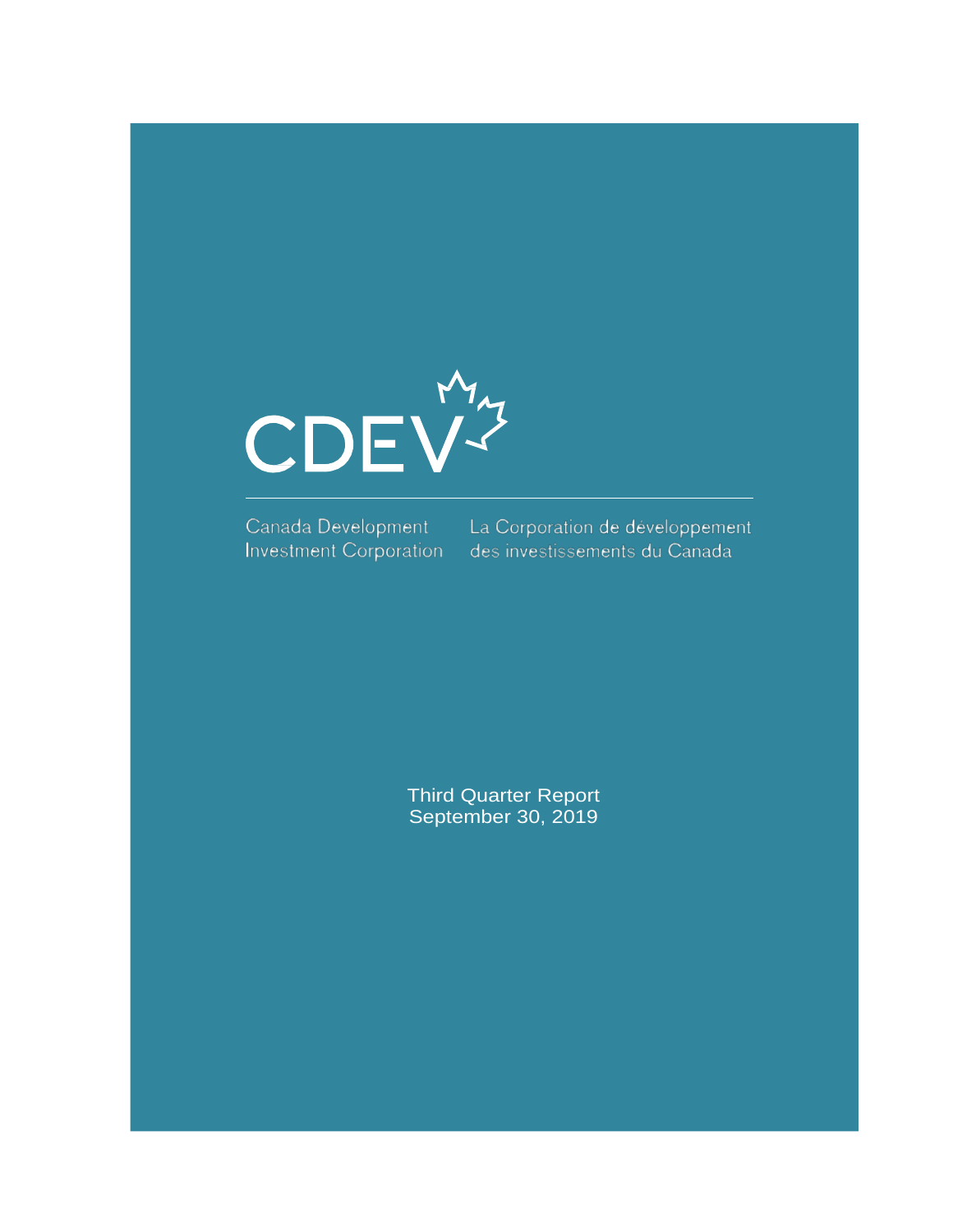

Canada Development La Corporation de développement **Investment Corporation** des investissements du Canada

#### **Contents**

| Statement of Management Responsibility by Senior Officials                                                                    |  |  |
|-------------------------------------------------------------------------------------------------------------------------------|--|--|
| <b>Management Discussion and Analysis of Results</b>                                                                          |  |  |
| Interim Condensed Consolidated Financial Statements of Canada Development<br><b>Investment Corporation September 30, 2019</b> |  |  |

### **Corporate Address:**

1240 Bay Street, Suite 302 Toronto, ON M5R 2A7

**Telephone:** (416) 966-2221 **Facsimile:** (416) 966-5485 **Website:** [www.cdev.gc.ca](http://www.cdev.gc.ca/)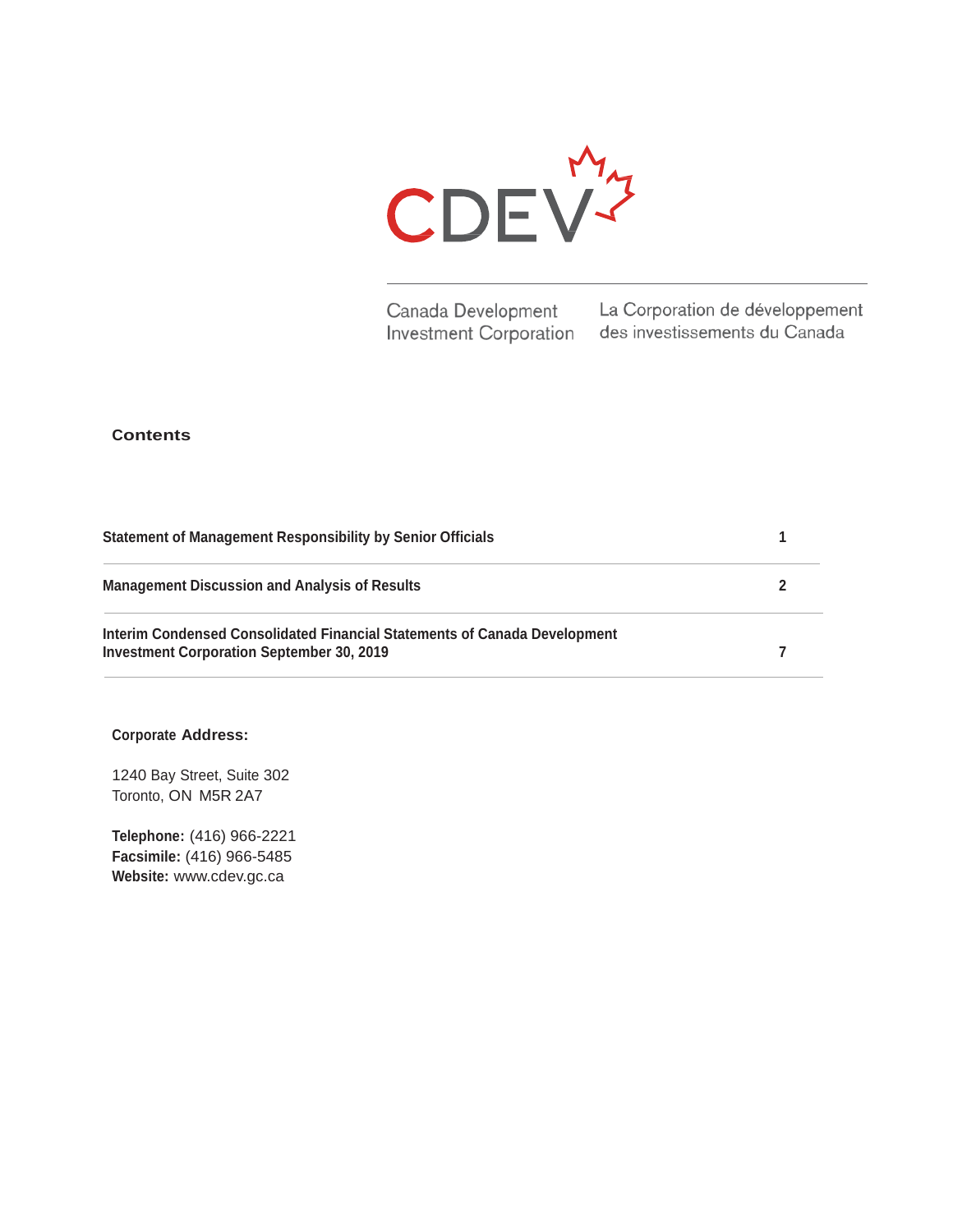### **Statement of Management Responsibility by Senior Officials**

Management is responsible for the preparation and fair presentation of these interim condensed consolidated financial statements in accordance with *IAS* 34, *Interim Financial Reporting* and for such internal controls as management determines are necessary to enable the preparation of interim condensed consolidated financial statements that are free from material misstatement. Management is also responsible for ensuring all other information in this quarterly financial report is consistent, where appropriate, with the interim condensed consolidated financial statements.

Based on our knowledge, these unaudited interim condensed consolidated financial statements present fairly, in all material respects, the financial position, the financial performance and cash flows of the Corporation, as at the date of and for the periods presented in the interim condensed consolidated financial statements.

The interim condensed consolidated financial statements were authorized for issue by the Board of Directors on November 21, 2019.

 $t\overline{t}$ 

Executive Vice-President **Executive Vice-President**, Finance

Toronto, Ontario November 21, 2019

Michael Carter **Andrew G. Stafl, CPA, CA**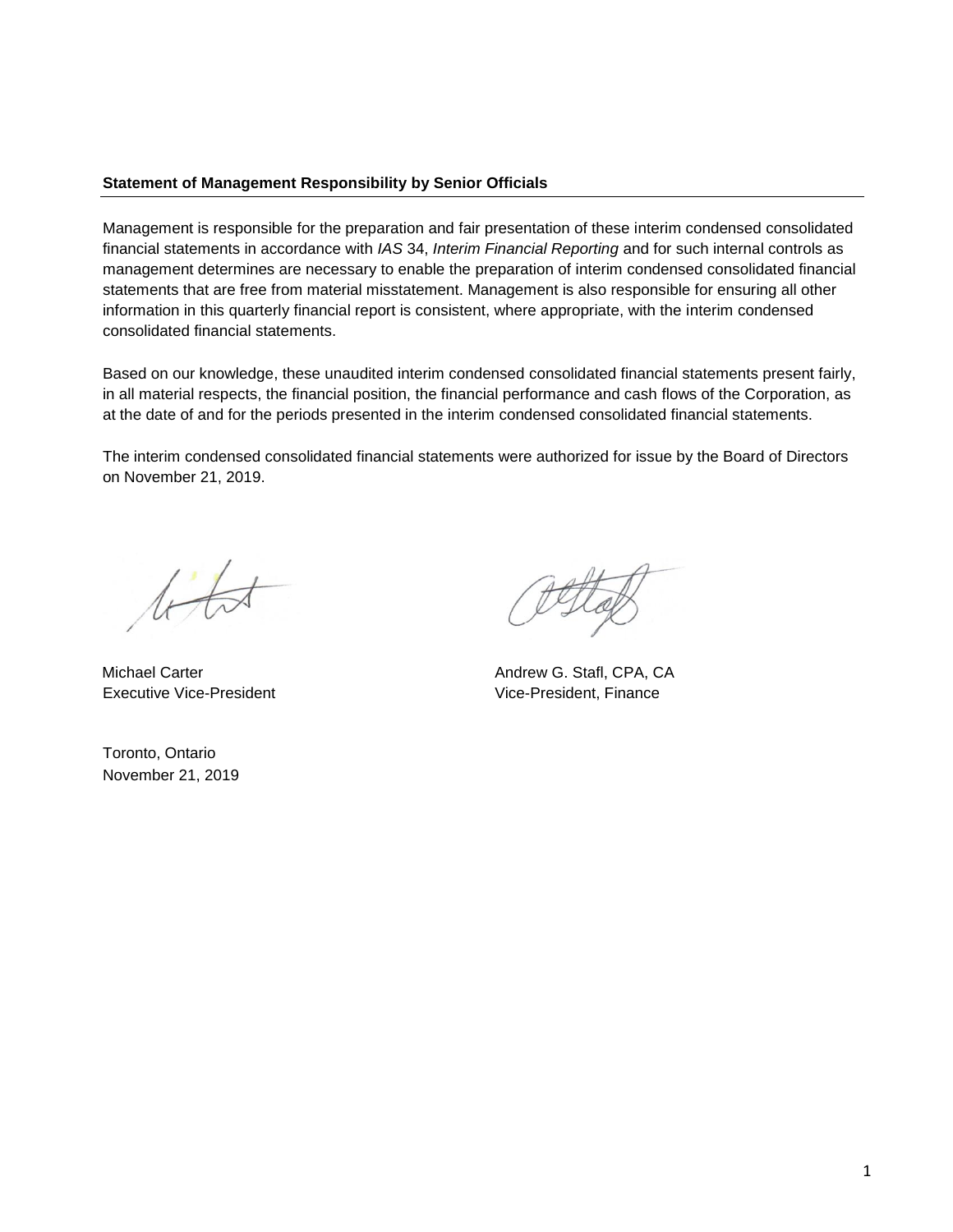## **Management Discussion and Analysis of Results – for the period ended September 30, 2019**

The public communications of Canada Development Investment Corporation ("CDEV"), including this quarterly report, may include forward-looking statements that reflect management's expectations regarding CDEV's objectives, strategies, outlooks, plans, anticipations, estimates and intentions.

By their nature, forward-looking statements involve numerous factors and assumptions, and they are subject to inherent risks and uncertainties, both general and specific. In particular, any predictions, forecasts, projections or other elements of forward-looking statements may not be achieved. A number of risks, uncertainties and other factors could cause actual results to differ materially from what we currently expect.

This Management Discussion and Analysis of Results is as of November 21, 2019 and should be read in conjunction with CDEV's unaudited interim condensed consolidated financial statements for the period ended September 30, 2019 and CDEV's Annual Report for the year ended December 31, 2018.

## **Corporate Overview**

CDEV, a federal Crown corporation, was incorporated in 1982 to provide a commercial vehicle for Government equity investment and to manage commercial holdings of the Government. CDEV's primary objective is to carry out its activities in the best interests of Canada, operating in a commercial manner. In addition to certain activities of our own, we have four primary wholly-owned subsidiaries for which we are responsible: Canada Hibernia Holding Corporation ("CHHC"), Canada Eldor Inc. ("CEI"), Canada TMP Finance Limited ("TMP Finance") and its subsidiary Trans Mountain Corporation ("TMC"). CHHC owns and manages the federal government's interests in the Hibernia Development Project ("Hibernia"). CEI has no operations, but has responsibility for servicing liabilities, chiefly arising from an agreement of purchase and sale with Cameco Inc. entered into in 1988. TMP Finance's primary responsibility is to provide financing to TMC. TMC has a mandate to operate the existing Trans Mountain Pipeline and to complete the Trans Mountain Expansion Project ("TMEP") in a timely and commercially viable manner while protecting the government's investment, ensuring compliance with applicable laws and rules, and operating in a manner consistent with Canada's commitment to advance reconciliation with Indigenous peoples.

### **Canada Development Investment Corporation**

CDEV management is working closely with the board and management of TMC to continue the transition of the company from a subsidiary of Kinder Morgan to being a Crown corporation. This includes additions to management, establishing risk assessment structures, setting up procedures to monitor the management of the TMEP, arranging necessary financing and producing meaningful financial information. CDEV is progressing a process to sell, on behalf of the Government, Ridley Terminals Inc. ("RTI") a federal Crown corporation that owns and operates a coal terminal in Prince Rupert, British Columbia. CDEV helped negotiate a conditional agreement to sell RTI which is expected to close, conditional on receiving certain regulatory approvals, in late 2019 or early 2020. Further details are available at [www.cdev.gc.ca.](http://www.cdev.gc.ca/) In the third quarter of 2019 CDEV received, for no consideration, the Net Profits Interest and Incidental Net Profits Interest (collectively the "NPI") from Natural Resources Canada via a Memorandum of Understanding signed at the request of the Minister of Finance. The NPI entitles CDEV to receive from the Hibernia oil project owners, approximately 10% of the net profits from the Hibernia project, after deducting certain expenses and capital expenditures. The first NPI payments were received at the end of September 2019 and were recorded as other income.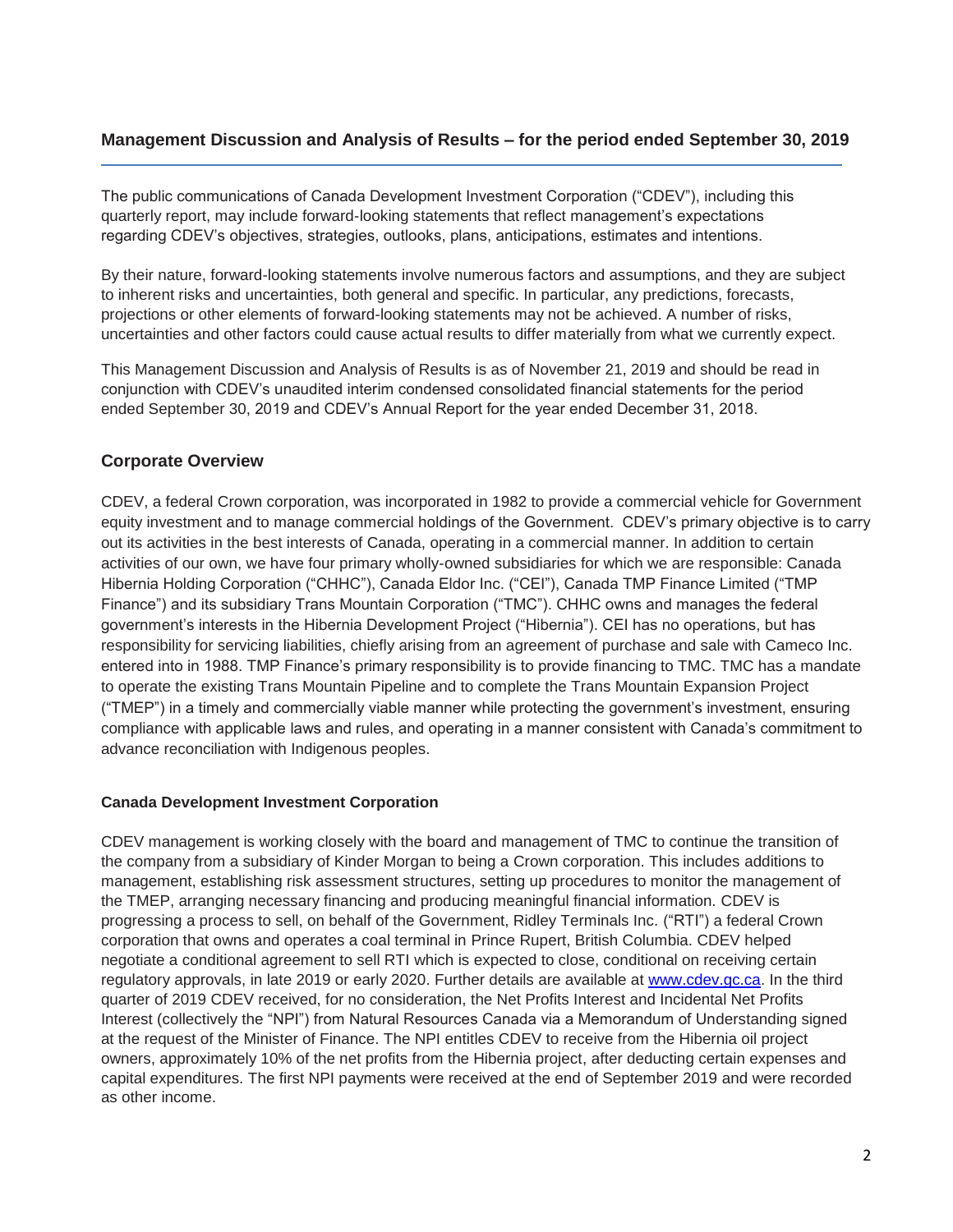### **Management Discussion and Analysis of Results – for the period ended September 30, 2019 (continued)**

### **Trans Mountain Corporation**

In the nine months ended September 30, 2019 TMC generated \$348 million in revenue and \$185 million in earnings before interest, taxes, and depreciation ("EBITDA"). As TMC was owned for only one month by CDEV in the comparative three and nine month period, the comparative figures are not relevant. We note that under TMC's continuing use of US GAAP, revenue was \$ 308 million and EBITDA was \$145 million. In the third quarter, TMC revenue was \$129 million and EBITDA \$70 million. For details see notes 14 and 20.

In the same period TMC incurred costs of approximately \$791 million on the TMEP (excluding capitalized interest), on top of the approximately \$160 million spent in 2018 under CDEV ownership. On June 18 the Government issued an Order in Council approving the restart of the TMEP project. The National Energy Board ("NEB") (recently changing its name to the Canada Energy Regulator) announced that NEB decisions and orders issued prior to the August 2018 Federal Court Decision will remain valid, unless the NEB determines that relevant circumstances have materially changed. The management of TMC also completed an update of the project execution plan in June, reflecting current market conditions impacting resource availability and cost. Based on the new execution plan, the regulatory approvals received, and an analysis of the economic return of the project, the Board of TMC approved the project. On August 22, 2019 construction was restarted on the TMEP. The receiving and staging of long lead time materials continued from Q2 2019. Construction contractors were mobilized and construction work resumed along the route, including at the Burnaby Terminal, the Westridge Marine Terminal and in Alberta.

TMC will work to ensure that all conditions imposed by the NEB will be satisfied through project development.

For further details please see the TMC Q3 2019 financial report and other information regarding TMEP at [www.transmountain.com.](http://www.transmountain.com/)

#### **Canada TMP Finance Limited**

Canada TMP Finance Limited ("TMP Finance") was created to acquire and own TMC and its entities. In 2018 TMP Finance entered into Credit Agreements with the government of Canada's Canada Account administered by Export Development Canada ("EDC"), a federal Crown corporation. To finance the acquisition of TMC and fund some of TMC's capital expenditures, TMP Finance provided funding to TMC at a ratio of 45% equity and 55% debt. TMP Finance also borrowed \$500 million from the Canada Account and lent this amount to TMC to allow TMC to issue a letter of credit to Kinder Morgan to satisfy Financial Requirements imposed by the NEB, as regulator of the TMPL. The \$500 million was repaid in the first quarter and the Financial Requirements are provided to TMC through a continuing, undrawn NEB credit facility. In the third quarter of 2019 TMP Finance negotiated a revised credit agreement with the Canada Account, as administered by EDC. The new credit agreement has a credit limit of \$2.6 billion increasing to \$4 billion in 2020, with a maturity of August 2023. This credit facility should be suitable to fund construction costs for TMEP through the first half of 2020, and new financing sources are expected to be negotiated in 2020.

#### **Canada Hibernia Holding Corporation**

Production at the Hibernia platform was shut down for nearly 80% of the third quarter (over two months) to respond to two unrelated oil discharge events. The first occurred on July 17, 2019 when the Hibernia operator, HMDC, reported a discharge of approximately 75 barrels of crude oil from the Hibernia platform. HMDC responded promptly to the event including clean-up, investigation and remedial actions. After receiving approval from the regulatory authorities, production resumed on August 15, 2019. The second occurred on August 17, 2019 when HMDC reported a discharge of approximately 14 barrels of crude oil from the Hibernia platform. HMDC responded promptly to the event including clean-up, investigation and remedial actions. After receiving approval from the regulatory authorities, production resumed on September 27, 2019.

The financial impacts on CHHC's third quarter financial results include lower net crude oil revenue and receivables, higher operating expenses, lower crude oil inventory levels and lower depletion and depreciation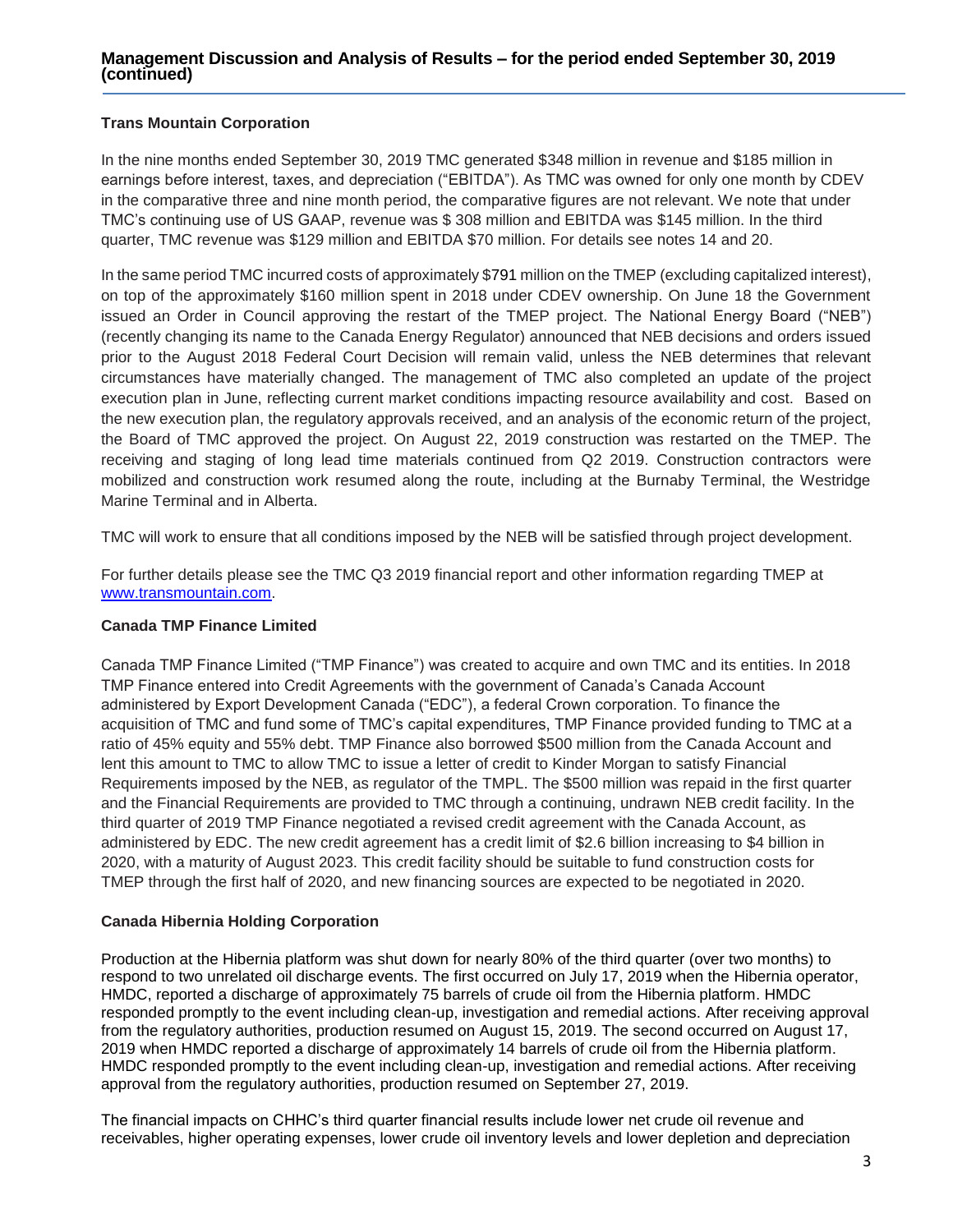#### **Management Discussion and Analysis of Results – for the period ended September 30, 2019 (continued)**

#### expense.

CHHC's after-tax profit of \$2 million in the three months ended September 30, 2019 was down 86% from the comparative period, due mainly to lower net crude oil revenue, partially offset by lower depletion and depreciation expenses and lower income taxes. CHHC's after-tax profit of \$40 million in the nine months ended September 30, 2019 was 34% lower than the comparative period due mainly to lower net crude oil revenue and higher operating and depletion and depreciation expenses, partially offset by lower income taxes.

Net crude oil revenue, calculated as crude oil sales less royalties and net profits interest ("NPI"), decreased by 58% to \$17 million in the three months ended September 30, 2019 from \$40 million in the comparative period, due to a 60% decrease in sales volume after an unplanned two month shut down in production on the Hibernia platform to respond to two oil discharges from the platform. Net crude oil revenue decreased by 15% to \$117 million in the nine months ended September 30, 2019 from \$137 million in the comparative period, also driven by the shutdown in the third quarter. Gross Hibernia oil production averaged 30,100 barrels per day in the third quarter of 2019 and 93,400 barrels per day year-to-date in 2019, which is 67% and 21% lower, respectively, than the comparative periods of 2018 due to the shut down in production.

CHHC sells its oil based on the Dated Brent benchmark price for crude oil, in US dollars. The price of Dated Brent crude decreased by 18% to average US \$61.93 per barrel in Q3 2019 from US \$75.24 per barrel in Q3 2018. For the nine-month period the price decreased 10% to US \$64.65 per barrel from US \$72.17 per barrel in the comparative 2018 period. CHHC's realized oil prices did not decrease as significantly due to CHHC realizing a small price premium to Dated Brent and the favorable impact of a weaker Canadian dollar in relation to the US dollar.

During the nine months ended September 30, 2019, capital investment was \$25 million, focused on development drilling and projects in the Hibernia main field.

### **Canada Eldor Inc.**

There was no significant change in the management of CEI's liabilities. \$1.4 million was spent on site restoration efforts and there was a \$0.7 million increase in the estimated cost for site restoration in the nine month period.

#### **Analysis of External Business Environment**

The ongoing management of our holdings will depend on overall market and economic conditions as well as factors specific to the underlying company or investment. No material changes have been identified since December 31, 2018 as described in the 2018 Annual Report.

#### **Risks and Contingencies**

The development of TMEP faces several legal and regulatory challenges. The issuance of the Order in Council by the Government on June 18, 2019, approving the TMEP, and the NEB's determination that decisions and orders issued prior to the Federal Court of Appeal decision will remain valid have reduced regulatory risks of the project's development. However other risks remain as described in the 2018 Annual Report including the appeal by certain parties to challenge the validity of the Order in Council, and the attainment of land and permits to execute construction. The complexity and scale of the TMEP project have a significant effect on the risks and associated economic returns of the project.

On July 30, 2019 TMP Finance executed an amended credit facility with a maturity of August 2023 which has reduced the short-term financial risk of the TMEP project. However given restart of the TMEP project it is imperative that continued and increasing financing sources are obtained in a timely manner. Financial commitments have not been obtained to finance the entire project which results in continued financial and completion risk for the project. No other material changes in risks and contingencies have been identified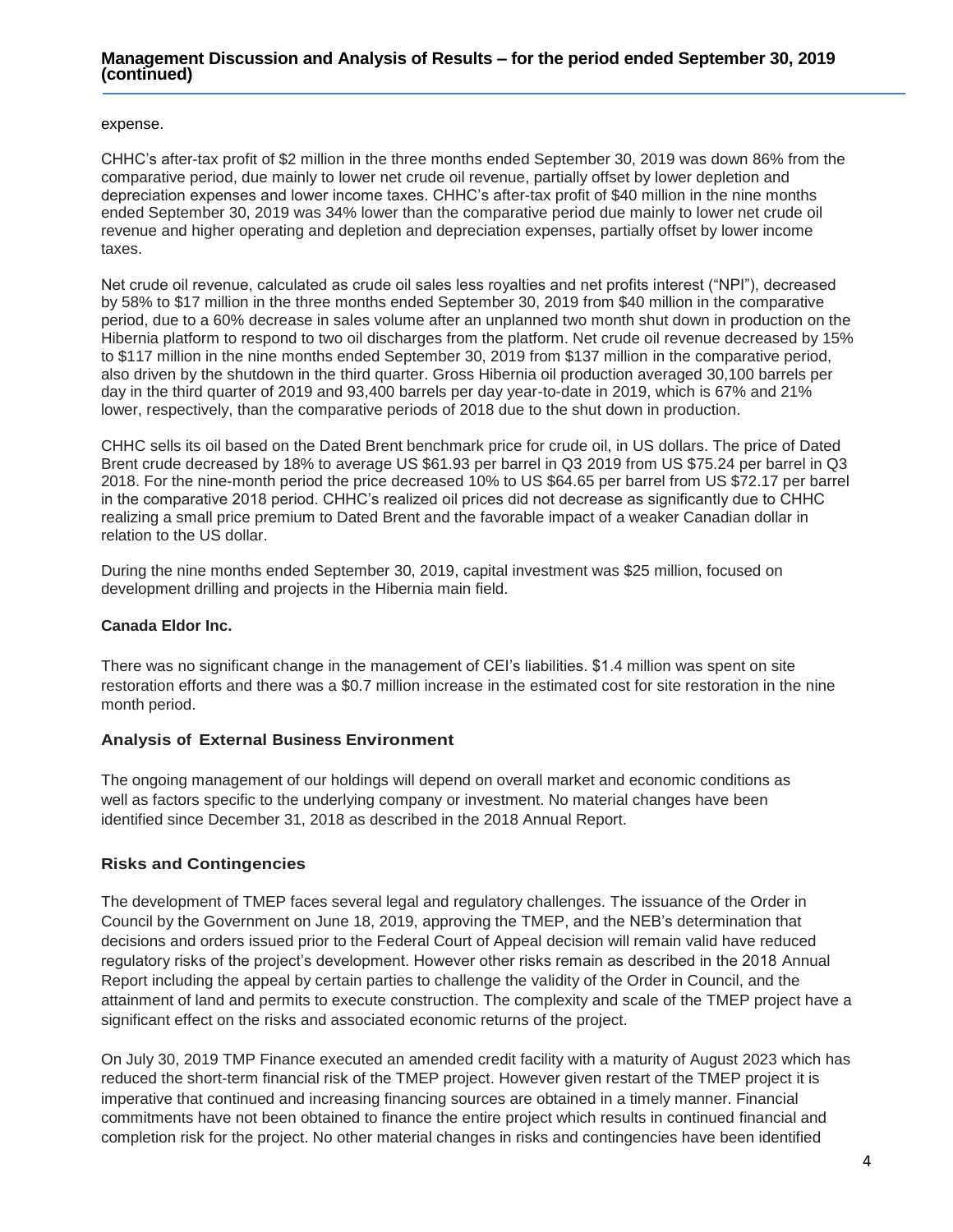since December 31, 2018 as described in the 2018 Annual Report.

#### **Financial Statements for the Period Ended September 30, 2019**

The consolidated financial statements for the period ended September 30, 2019 with comparative figures for the period ended September 30, 2018 have been prepared in accordance with International Financial Reporting Standards (IFRS) applicable to interim periods, including IAS 34, *Interim Financial Reporting*.

TMC prepares its financial statements in accordance with US GAAP, and applies rate regulated accounting standards. To read the US GAAP Q2 2019 TMC financial statements please go to www.transmountain.com. Note 20 shows TMC financial results in US GAAP, adjustments made to the statements to convert these results to IFRS and the TMC financial results in IFRS as consolidated into CDEV. The most significant differences in accounting treatment are described in note 20.

Total revenue for the three months ended September 30, 2019 was \$148 million, compared to revenue of \$74 million in the comparative period. The increase is primarily due to an \$86 million increase in TMC revenues from pipeline operations and a \$10 million increase in merchant tank lease revenue, both due to the inclusion of three months of revenues compared to one month in the comparative period. The \$23 million decrease in net crude oil revenue is primarily due to a 60% decrease in sales volume. Total revenue for the nine months ended September 30, 2019 was \$467 million, compared to revenue of \$170 million in the comparative period. The increase is primarily due to the inclusion of nine months of TMC revenues from pipeline operations and merchant tank lease revenue in 2019 compared to only one month in 2018; the net increase is \$314 million. The \$20 million decrease in net crude oil revenue is primarily due to a 13% decrease in sales volume. \$1.5 million in NPI receipts were received in the quarter in a month when production at Hibernia was significantly shut down. An additional \$0.5 million in NPI was received from CHHC but is not included in the consolidated CDEV accounts.

Total expenses for the quarter excluding finance costs were \$105 million, compared to \$49 million in the prior year comparative period. The increase is primarily due to the inclusion of three months of TMC expenses of \$87 million, compared to one month of TMC expenses in 2018 of \$27 million. Crude oil production and operating costs were relatively unchanged from the comparative period. Total expenses for the nine months ended September 30, 2019 excluding finance costs were \$318 million, compared to \$93 million in the comparative period. The increase is primarily due to the inclusion of nine months of TMC expenses in 2019 of \$246 million compared to one month of TMC expenses in 2018 of \$27 million. Crude oil production and operating costs were \$23 million in the period, compared to \$20 million in the comparative period.

Interest expense in the quarter ended September 30, 2019 was \$40 million, and \$157 million for the nine-month period. The interest expense in the comparative period was for only one month compared to three months in the third quarter and nine month year to date in 2019. In the third quarter CDEV began capitalizing interest on its general borrowings related to construction costs incurred to date which reduced interest expense in the quarter by \$23 million. Capitalized interest for the nine months in 2019 was \$25 million.

The profit before income taxes for the quarter ended September 30, 2019 was \$2 million, compared to a profit of \$6 million in the comparative period primarily due to the \$6 million in pre-tax profit of TMC and \$22 million in incremental interest costs of TMP Finance which were \$13 million in the comparative period. Income taxes increased significantly as a percentage of profit before tax due to a significant portion of the interest expense being incurred by a non-taxable entity. The loss before income taxes for the nine months ended September 30, 2019 was \$5 million, compared to a profit of \$64 million in the comparative period primarily due to the \$44 million in incremental interest costs of TMP Finance, and a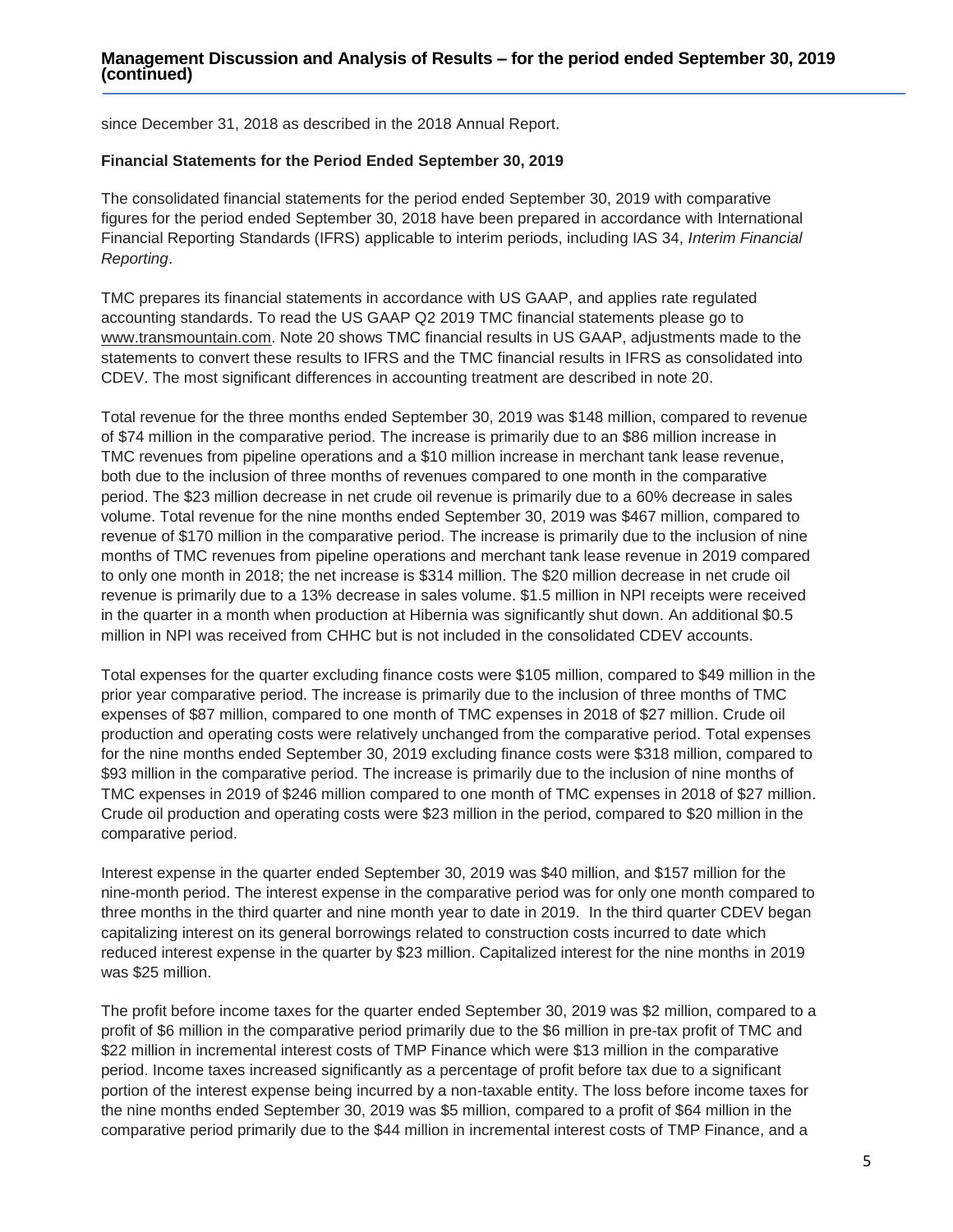\$29 million decrease in CHHC pre-tax profit.

During the nine months ended September 30, 2019 TMC recognized a \$52 million deferred income tax recovery due to the reduction in the future Alberta corporate income taxes payable given the reduction in the Alberta corporate tax rate from 12% to 8% by 2022. This positively impacted net income in the nine month period ending September 30, 2019. Income tax expense decreased in the third quarter by \$3 million due to a \$6 million decrease in CHHC tax expense and a \$3 million increase in TMC tax expense compared to Q3 2018. Income tax recovery for the nine months ended September 30, 2019 was \$35 million compared to an expense of \$24 million in the comparative period. The change is primarily due to a \$52 million deferred tax recovery for TMC due to reduced corporate tax rates in Alberta.

Cash and cash equivalents as at September 30, 2019 of \$343 million was relatively unchanged compared to \$345 million at December 31, 2018. Total restricted cash decreased by \$495 million as a result of the \$500 million on deposit at year end being used to repay the NEB credit facility in March.

Accounts receivable decreased by \$96 million at September 30, 2019 from year end, due to the \$88 million decrease in receivables at TMC due to settlements after year end and an \$8 million decrease in CHHC accounts receivable due to reduced sales in September.

Property, plant and equipment ("PP&E") increased \$1,095 million since year end primarily due to \$837 million in capital expenditures of TMC, a \$346 million increase in the TMC decommissioning adjustments due to lower discount rates, net of depreciation of \$80 million for TMC plus a \$25 million net increase in in CHHC PP&E. Starting in Q1 2019, new accounting rules require leases over one year to be recorded as a right-of-use asset. Right-of-use assets at September 30, 2019 are \$60 million for TMC and \$22 million for CHHC with none at December 31, 2018. Starting in Q3 2019 a higher capitalized interest calculation resulted in a \$23 million increase in TMEP Construction in Progress, a part of PP&E. The increase was due to a change in the circumstances that allow capitalizing interest on capital projects with certain impediments to TMEP development being overcome at the beginning of Q3 2019.

Trade and other payables at September 30, 2019 were \$193 million higher than at December 31, 2018 due to a \$135 million increase in TMC payable due to increased TMEP expenditure accruals and \$62 million in loan interest payable which was nil at year end since interest is paid at the end of June and December each year. Other current liabilities increased \$84 million since year end primarily due to the \$85 million increase in current TMC dock premiums owing, primarily due to the change of some dock premiums owing changing from non-current to current. Total current and non-current loans payable increased \$65 million since December 2018 due to draws on the construction credit facility to fund TMEP capital costs and interest expenses, net of the \$500 million repayment of the NEB facility in March. As at September, all loans are non-current given the 2023 credit facility maturity date.

The total provision for decommissioning obligations increased \$385 million due to the decrease in average discount rate from 2.15% at December 31, 2018 to 1.53% at September 30, 2019. Other noncurrent liabilities decreased \$73 million primarily due to an \$88 million decrease in non-current dock premiums owing, as these became current.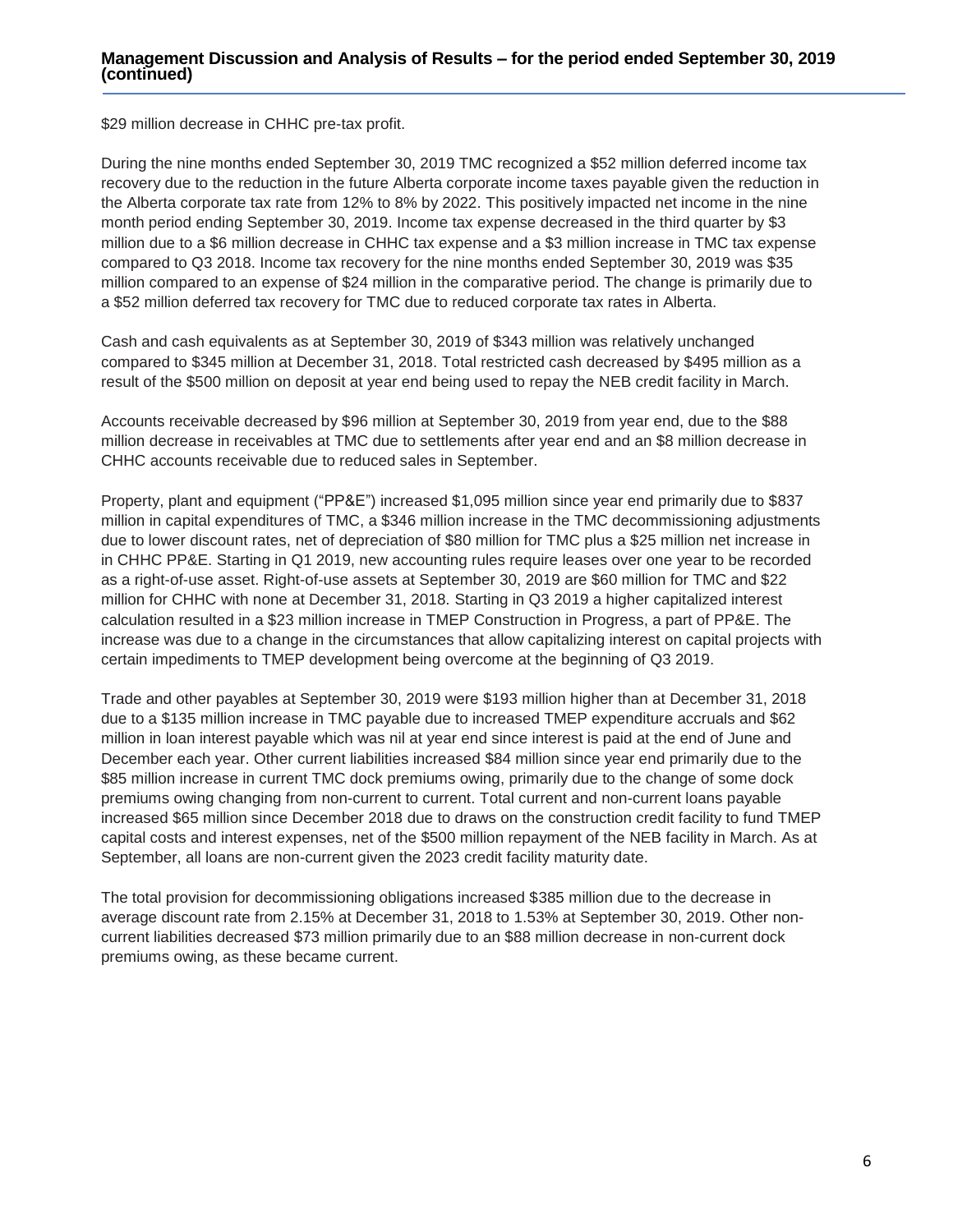Interim Condensed Consolidated Financial Statements of

## **CANADA DEVELOPMENT INVESTMENT CORPORATION**

Three and nine months ended September 30, 2019

(Unaudited)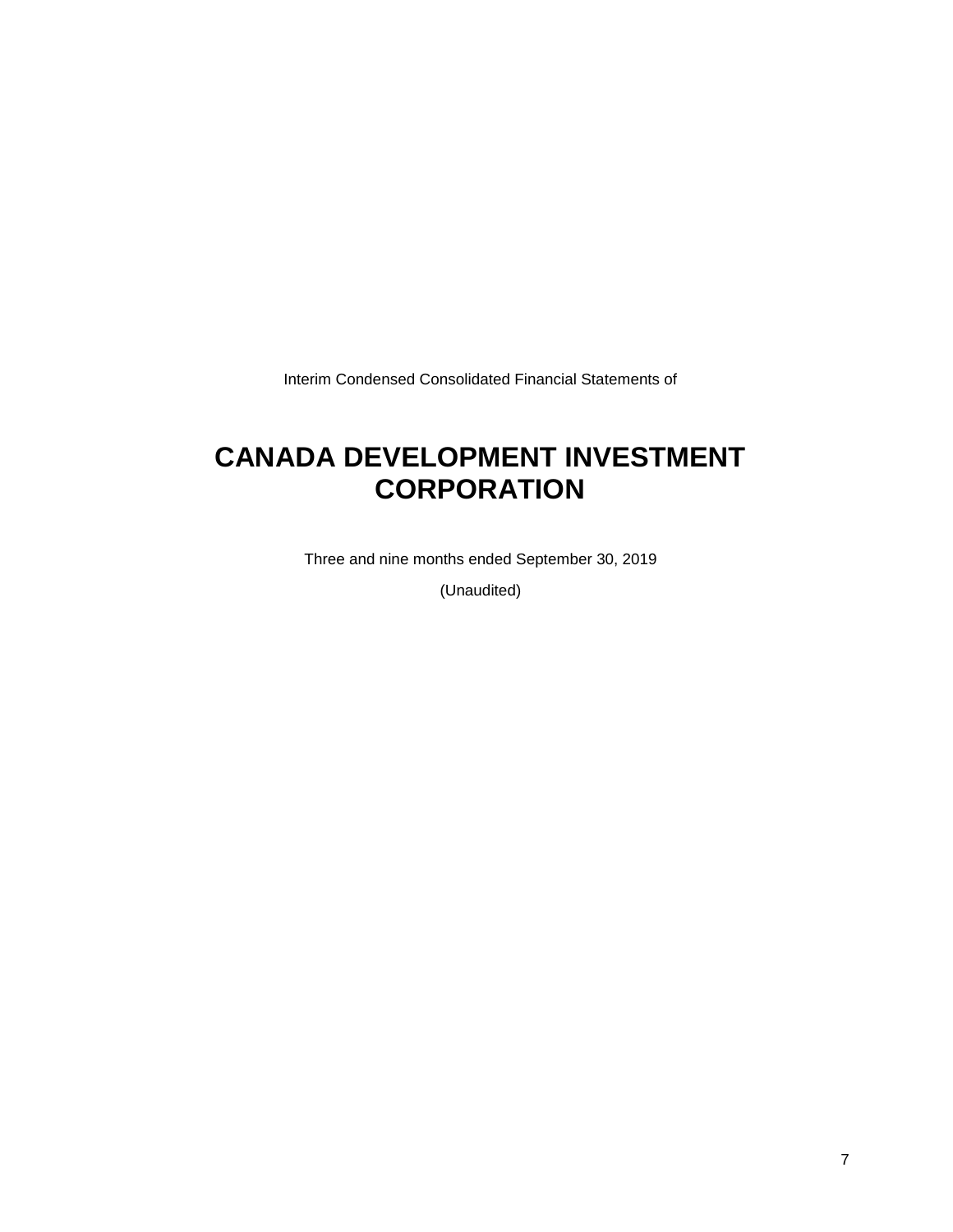Interim Condensed Consolidated Statement of Financial Position (Unaudited) (Thousands of Canadian Dollars)

|                                                                                                           | September 30,   | December 31,    |
|-----------------------------------------------------------------------------------------------------------|-----------------|-----------------|
|                                                                                                           | 2019            | 2018            |
| Assets                                                                                                    |                 |                 |
| Current assets:                                                                                           |                 |                 |
| Cash and cash equivalents                                                                                 | \$<br>342,428   | \$<br>344,857   |
| Restricted cash (note 5)                                                                                  | 964             | 500,683         |
| Trade and other receivables (note 18)                                                                     | 62,898          | 158,979         |
| Income taxes receivable                                                                                   | 10,279          | 3,497           |
| Other current assets                                                                                      | 28,202          | 18,743          |
| Investments held for future obligations                                                                   | 3,237           | 2,518           |
| Non-current assets:                                                                                       | 448,008         | 1,029,277       |
| Property, plant and equipment (note 6)                                                                    | 5,993,799       | 4,854,621       |
| Goodwill (note 4,8)                                                                                       | 1,016,093       | 1,016,582       |
| Investments held for future obligations                                                                   | 147,438         | 151,233         |
| Restricted cash (note 5)                                                                                  | 68,614          | 56,660          |
| <b>Restricted investments</b>                                                                             | 71,073          | 54,783          |
| Right-of-use assets (note 7)                                                                              | 82,337          |                 |
| Other assets                                                                                              | 85,961          | 46,328          |
| Deferred tax asset                                                                                        | 18,881          | 17,735          |
|                                                                                                           | 7,484,196       | 6,197,942       |
|                                                                                                           | \$<br>7,932,204 | \$<br>7,227,219 |
| <b>Liabilities and Shareholder's Equity</b>                                                               |                 |                 |
| Current liabilities:                                                                                      |                 |                 |
| Trade and other payables                                                                                  | \$<br>326,623   | \$<br>133,520   |
| Current portion of loans payable (note 10)                                                                |                 | 120,000         |
| Current portion of provision for decommissioning obligations (note 9(a))                                  | 2,100           | 3,141           |
| Current portion of provision for site restoration (note 9(b))                                             | 2,695           | 2,329           |
| Current portion of lease liabilities (note 7)                                                             | 16,702          |                 |
| Other current liabilities                                                                                 | 192,875         | 109,010         |
|                                                                                                           | 540,995         | 368,000         |
| Non-current liabilities:                                                                                  |                 |                 |
| Loans payable (note 10)                                                                                   | 5,355,000       | 5,170,000       |
| Deferred income taxes (note 11)                                                                           | 502,661         | 560,966         |
| Lease liabilities (note 7)                                                                                | 66,720          |                 |
| Provision for decommissioning obligations (note 9(a))                                                     | 911,614         | 526,000         |
| Provision for site restoration (note 9(b))                                                                | 6,817           | 7,809           |
| Defined benefit obligation<br>Other non-current liabilities                                               | 95,548          | 78,390          |
|                                                                                                           | 99,055          | 171,903         |
| Shareholder's equity:                                                                                     | 7,037,415       | 6,515,068       |
| Share capital                                                                                             | 1               |                 |
| Contributed surplus                                                                                       | 603,294         | 603,294         |
| Accumulated deficit                                                                                       | (239, 835)      | (269, 902)      |
| Accumulated other comprehensive income                                                                    | (9,666)         | 10,758          |
|                                                                                                           | 353,794         | 344,151         |
| Commitments (note 16)                                                                                     |                 |                 |
| Contingencies (note 17)                                                                                   |                 |                 |
|                                                                                                           |                 |                 |
|                                                                                                           | \$<br>7,932,204 | \$<br>7,227,219 |
| The accompanying notes are an integral part of these interim condensed consolidated financial statements. |                 |                 |

On behalf of the Board: We half and Director Director Director

 $\rightarrow$ .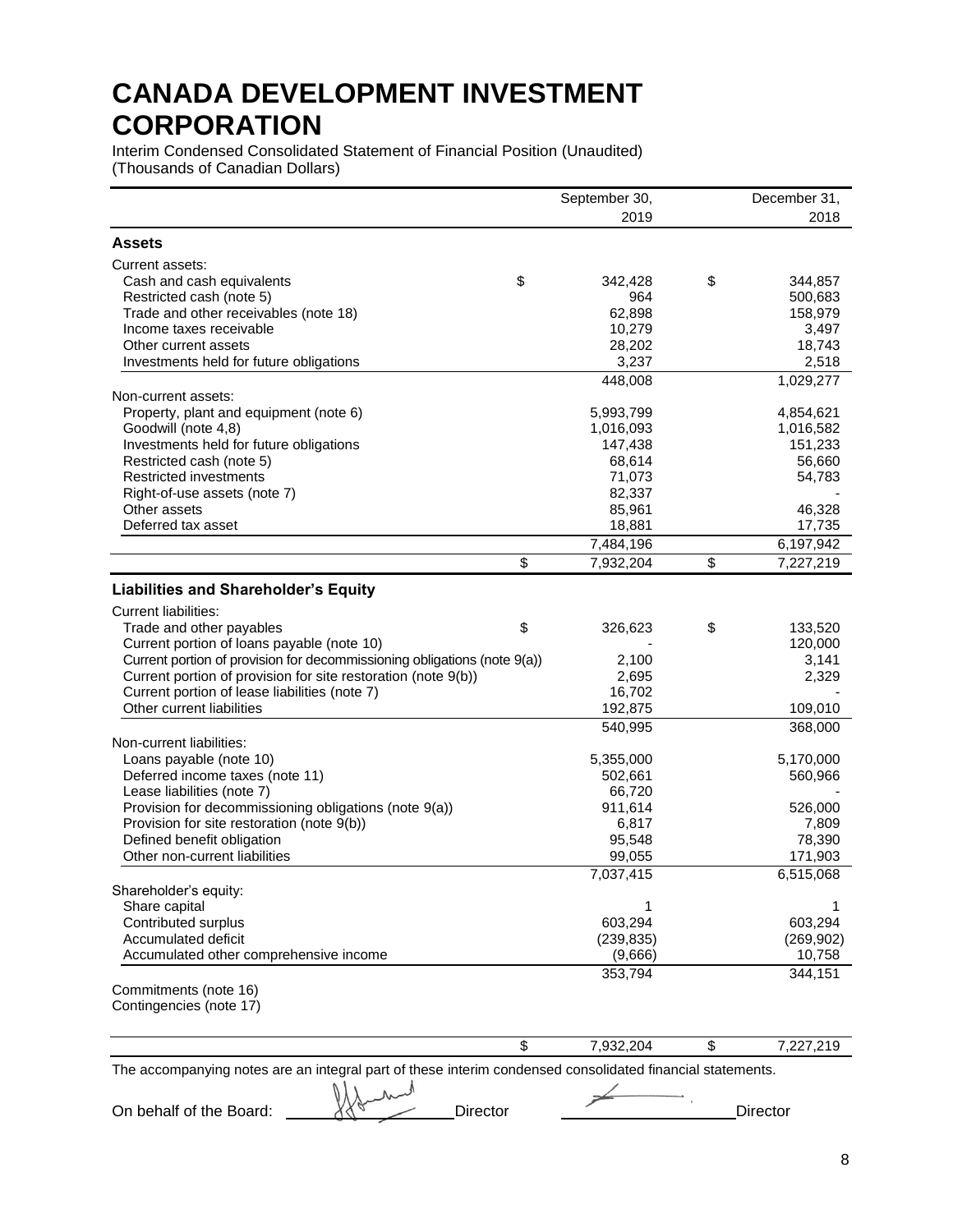Interim Condensed Consolidated Statement of Comprehensive Income (Unaudited) (Thousands of Canadian Dollars)

|                                                                            | Three months ended<br>September 30 |              | Nine months ended<br>September 30 |                |
|----------------------------------------------------------------------------|------------------------------------|--------------|-----------------------------------|----------------|
|                                                                            | 2019                               | 2018         | 2019                              | 2018           |
| Revenue:                                                                   |                                    |              |                                   |                |
| Net crude oil revenue (note 13)                                            | \$17,620                           | \$40,526     | \$117,709                         | \$137,129      |
| Transportation revenue (note 14)                                           | 113,061                            | 27,481       | 301,041                           | 27,481         |
| Lease revenue (note 14)                                                    | 15,121                             | 5,059        | 45,025                            | 5,059          |
| Other revenue (note 14)                                                    | 551                                | 143          | 1,863                             | 143            |
|                                                                            | 146,353                            | 73,209       | 465,638                           | 169,812        |
| Other income:                                                              |                                    |              |                                   |                |
| Net Profits Interest (Note 15)                                             | 1,566                              |              | 1,566                             |                |
| Facility use and processing fees, net of                                   |                                    |              |                                   |                |
| incidental net profits interest                                            | 82                                 | 452          | 1,352                             | 1,742          |
| Foreign exchange gains                                                     | 436                                | 462          | 1,899                             | 3,704          |
|                                                                            | 148,437                            | 74,123       | 470,455                           | 175,258        |
| <b>Expenses:</b>                                                           |                                    |              |                                   |                |
| Depletion and depreciation (note 6,7)                                      | 33,488                             | 18,879       | 118,674                           | 41,918         |
| Crude oil operating, transportation and marketing                          |                                    |              |                                   |                |
| (note 13(b))                                                               | 8,461                              | 6,954        | 23,017                            | 19,768         |
| Pipeline operating expenses (note 14)                                      | 42,082                             | 11,577       | 109,909                           | 11,577         |
| Foreign exchange losses                                                    | 299                                | 1,060        | 2,348                             | 1,903          |
| Professional fees                                                          | 2,453                              | 3,671        | 8,568                             | 9,163          |
| Salaries and benefits<br>Change in provision for site restoration (note 9) | 17,532<br>622                      | 5,965<br>480 | 52,937<br>622                     | 7,566<br>(425) |
| Other administrative expenses                                              | (36)                               | 854          | 2,021                             | 1,405          |
|                                                                            | 104,901                            | 49,440       | 318,096                           | 92,875         |
| Finance expenses (income):                                                 |                                    |              |                                   |                |
| Interest expense (note 10)                                                 | 40,182                             | 21,265       | 157,177                           | 21,265         |
| Interest income                                                            | (2, 240)                           | (3,868)      | (8,755)                           | (6, 377)       |
| Unwind of discount on decommissioning                                      |                                    |              |                                   |                |
| obligations (note 9(a))                                                    | 3,307                              | 1,477        | 9,128                             | 2,914          |
| Unwind of discount on provision for site                                   |                                    |              |                                   |                |
| restoration (note 9(b))                                                    | 37                                 | 39           | 111                               | 118            |
|                                                                            | 41,286                             | 18,913       | 157,661                           | 17,920         |
| Net income (loss) before income taxes                                      | 2,250                              | 5,770        | (5,302)                           | 64,463         |
| Income taxes:                                                              |                                    |              |                                   |                |
| Current income tax expense                                                 | 64                                 | 8,265        | 20.460                            | 27,940         |
| Deferred income tax (note 11)                                              | 2,302                              | (2,637)      | (55, 829)                         | (4, 321)       |
|                                                                            | 2,366                              | 5,628        | (35, 369)                         | 23,619         |
| Net income (loss)                                                          | \$(116)                            | \$<br>142    | \$30,067                          | \$40,844       |
|                                                                            |                                    |              |                                   |                |
| Other comprehensive income (loss):                                         |                                    |              |                                   |                |
| Items that may be reclassified subsequently to profit or loss              |                                    |              |                                   |                |
| Currency translation adjustment                                            | 3,543                              | (419)        | (8, 845)                          | (419)          |
| Items that will not be reclassified to profit or loss                      |                                    |              |                                   |                |
| Remeasurements of defined benefit obligations                              | 391                                |              | (11, 579)                         |                |
|                                                                            | 3,934                              | (419)        | (20, 424)                         | (419)          |
| <b>Comprehensive income (loss)</b>                                         | \$3,818                            | (277)<br>\$  | \$9,643                           | \$40,425       |

The accompanying notes are an integral part of these interim condensed consolidated financial statements.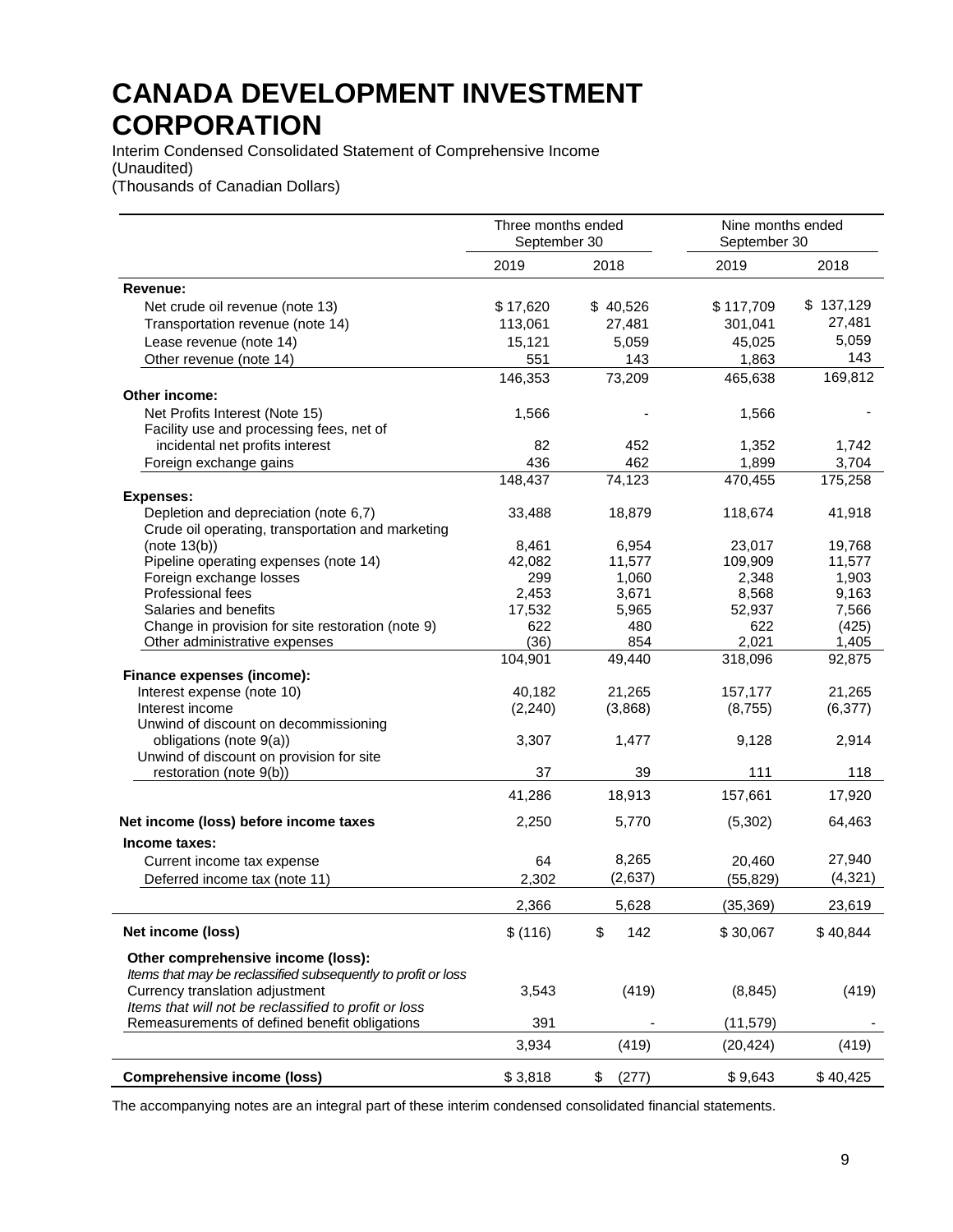Interim Condensed Consolidated Statement of Changes in Shareholder's Equity (Unaudited) (Thousands of Canadian Dollars)

|                                                                                 | Three months ended<br>September 30 | Nine months ended |                  | September 30        |    |                      |
|---------------------------------------------------------------------------------|------------------------------------|-------------------|------------------|---------------------|----|----------------------|
|                                                                                 |                                    | 2019<br>2018      |                  | 2019                |    | 2018                 |
| <b>Share capital</b><br>Balance, beginning and end of period                    | \$                                 | \$                | 1                | \$                  | \$ |                      |
| <b>Contributed surplus</b><br>Balance, beginning and end of period              | 603,294                            |                   | 603,294          | 603,294             |    | 603,294              |
| <b>Accumulated deficit</b><br>Balance, beginning of period<br>Net income (loss) | (239, 719)<br>(116)                |                   | (123,073)<br>142 | (269,902)<br>30,067 |    | (163, 775)<br>40,844 |
| Balance, end of period<br>Accumulated other comprehensive income                | (239, 835)                         |                   | (122, 931)       | (239, 835)          |    | (122, 931)           |
| Balance, beginning of period                                                    | (13,600)                           |                   |                  | 10,758              |    |                      |
| Other comprehensive income (loss)                                               | 3,934                              |                   | (419)            | (20,424)            |    | (419)                |
| Balance, end of period                                                          | (9,666)                            |                   | (419)            | (9,666)             |    | (419)                |
| <b>Total shareholder's equity</b>                                               | 353,794<br>\$.                     | \$                | 479.945          | \$<br>353,794       | \$ | 479,945              |

The accompanying notes are an integral part of these interim condensed consolidated financial statements.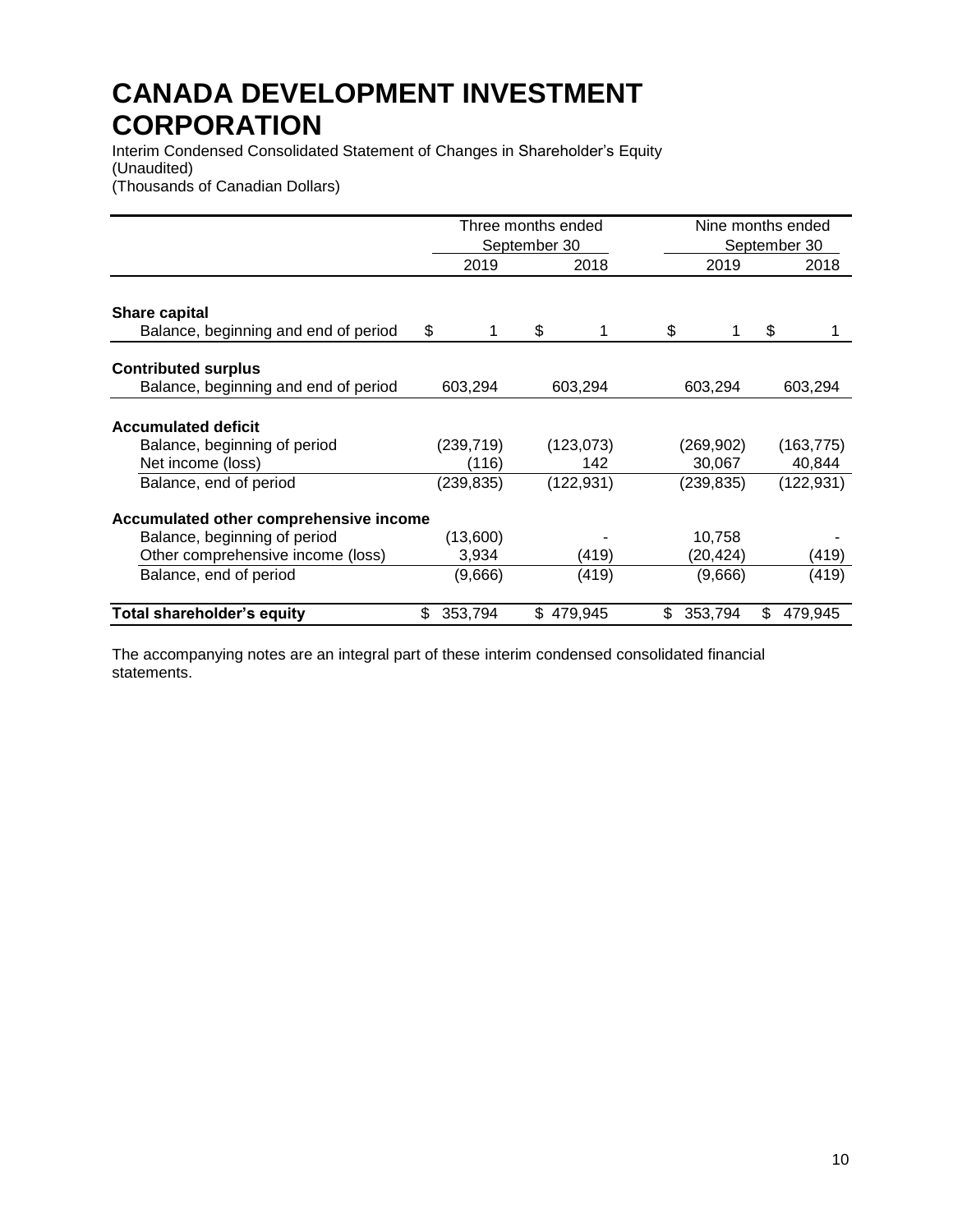Interim Condensed Consolidated Statement of Cash Flows (Unaudited)(Thousands of Canadian Dollars)

|                                                 | Three months ended |            |    | Nine months ended |               |    |              |
|-------------------------------------------------|--------------------|------------|----|-------------------|---------------|----|--------------|
|                                                 |                    |            |    | September 30      |               |    | September 30 |
|                                                 |                    | 2019       |    | 2018              | 2019          |    | 2018         |
| Cash provided by (used in):                     |                    |            |    |                   |               |    |              |
| <b>Operating activities:</b>                    |                    |            |    |                   |               |    |              |
| Net income (loss)                               | \$                 | (116)      |    | \$<br>142         | \$<br>30,067  | \$ | 40,844       |
| Adjustments for:                                |                    |            |    |                   |               |    |              |
| Depletion and depreciation                      |                    | 33,488     |    | 18,879            | 118,674       |    | 41,918       |
| Income tax expense                              |                    | 2,366      |    | 5,628             | (35, 369)     |    | 23,619       |
| Net change in defined benefits                  |                    | 829        |    | 54                | 1,812         |    | (18)         |
| Lease interest expense                          |                    | 1,222      |    |                   | 2,656         |    |              |
| Interest income                                 |                    | (2, 240)   |    | (3,868)           | (8, 755)      |    | (6, 377)     |
| Change in provision for site restoration        |                    | 696        |    | 480               | 622           |    | (425)        |
| Unrealized foreign exchange gain on lease       |                    | (61)       |    |                   | (210)         |    |              |
| Unwind of discount on provisions                |                    | 3,344      |    | 1,516             | 9,239         |    | 3,032        |
| Capitalized interest                            |                    | (22, 624)  |    |                   | (22, 624)     |    |              |
| Interest received                               |                    | 2,240      |    | 3,868             | 8,755         |    | 6,377        |
| Provisions settled                              |                    | (466)      |    | (50)              | (2,994)       |    | (3, 577)     |
| Income taxes paid                               |                    | (9, 516)   |    | (9, 445)          | (27, 830)     |    | (27, 548)    |
|                                                 |                    | 9,162      |    | 17,204            | 74,043        |    | 77,845       |
| Change in non-cash working capital (note 12)    |                    | 5,473      |    | 86,059            | 22,156        |    | 78,325       |
|                                                 |                    | 14,635     |    | 103,263           | 96,199        |    | 156,170      |
| <b>Financing activities:</b>                    |                    |            |    |                   |               |    |              |
| Proceeds from loan issuance                     |                    | 320,000    |    | 5,200,000         | 565,000       |    | 5,200,000    |
| Repayments of loan payable                      |                    |            |    | (559, 816)        | (500,000)     |    | (559, 816)   |
| Payment of lease liabilities, principal portion |                    | (3,802)    |    |                   | (10, 379)     |    |              |
| Payment of lease liabilities, interest portion  |                    | (1,222)    |    |                   | (2,656)       |    |              |
|                                                 |                    | 314,976    |    | 4,640,184         | 51,965        |    | 4,640,184    |
| <b>Investing activities:</b>                    |                    |            |    |                   |               |    |              |
| Purchase of property, plant and equipment       |                    | (366, 312) |    | (65, 129)         | (660, 534)    |    | (79, 813)    |
| Acquisition, net of cash acquired (note 4)      |                    |            |    | (3,924,341)       |               |    | (3,924,341)  |
| Sale of short term investments                  |                    |            |    |                   |               |    | 30,169       |
| Working capital settlement from acquisition     |                    |            |    |                   | 37,020        |    |              |
| Withdrawal from CRF                             |                    |            |    |                   | 5,000         |    |              |
| Change in restricted cash                       |                    | (10, 176)  |    | (551, 212)        | 487,765       |    | (551, 212)   |
| Implementation costs                            |                    | (3, 559)   |    |                   | (6, 572)      |    |              |
| Purchase of restricted investments              |                    | (3, 473)   |    |                   | (10, 861)     |    |              |
| Change in investments held                      |                    |            |    |                   |               |    |              |
| for future obligations                          |                    | (646)      |    | (487)             | (1,923)       |    | (1,290)      |
|                                                 |                    | (384, 166) |    | (4, 541, 169)     | (150, 105)    |    | (4,526,487)  |
| Effects of FX translation on cash               |                    | 409        |    | (102)             | (488)         |    | (102)        |
| Change in cash and cash equivalents             |                    | (54, 146)  |    | 202,176           | (2, 429)      |    | 269,765      |
| Cash and cash equivalents, beginning of period  |                    | 396,574    |    | 243,946           | 344,857       |    | 176,357      |
| Cash and cash equivalents, end of period        | \$                 | 342,428    | \$ | 446,122           | \$<br>342,428 | \$ | 446,122      |
|                                                 |                    |            |    |                   |               |    |              |
| <b>Represented by:</b>                          |                    |            |    |                   |               |    |              |
| Cash                                            | \$                 | 267,473    | \$ | 236,915           | \$<br>267,473 | \$ | 236,915      |
| Cash equivalents                                |                    | 74,955     |    | 209,207           | 74,955        |    | 209,207      |
|                                                 | \$                 | 342,428    | \$ | 446,122           | \$<br>342,428 | \$ | 446,122      |

The accompanying notes are an integral part of these interim condensed consolidated financial statements.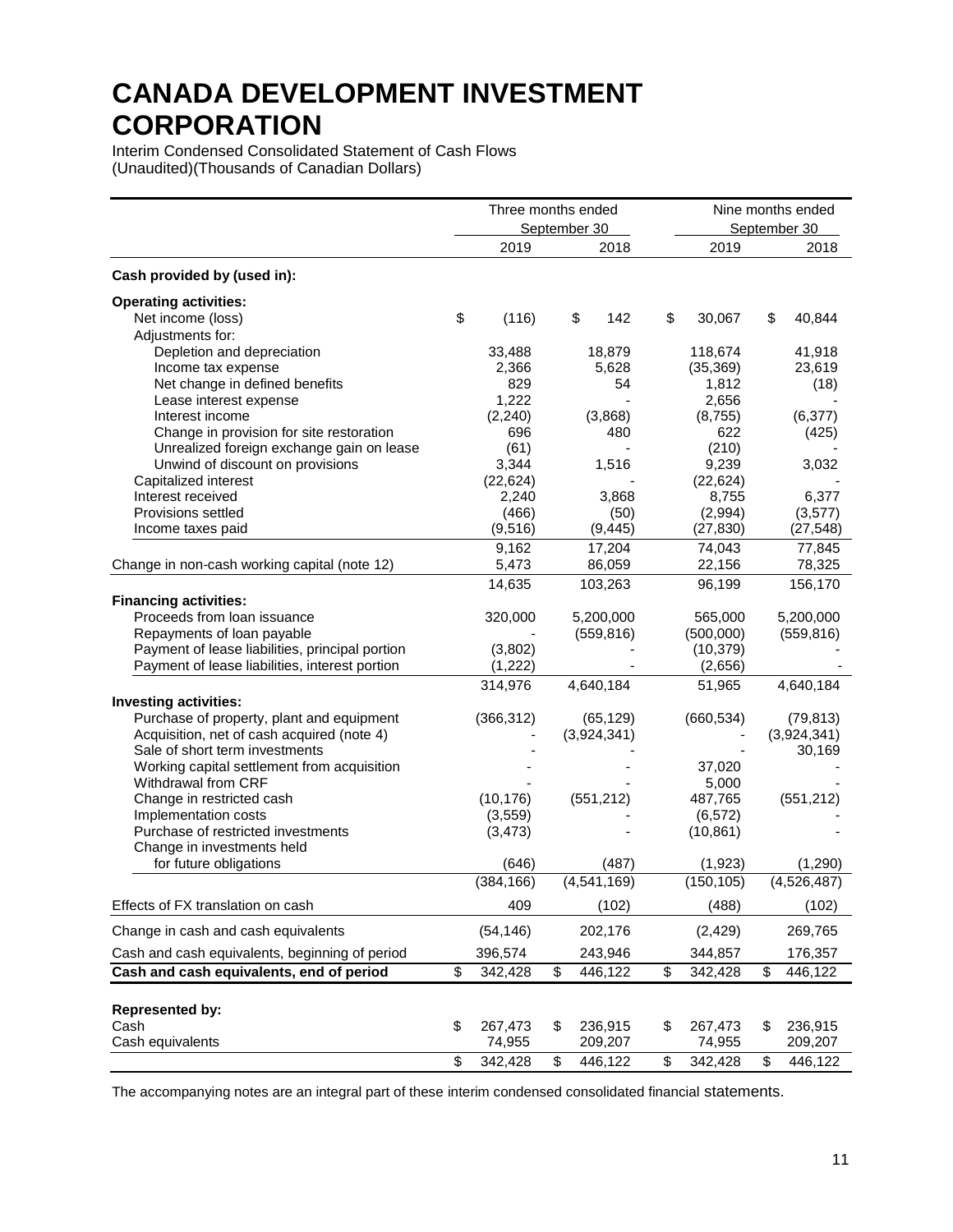Notes to Interim Condensed Consolidated Financial Statements (unaudited)

Three and nine months ended September 30, 2019 (All dollar amounts are stated in thousands of Canadian dollars unless otherwise stated)

### **1. Reporting entity:**

The Corporation is comprised of its parent, Canada Development Investment Corporation ("the Corporation" or "CDEV") and its wholly-owned subsidiaries: Canada Eldor Inc. ("CEI"), Canada Hibernia Holding Corporation ("CHHC"), Canada TMP Finance Ltd. ("TMP Finance"), and Trans Mountain Corporation ("TMC").

Canada Development Investment Corporation was incorporated in 1982 under the provisions of the *Canada Business Corporations Act* and is wholly-owned by Her Majesty in Right of Canada. The Corporation is an agent Crown corporation listed in Schedule III, Part II of the *Financial Administration Act* and is not subject to the provisions of the *Income Tax Act*. In November 2007, the Minister of Finance informed CDEV that its mandate "should reflect a future focused on the ongoing management of its current holdings in a commercial manner, providing assistance to the Government of Canada ("Government") in new policy directions suited to CDEV's capabilities, while maintaining the capacity to divest CDEV's existing holdings, and any other government interests assigned to it for divestiture, upon the direction of the Minister of Finance". In August 2019, as requested by the Minister of Finance, CDEV executed a Memorandum of Understanding with Natural Resources Canada to receive the Net Profits Interest and Incidental Net Profits Interest agreements related to the Hibernia Oil Project.

The address of the Corporation's registered office is 79 Wellington Street West, Suite 3000, Box 270, TD Centre, Toronto, Ontario, M5K 1N2. The address of the Corporation's principal place of business is 1240 Bay Street, Suite 302, Toronto, Ontario, M5R 2A7.

### **Subsidiaries**

Trans Mountain Corporation and Canada TMP Finance Ltd. were incorporated under the provisions of the *Canada Business Corporations Act*. The companies are subject to the *Financial Administration Act* and are agents of Her Majesty in Right of Canada. TMC is also subject to the *Income Tax Act*.

TMC owns and operates the Trans Mountain pipeline system ("TMPL"), the Puget Sound pipeline system ("Puget Sound") as well as certain rights, designs and construction contracts related to the expansion of the TMPL known as the Trans Mountain Expansion Project ("TMEP").

TMP Finance is the parent company of TMC. It also provides debt and equity financing to TMC funded by loans from Her Majesty in Right of Canada, administered by Export Development Canada ("EDC"). See note 10 for loan details.

CEI was incorporated under the provisions of the *Canada Business Corporations Act*. It is subject to the *Financial Administration Act*, is an agent of Her Majesty in Right of Canada and is not subject to the provisions of *the Income Tax Act*. During 1988, CEI sold substantially all of its assets and operations to Cameco Corporation ("Cameco") in exchange for share capital of the purchaser and a promissory note. As a result of the sale of the Cameco shares and the assumption of certain of CEI's remaining debt by the Government in 1995, CEI is left with the net cash proceeds from the final sale of Cameco shares as its only significant asset. CEI's remaining obligations include site restoration and retiree defined benefit obligations.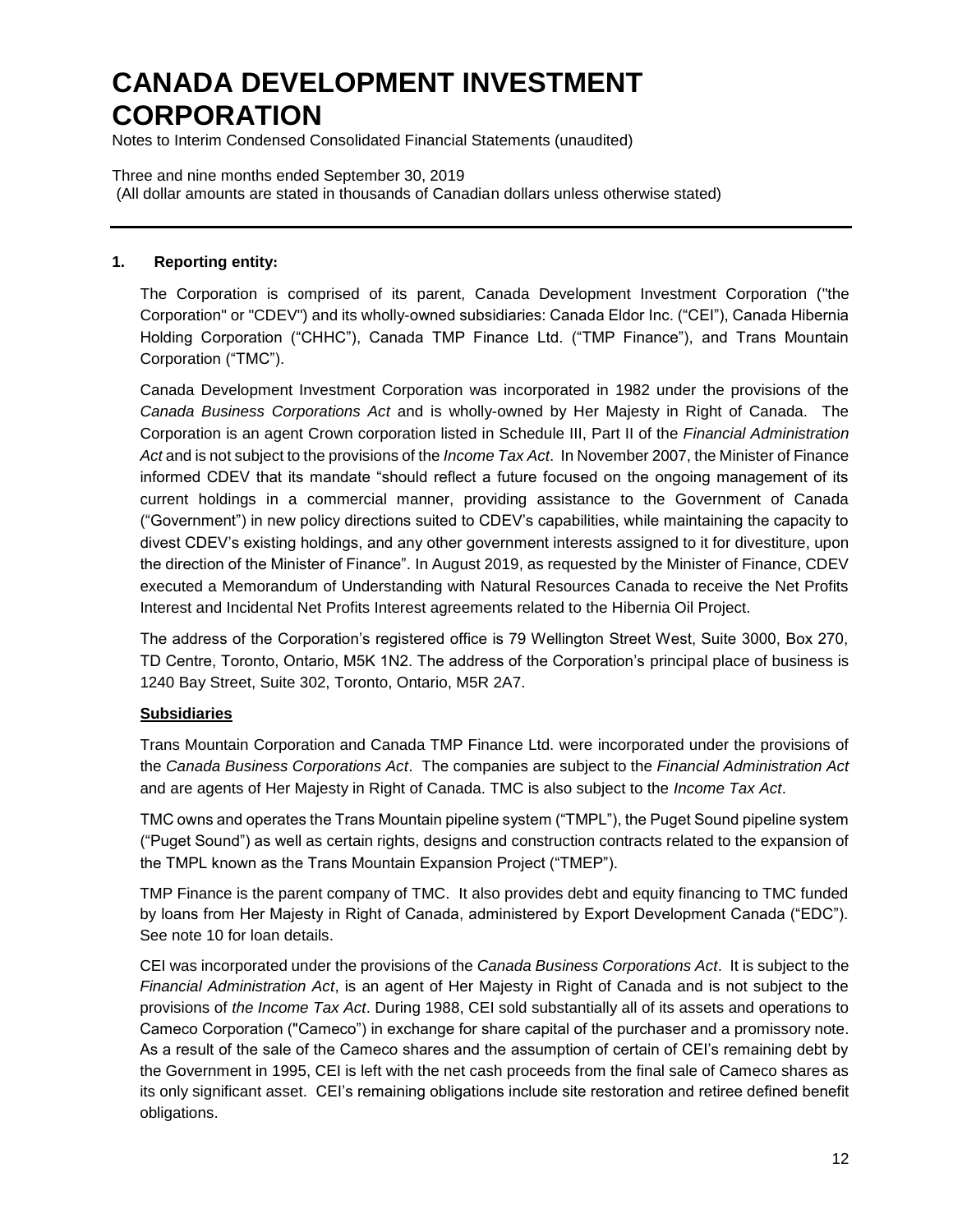Notes to Interim Condensed Consolidated Financial Statements (unaudited)

Three and nine months ended September 30, 2019 (All dollar amounts are stated in thousands of Canadian dollars unless otherwise stated)

### **1. Reporting entity (continued):**

CHHC was incorporated under the provisions of the *Canada Business Corporations Act* and was acquired by CDEV in March 1993. CHHC is subject to the *Financial Administration Act* and the *Income Tax Act*. CHHC's sole purpose is the holding and management of its interest in the Hibernia Development Project ("Hibernia Project") which is an oil development and production project located offshore Newfoundland and Labrador.

An account is maintained on behalf of the working interest owners of each the Hibernia Development Project and the HSE Unit by its operator, acting as agent (a "joint account"). All common project expenditures are charged to the joint account which is owned and funded by the participants in proportion to their working interest.

### **2. Basis of preparation:**

a) Statement of compliance:

These interim condensed consolidated financial statements have been prepared in accordance with International Financial Reporting Standards ("IFRS") applicable to interim periods, including International Accounting Standard ("IAS") 34, *Interim Financial Reporting.* These interim condensed consolidated financial statements do not include all of the information required for full annual financial statements and should be read in conjunction with the audited consolidated financial statements and notes for the year ended December 31, 2018.

The interim condensed consolidated financial statements were authorized for issue by the Board of Directors on November 21, 2019.

b) Basis of measurement:

The interim condensed consolidated financial statements have been prepared on the historical cost basis.

c) Functional and presentation currency:

Unless otherwise noted, amounts are presented in Canadian dollars, which is the functional currency of the Corporation's operations, except for the Puget Sound pipeline which uses the U.S. dollar as its functional currency.

d) Use of estimates and judgments:

The preparation of the Corporation's interim condensed consolidated financial statements requires management to make judgments, estimates and assumptions that affect the application of accounting policies and the reported amounts of assets, liabilities, income and expenses. Actual results may differ from these estimates.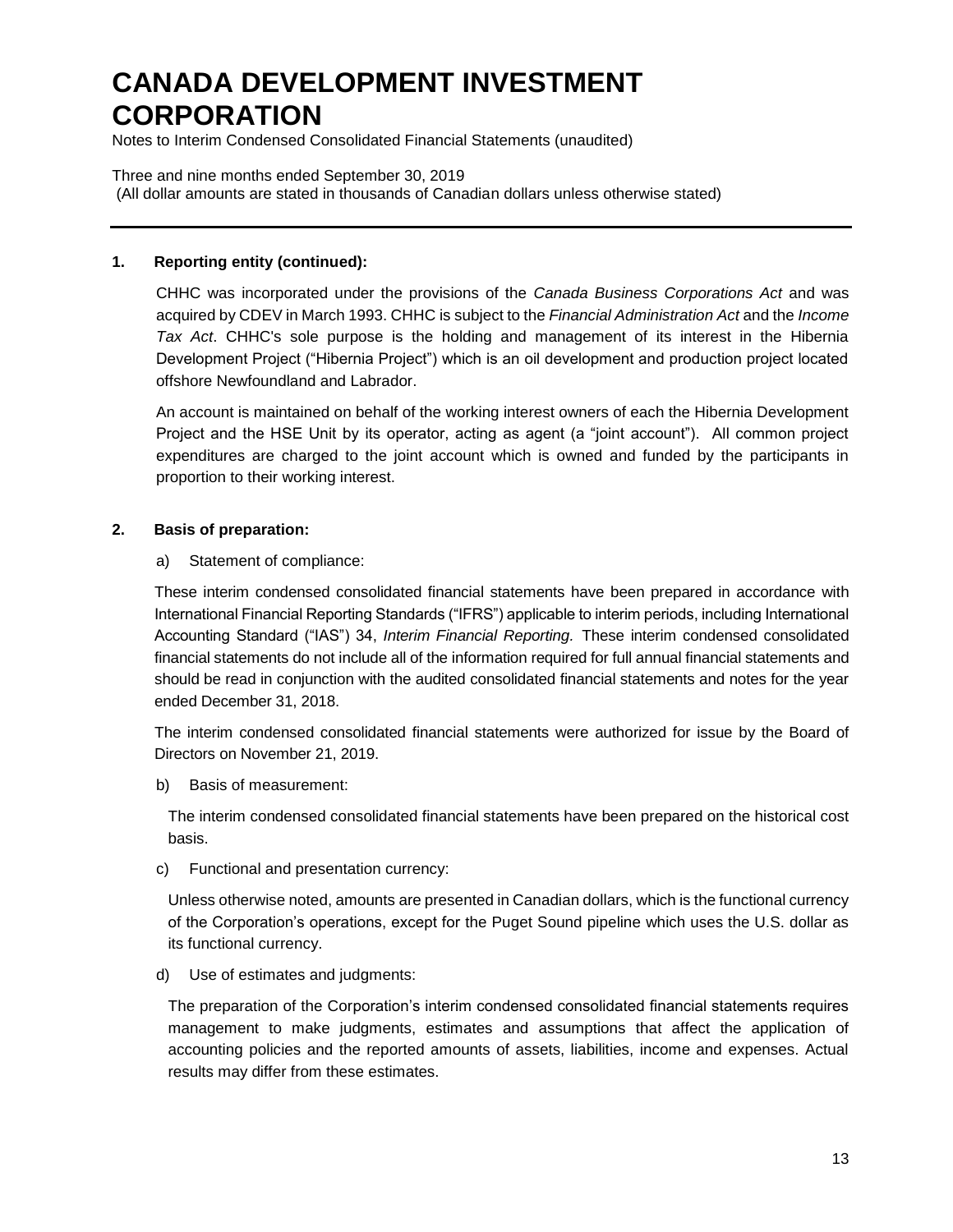Notes to Interim Condensed Consolidated Financial Statements (unaudited)

Three and nine months ended September 30, 2019 (All dollar amounts are stated in thousands of Canadian dollars unless otherwise stated)

### **2. Basis of preparation (continued):**

Estimates and underlying assumptions are reviewed on an ongoing basis. Revisions to accounting estimates are recognized in the year in which the estimates are revised and in any future years affected. Critical judgments and key sources of estimation uncertainty are were the same as those disclosed in note 3(v) of the Corporation's annual consolidated financial statements for the year ended December 31, 2018, except for new significant judgements and key sources of estimation uncertainty related to the application of new accounting policies, which are described in note 3 below.

### **3. Significant accounting policies:**

These interim condensed consolidated financial statements have been prepared following the same accounting policies and methods of application as those presented in note 3 of the annual audited consolidated financial statements for the year ended December 31, 2018, except for those policies noted below and those which have changed as a result of the adoption of new accounting standards or interpretations effective January 1, 2019, as described below. In addition, income taxes on earnings or loss in the interim periods are accrued using the income tax rate that would be applicable to the expected total annual earnings or loss.

#### **New accounting policy:**

### **Capitalized borrrowing costs**

Borrowing costs directly attributable to the acquisition, construction or production of a qualifying asset are capitalized until such time as substantially all the necessary activities to prepare that asset for its intended use are complete. The Corporation's indebtedness is considered general borrowings and the borrowing costs eligible for capitalization are calculated by applying a capitalization rate to the cumulative expenditures on such assets, or in the Corporation's case, Construction Work In Progress. Capitalized amounts are limited each period to the actual borrowing costs incurred.

#### **Changes in accounting policies:**

The following accounting standards issued by the International Accounting Standards Board ("IASB"), are effective for the first time in the current financial period and have been adopted in accordance with the applicable transitional provisions:

#### **IFRS 16,** *Leases* **("IFRS 16")**

IFRS 16 is a major revision to the way in which companies account for leases, in that it requires almost all leases to be included on the statement of financial position of lessees. IFRS 16 replaces the previous IAS 17 *Leases* and related interpretation IFRIC 4 *Determining whether an arrangement contains a lease*, and as a result, the Corporation changed its accounting policy for leases as detailed below.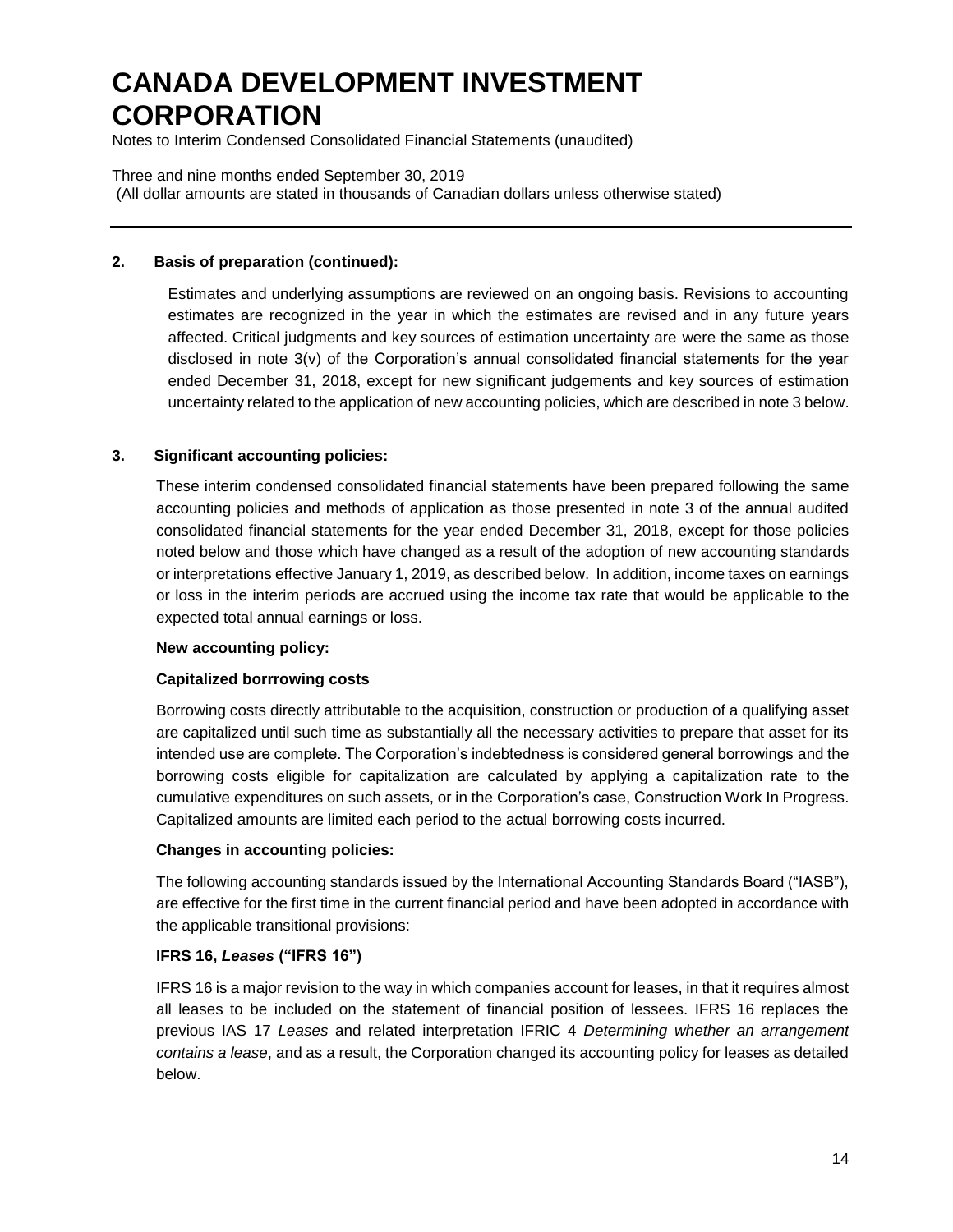Notes to Interim Condensed Consolidated Financial Statements (unaudited)

Three and nine months ended September 30, 2019 (All dollar amounts are stated in thousands of Canadian dollars unless otherwise stated)

### **3. Significant accounting policies (continued):**

### **Changes in accounting policies (continued):**

Up to the 2018 financial year, leases of property, plant and equipment were classified as either finance or operating leases. Payments made under operating leases (net of any incentives received from the lessor) were charged to profit or loss on a straight-line basis over the period of the lease.

### **Significant accounting policy applicable from January 1, 2019**

At inception of a contract entered into, or changed, on or after January 1, 2019, the Corporation assesses whether the contract is, or contains, a lease. A contract is, or contains, a lease if the contract conveys the right to control the use of an identified asset for a period of time in exchange for consideration. To assess whether a contract conveys the right to control the use of an identified asset, the Corporation assesses whether:

• the contract involves the use of an identified asset – this may be specified explicitly or implicitly, and should be physically distinct or represent substantially all of the capacity of a physically distinct asset. If the supplier has a substantive substitution right, then the asset is not identified;

• the Corporation has the right to obtain substantially all of the economic benefits from the use of the asset throughout the period of use; and

• the Corporation has the right to direct the use of the asset. The Corporation has this right when it has the decision-making rights that are most relevant to changing how and for what purposes the asset is used.

#### **As a lessee**

All leases are accounted for by recognizing a right-of-use asset and lease liability at the lease commencement date, except for short term leases (original lease term of 12 months of less) and leases of low value assets. As a practical expedient, these types of leases are expensed or (if appropriate) capitalized as incurred, depending on the activity in which the leased asset is used. Lowvalue assets comprise IT and office equipment.

Lease liabilities are initially measured at the present value of the contractual payments that are not paid at the commencement date, discounted using the interest rate implicit in the lease or if this is not readily determinable, the Corporation's incremental borrowing rate. Lease payments included in the initial measurement of the lease liability comprise the following, as applicable:

- fixed payments, including in-substance fixed payments;
- variable lease payments that depend on an index or rate, initially measured using the index or rate as at the commencement date;
- amounts expected to be payable under a residual value guarantee; and
- the exercise price under a purchase option that the Corporation is reasonably certain to exercise,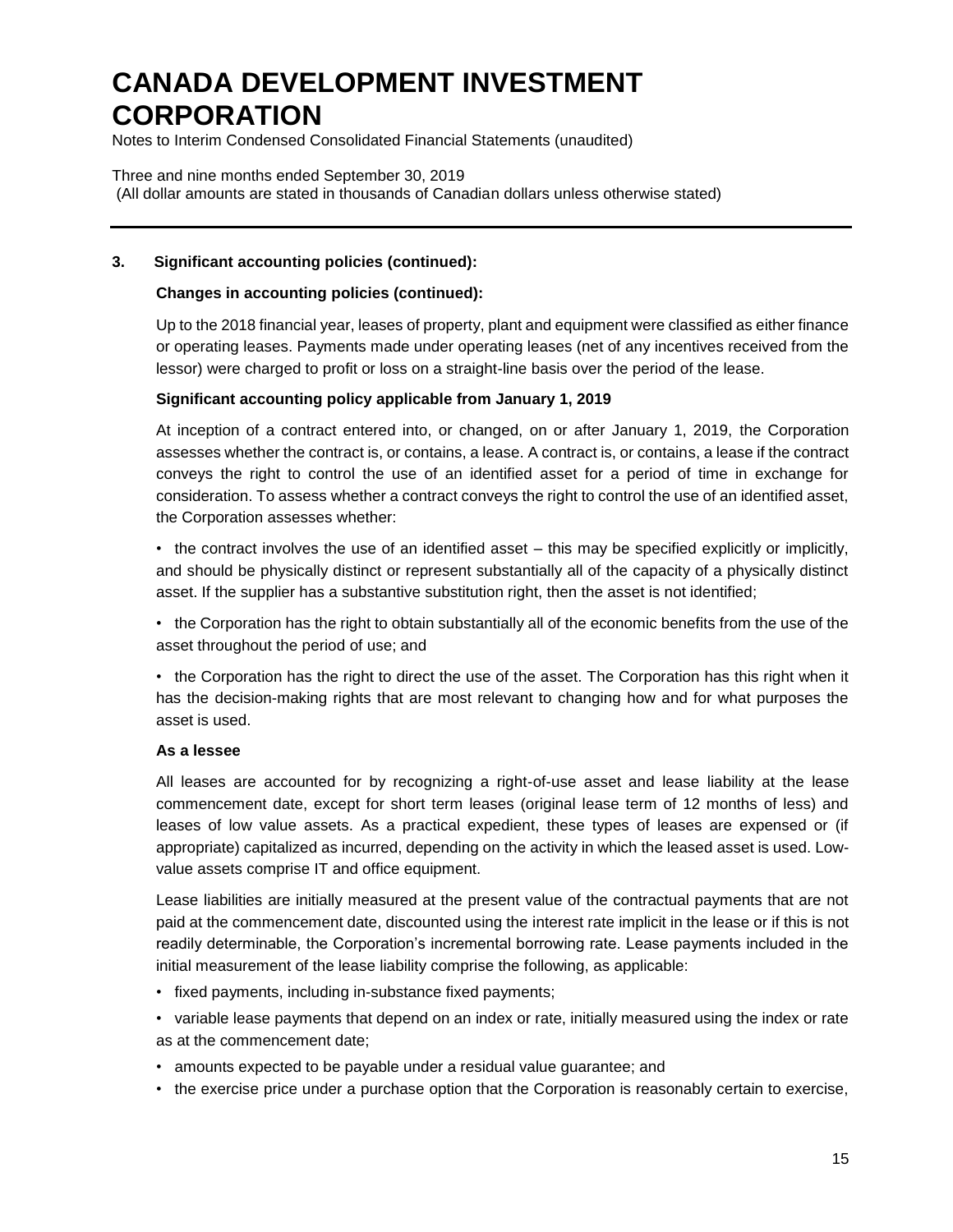Notes to Interim Condensed Consolidated Financial Statements (unaudited)

Three and nine months ended September 30, 2019 (All dollar amounts are stated in thousands of Canadian dollars unless otherwise stated)

### **3. Significant accounting policies (continued):**

### **Changes in accounting policies (continued):**

lease payments in an optional renewal period if the Corporation is reasonably certain to exercise an extension option, and penalties for early termination of a lease unless the Corporation is reasonably certain not to terminate early.

The lease liability is subsequently measured at amortised cost using the effective interest method. Lease liabilities increase as a result of interest charged at a constant rate on the balance outstanding and are reduced for lease payments made. Lease liabilities are remeasured when there is a change in future lease payments arising from a change in an index or rate, if there is a change in the Corporation's estimate of the amount expected to be payable under a residual value guarantee, or if the Corporation changes its assessment of whether it will exercise a purchase, extension or termination option.

Right-of-use assets are initially measured at cost comprised of the amount of the lease liability, reduced for any lease incentives received, and increased for lease payments made at or before the commencement date, initial direct costs incurred, and the estimated costs to dismantle, remove or restore the leased asset where the Corporation is contractually required to do so.

Right-of-use assets are subsequently depreciated on a straight-line basis over the shorter of the asset's useful life and the lease term. The estimated useful lives of right-of-use assets are determined on the same basis as those of property, plant and equipment. In addition, the right-of-use asset is periodically reduced by impairment losses, if any, and adjusted for certain remeasurements of the lease liability. Right-of-use assets are tested for impairment in accordance with IAS 36, *Impairment of assets*.

For office leases and certain equipment contracts that both convey a right to the Corporation to use an identified asset and require services to be provided to the Corporation by the lessor, the Corporation has elected to account for the entire contract as a lease, i.e. it does not allocate any amount of the contractual payments to, and account separately for, any services provided by the supplier as part of the contract.

#### **As a lessor**

The accounting policies applicable to the Corporation as a lessor under IFRS 16 were not different from the comparative period.

#### **Transition**

The Corporation applied the following transition options permitted under IFRS 16:

• IFRS 16 was applied initially, using the modified retrospective approach whereby the cumulative effect of adopting IFRS 16, if any, is recognised as an adjustment to retained earnings at January 1, 2019, with no restatement of comparative information.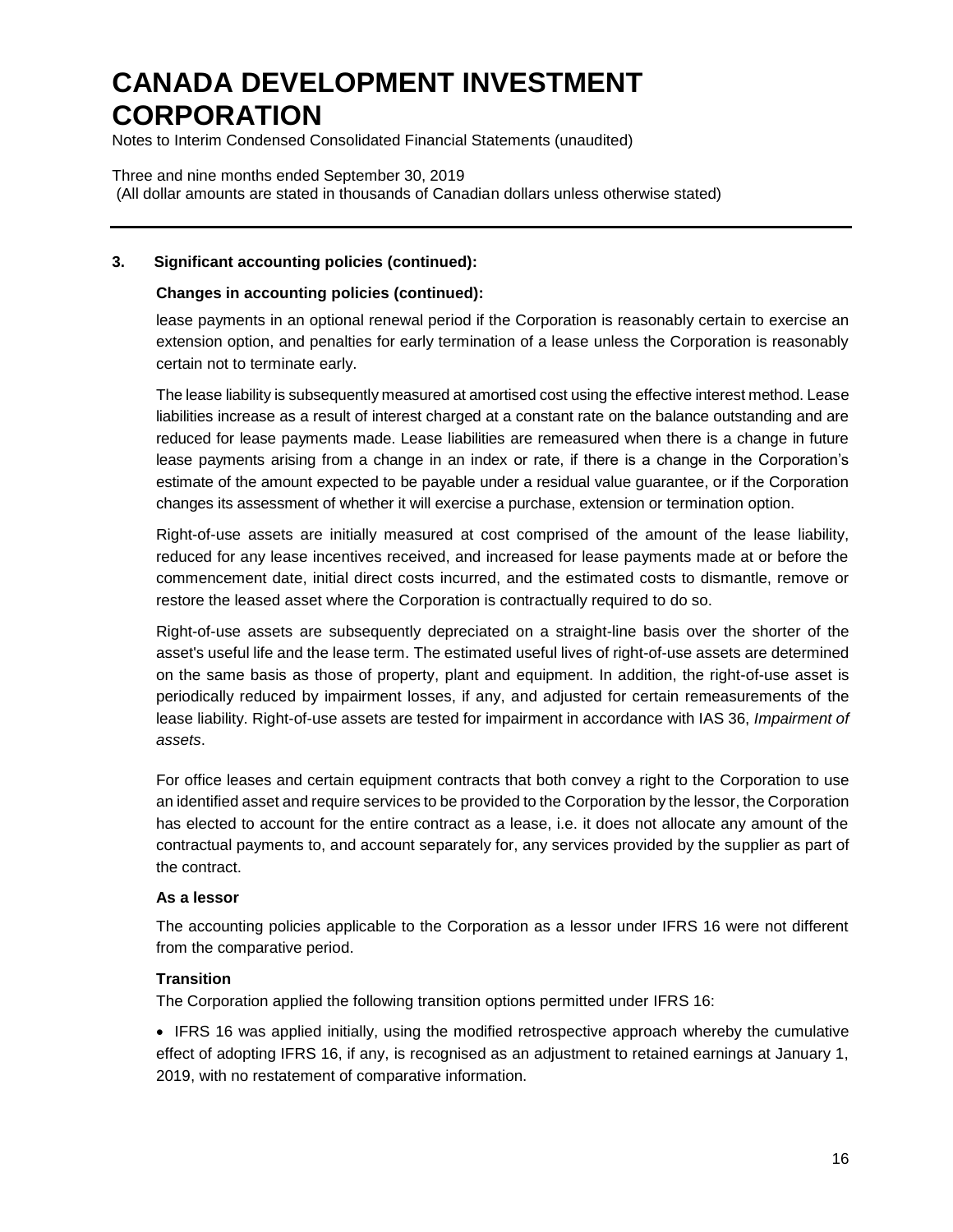Notes to Interim Condensed Consolidated Financial Statements (unaudited)

Three and nine months ended September 30, 2019 (All dollar amounts are stated in thousands of Canadian dollars unless otherwise stated)

## **3. Significant accounting policies (continued):**

### **Changes in accounting policies (continued):**

 Contracts already classified either as leases under IAS 17 and IFRIC 4 or as non-lease service arrangements will maintain their respective classifications upon the implementation of IFRS 16 ("grandfathering of contracts"); and

• Right-of-use assets have been initially recognized at an amount equal to the corresponding lease liability.

On transition at January 1, 2019, the aggregate lease liability and corresponding amount for right-ofuse assets recognized in the statement of financial position was \$ 79.7 million. The right-of-use assets were categorized as \$26.7 million for equipment, \$12.5 million buildings and \$40.5 million for land. The weighted average incremental borrowing rate applied to lease liabilities at January 1, 2019 is 4.29%.

The difference between operating lease commitments disclosed as at December 31, 2018 and the lease liabilities recognized at January 1, 2019 is explained as follows:

| Total commitments disclosed as at December 31, 2018                      | \$<br>520,848 |
|--------------------------------------------------------------------------|---------------|
| Non-lease elements                                                       | (363, 766)    |
| Gross lease commitments at December 31, 2018                             | 157,082       |
| Additions or adjustments                                                 | 10,128        |
| Impact of discounting using the Corporation's incremental borrowing rate |               |
| as at January 1, 2019                                                    | (87, 556)     |
| Lease liabilities, January 1, 2019                                       | \$<br>79,654  |
| Current portion                                                          | \$<br>14.528  |
| Long-term portion                                                        | \$<br>65,126  |

There was no impact on opening retained earnings at January 1, 2019.

Use of estimates and judgments

The implementation of IFRS 16 required management to apply judgment and use estimates in the following areas:

• Determining the customer in Hibernia Project lease contracts: As is common in the oil and gas industry, the Hibernia Project activities are carried out jointly with others. CHHC has undivided working interests in the Hibernia Project as outlined in note 1. Since lease assets and liabilities must be recognized by the customer in the lease contract, CHHC is required to evaluate for each lease contract whether the Hibernia Project working interest owners are jointly considered to be the customer in the Hibernia Project lease contracts, or whether the Hibernia Project operator is the customer in the lease contracts. Depending on the facts and circumstances in each case, the conclusions reached could vary between contracts. In summary, the Corporation used judgment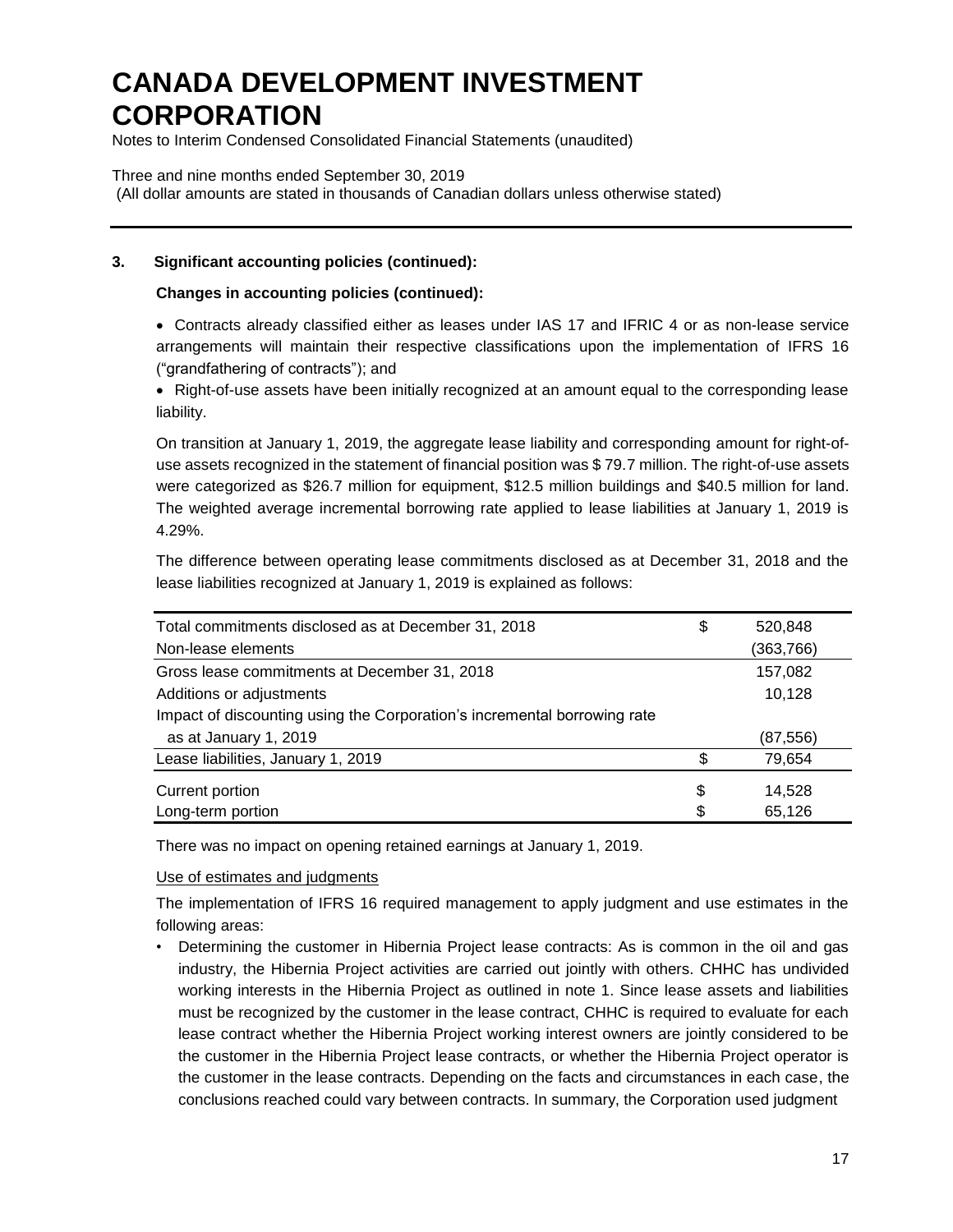Notes to Interim Condensed Consolidated Financial Statements (unaudited)

Three and nine months ended September 30, 2019 (All dollar amounts are stated in thousands of Canadian dollars unless otherwise stated)

### **3. Significant accounting policies (continued):**

### **Changes in accounting policies (continued):**

in concluding that although the operator, HMDC, is the sole signatory to the Hibernia Project lease contracts, it does so implicitly or explicitly on behalf of the working interest owners. Accordingly, the Corporation recognizes its proportionate share of the Hibernia Project leases entered into by the operator, as CHHC is considered to share responsibility for the lease liabilities.

- Determining the Corporation's incremental borrowing rate: In measuring the present value of the lease liability under IFRS 16, the standard requires that the lessee's incremental borrowing rate be used as the discount rate if (as is typically the case) the interest rate implicit in the lease cannot be readily determined. Significant judgment is used to estimate the Corporation's incremental borrowing rate. Factors include the Government of Canada's borrowing rates, credit risk spreads applicable to the Corporation or its subsidiaries, the duration of the lease term and the currency of the obligation.
- Evaluating the impact of option periods for the lease terms: Certain of the Corporation's leases include options to extend the lease term. Under IFRS 16, the evaluation of whether each lease contract's extension terms are considered reasonably certain to be exercised, is made at commencement of the leases and subsequently when facts and circumstances which are under the control of the Corporation require it. In the Corporation's view, the term "reasonably certain" implies a high level of probability, and this has been reflected in its evaluations.

Refer to note 7 for further lease disclosures.

#### **Amendments to IAS 12***, Income Taxes* **("IAS 12")**

The amendments to IAS 12 clarify that an entity must recognize all income tax consequences of dividends in profit or loss, other comprehensive income or equity, depending on where the entity recognized the originating transaction or event that generated the distributable profits giving rise to the dividend. The application of the amendments to IAS 12 had no impact on the Corporation's interim condensed consolidated financial statements.

### **IFRIC 23,** *Uncertainty Over Income Tax Treatments* **("IFRIC 23")**

IFRIC 23 clarifies the application of the recognition and measurement requirements in IAS 12 when there is uncertainty over income tax treatments that have yet to be accepted by tax authorities. The application of IFRIC 23 had no impact on the Corporation's interim condensed consolidated financial statements.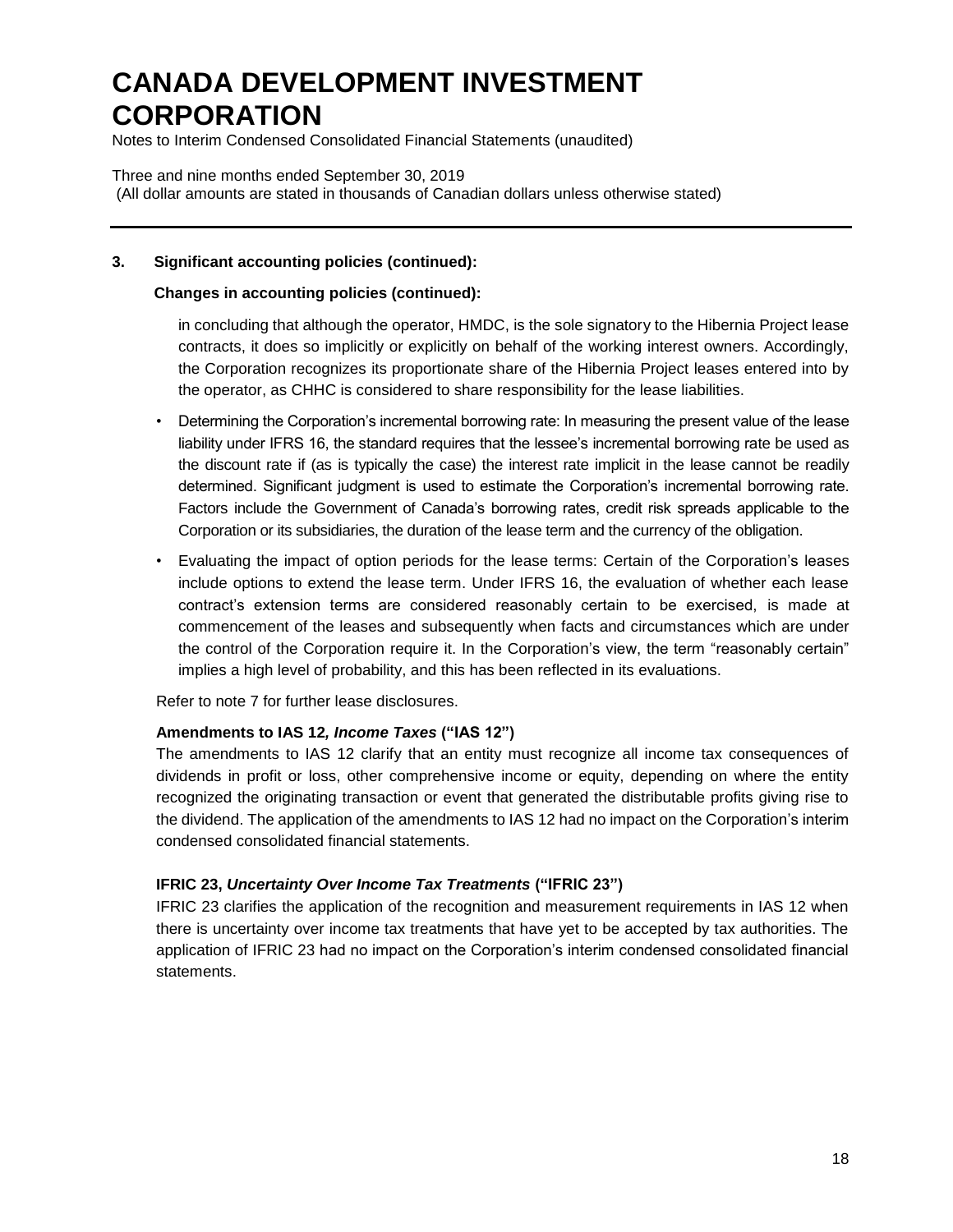Notes to Interim Condensed Consolidated Financial Statements (unaudited)

Three and nine months ended September 30, 2019 (All dollar amounts are stated in thousands of Canadian dollars unless otherwise stated)

### **4. Acquisition of subsidiary:**

On August 31, 2018, in culmination of an agreement executed on May 29, 2018 between Her Majesty in Right of Canada and Kinder Morgan, Trans Mountain Corporation acquired 100 percent ownership of certain entities held by Kinder Morgan Cochin ULC, including the Trans Mountain pipeline system and related expansion project, for cash consideration of \$4.4 billion, after customary purchase price adjustments as provided in the purchase agreement. Acquisition costs related to the transaction of \$5 million were expensed and were included in professional fees.

The transaction has been accounted for as a business combination using the acquisition method whereby the net assets acquired and the liabilities assumed are recorded at fair value. The consideration has been allocated as follows:

|                                                                     | (In millions) |
|---------------------------------------------------------------------|---------------|
| Purchase price                                                      |               |
| Cash consideration, net of cash acquired and debt assumed           | \$<br>4,447   |
| Total purchase price                                                | 4,447         |
|                                                                     |               |
| Identified net assets acquired at fair value:                       |               |
| Accounts receivable                                                 | 76            |
| Other current assets                                                | 23            |
| Property, plant and equipment (excluding construction in progress)  | 2,910         |
| Construction in progress                                            | 1,130         |
| Other non-current assets                                            | 91            |
| Land                                                                | 309           |
| Accounts payable                                                    | (91)          |
| Other current liabilities                                           | (110)         |
| Retirement and post-employment benefits                             | (70)          |
| Other deferred credits                                              | (44)          |
| Decommissioning obligations                                         | (219)         |
| Deferred tax liability                                              | (574)         |
| Identifiable net assets acquired                                    | 3,431         |
| Goodwill                                                            | 1,016         |
| Total purchase consideration, net of cash acquired and debt assumed | \$<br>4,447   |

The Corporation acquired the TMC entities on the basis that a significant part of the purpose is to build TMEP and \$1.1 billion of related construction in progress and a portion of allocated goodwill accrue to the purchase price. There is risk surrounding the completion of TMEP and the construction of TMEP will be faced with difficult terrain, risks of cost overruns and the potential for additional legal challenges or other impediments to construction (see note 17, Contingencies for further details).

Fair value for the pipeline assets on acquisition was determined using a discounted cash flow model using a scenario approach and discount rate to incorporate the risks TMC is exposed to as an oil pipeline operator including operating risks, environmental risks, security risks and risks noted in relation to timing of project approval and potential delays in construction.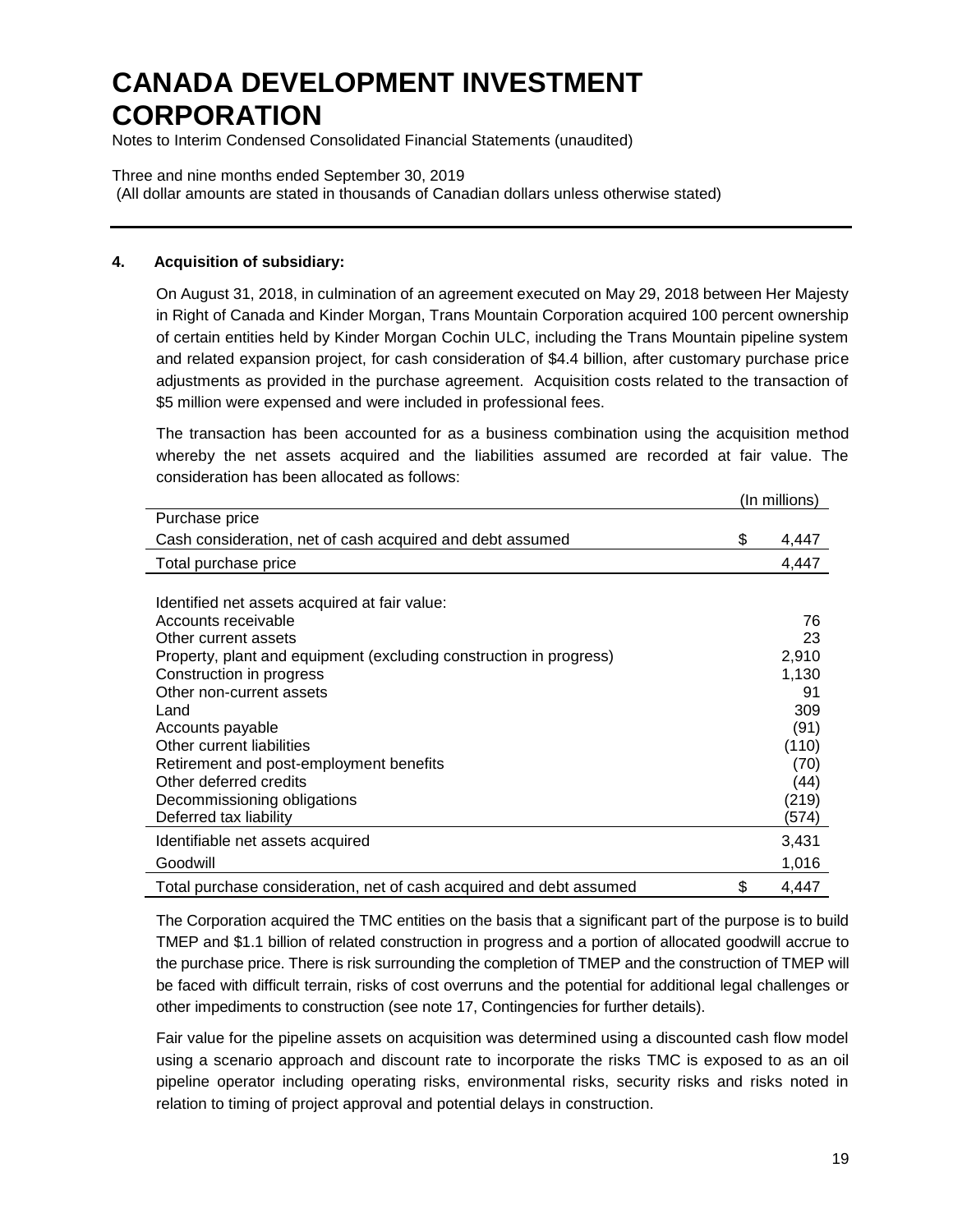Notes to Interim Condensed Consolidated Financial Statements (unaudited)

#### Three and nine months ended September 30, 2019

(All dollar amounts are stated in thousands of Canadian dollars unless otherwise stated)

#### **5. Restricted cash:**

|                                                         | September 30, |        | December 31,  |
|---------------------------------------------------------|---------------|--------|---------------|
|                                                         |               | 2019   | 2018          |
| Restricted cash – NEB letter of credit (see note 10)    | \$            |        | \$<br>500,000 |
| Restricted cash – TMC held for future abandonment costs |               | 964    | 683           |
| Restricted cash – TMC letters of credit                 |               | 58.914 | 48.160        |
| Restricted cash - held as security                      |               | 1,200  |               |
| Restricted cash – CHHC letters of credit                |               | 8,500  | 8,500         |
|                                                         | \$            | 69,578 | \$<br>557,343 |
| Represented by:                                         |               |        |               |
| Current portion                                         | \$            | 964    | \$<br>500,683 |
| Non-current portion                                     |               | 68.614 | 56,660        |
|                                                         | \$            | 69.578 | \$<br>557.343 |

## **6. Property, plant and equipment:**

|                                                   |     | Construction<br>work in progress | Pipeline        | Oil development<br>assets and<br>production facilities | <b>TOTAL</b>  |
|---------------------------------------------------|-----|----------------------------------|-----------------|--------------------------------------------------------|---------------|
| Cost:                                             |     |                                  |                 |                                                        |               |
| Balance at December 31, 2017                      | \$  |                                  | \$              | \$<br>512,664                                          | \$<br>512,664 |
| Acquisition                                       |     | 1,130,070                        | 3,219,174       |                                                        | 4,349,244     |
| Additions for the period                          |     | 178,373                          |                 | 20,747                                                 | 199,120       |
| <b>Transfers</b>                                  |     | (31,087)                         | 31,087          |                                                        |               |
| Decommissioning adjustments                       |     |                                  | 164,123         | 9,376                                                  | 173,499       |
| Foreign exchange movements                        |     |                                  | 12,397          |                                                        | 12,397        |
| Balance at December 31, 2018                      | \$. | 1,277,356                        | \$<br>3,426,781 | \$<br>542,787                                          | \$5,246,924   |
| Additions for the period                          |     | 856,069                          |                 | 24,757                                                 | 880,826       |
| Transfers                                         |     | (758)                            | 758             |                                                        |               |
| Decommissioning adjustments                       |     |                                  | 346,305         | 31,835                                                 | 378,140       |
| Foreign exchange movements                        |     | (1)                              | (8, 850)        |                                                        | (8, 851)      |
| Balance at September 30, 2019                     | \$  | 2,132,666                        | \$3,764,994     | \$599,379                                              | \$ 6,497,039  |
| <b>Accumulated depletion and</b><br>depreciation: |     |                                  |                 |                                                        |               |
| Balance at December 31, 2017                      | \$  |                                  | \$              | \$<br>315,109                                          | \$<br>315,109 |
| Depletion and depreciation                        |     |                                  | 34,468          | 43.202                                                 | 77.670        |
| Foreign exchange movements                        |     |                                  | (476)           |                                                        | (476)         |
| Balance at December 31, 2018                      | \$  |                                  | \$<br>33,992    | \$<br>358,311                                          | \$<br>392,303 |
| Depletion and depreciation                        |     |                                  | 79,736          | 31,321                                                 | 111,057       |
| Foreign exchange movements                        |     |                                  | (120)           |                                                        | (120)         |
| Balance at September 30, 2019                     | \$  |                                  | \$<br>113,608   | \$<br>389,632                                          | \$<br>503,240 |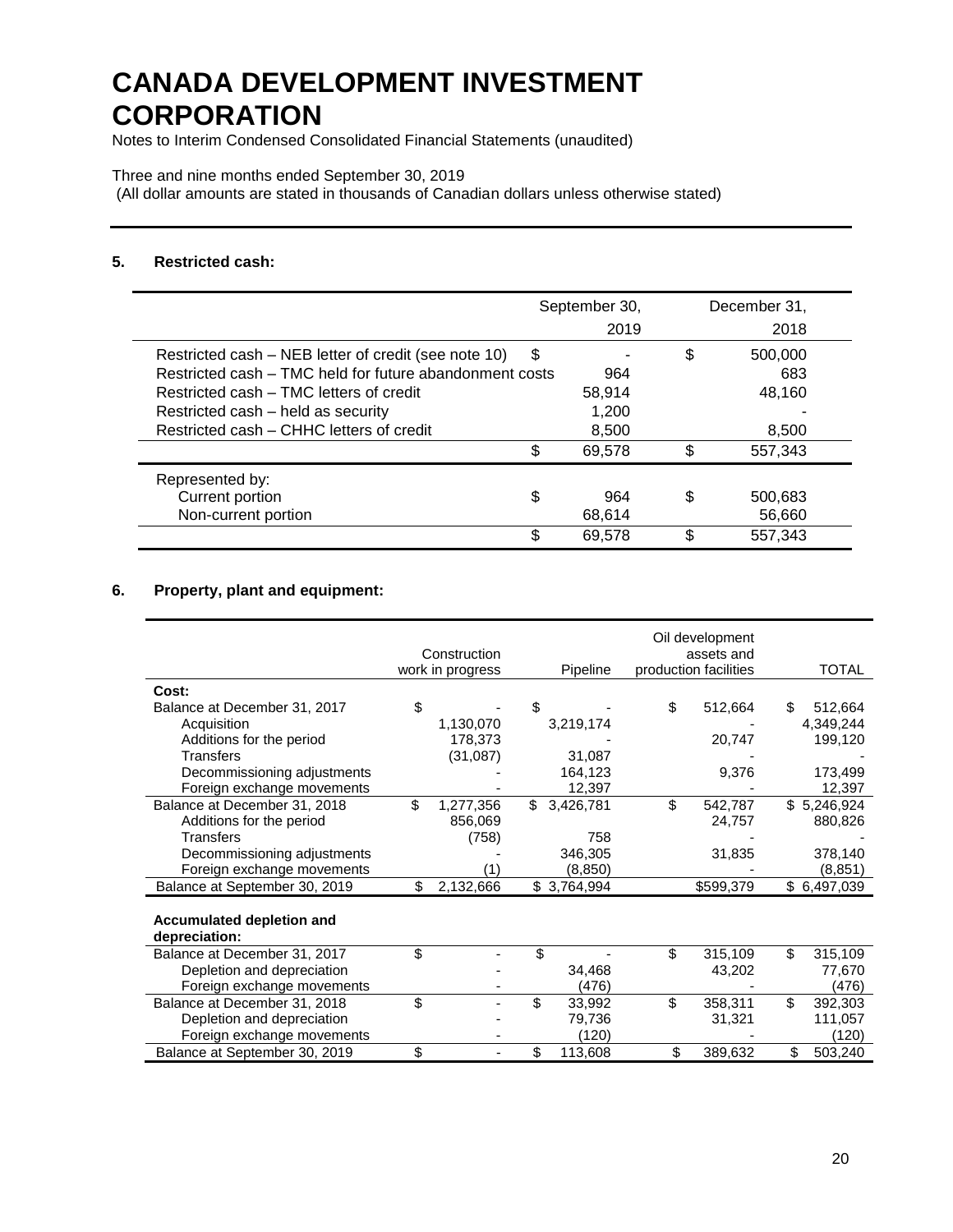Notes to Interim Condensed Consolidated Financial Statements (unaudited)

Three and nine months ended September 30, 2019

(All dollar amounts are stated in thousands of Canadian dollars unless otherwise stated)

## **6. Property, plant and equipment (continued):**

|                          | Construction<br>work in progress | Pipeline    | Oil development<br>production facilities | assets and | TOTAL       |
|--------------------------|----------------------------------|-------------|------------------------------------------|------------|-------------|
| <b>Carrying amounts:</b> |                                  |             |                                          |            |             |
| At December 31, 2018     | 1,277,356<br>S                   | \$3,392,789 |                                          | 184.476    | \$4,854,621 |
| At September 30, 2019    | 2,132,666<br>\$                  | \$3,651,386 |                                          | 209,747    | \$5,993,799 |

At September 30, 2019, oil and gas property and equipment costs subject to the calculations of depletion and depreciation included future development costs of \$546,243 (\$571,000 - December 31, 2018).

During the nine months ended September 30, 2019 capitalized interest of \$24,965 was included in the cost of property, plant and equipment – pipeline (2018- \$70). In the three months ended September 30, 2019 capitalized interest was \$22,624. In the third quarter of 2019 substantially all the activities necessary to prepare the construction in progress assets for its intended use came into effect when certain regulatory requirements for construction of TMEP were satisfied.

At September 30, 2019 an assessment of indicators of impairment was conducted for the Corporation's cash generating units. No indicator of impairment was noted and accordingly an impairment test was not required (see note 8, Goodwill).

For details on decommissioning adjustments, see note 9, Provisions.

### **7. Right-of-use assets and leases:**

The Corporation leases certain assets including office buildings, land and equipment.

The category of equipment includes CHHC's proportionate working interest share of three support vessels leased by HMDC on behalf of the Hibernia Project owners. The leases comprise monthly fixed payments, extend to the year 2027 and a portion of the lease payments are incurred in US dollars. Equipment leases also include a power substation, vehicles, and office equipment.

Land includes lease for space at the Westridge marine terminal which consists of land and water area as well as land for pump stations and temporary construction space and extend up to the year 2105.

The category of buildings includes the monthly fixed lease payments made for the Corporation's office building spaces in Alberta, B.C. and Ontario. It also includes CHHC's proportionate working interest share of HMDC's office building space in St. John's, NL. The leases extend to the year 2025.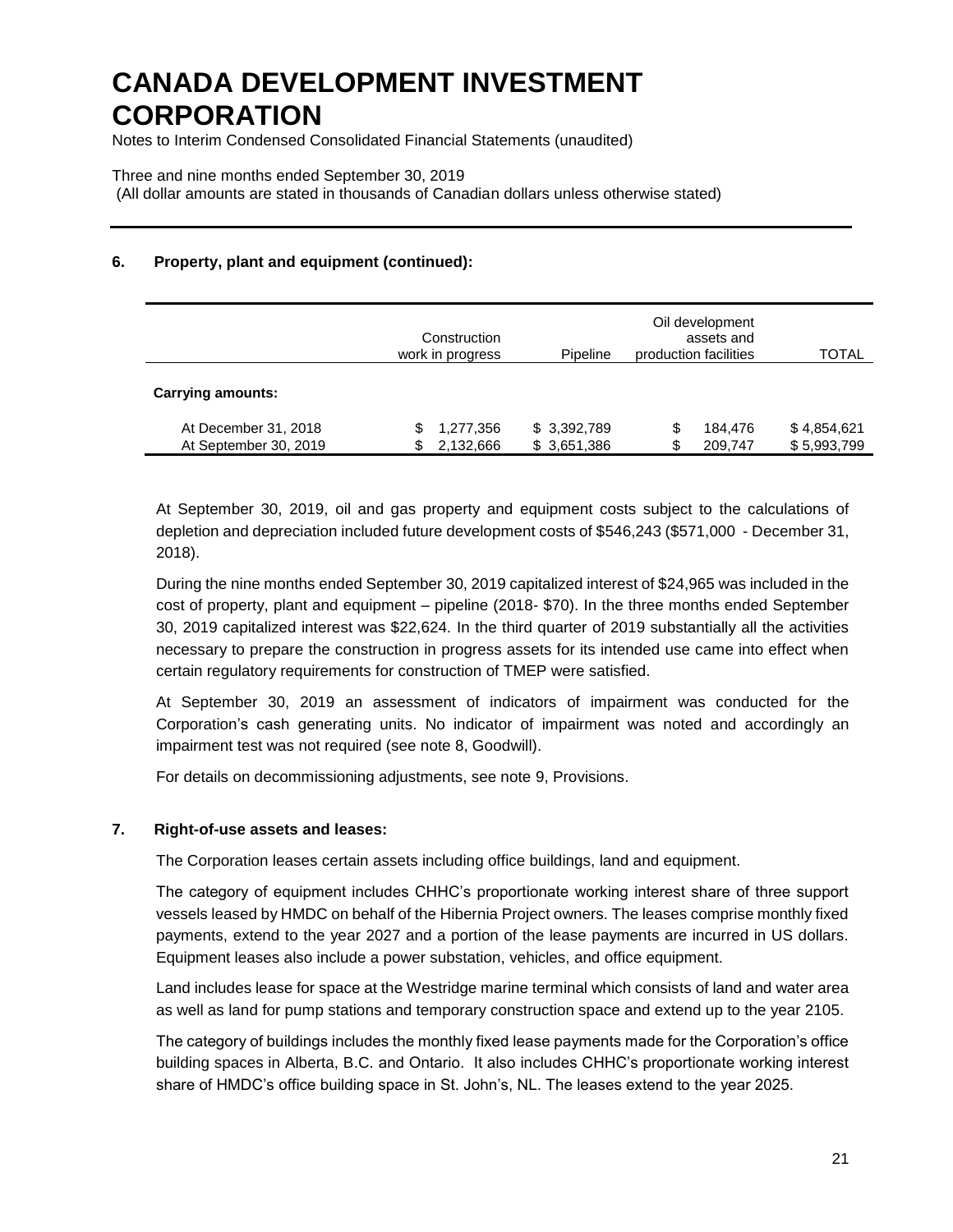Notes to Interim Condensed Consolidated Financial Statements (unaudited)

Three and nine months ended September 30, 2019 (All dollar amounts are stated in thousands of Canadian dollars unless otherwise stated)

### **7. Right-of-use assets and leases (continued):**

Certain contracts contain renewal options. The execution of such options is not reasonably certain and will depend on future market conditions and business needs at the time when such options are to be exercised. Some leases are subject to annual changes in Consumer Price Index ("CPI") and the lease liability is remeasured when there are changes to the CPI. Additionally, some of real estate leases contain variable lease payments related to operating costs.

The Corporation is not exposed to any significant additional potential cash outflows that are not included in the reported amount of the lease liabilities, other than certain termination penalties which the Corporation considers not reasonably certain to incur as at September 30, 2019.

#### **Statement of Financial Position:**

Details of right-of-use assets (including additions to and depreciation of) as follows:

|                     | <b>Equipment and Vehicles</b> | Land and Buildings | Total     |
|---------------------|-------------------------------|--------------------|-----------|
| January 1, 2019     |                               |                    |           |
| Initial Recognition | \$26,664                      | \$52,990           | \$79,654  |
| Additions           | 876                           | 13,532             | 14,408    |
| Depreciation        | (3, 159)                      | (8,516)            | (11, 675) |
| Foreign exchange    | (50)                          | ٠                  | (50)      |
| September 30, 2019  | \$24,331                      | \$58,006           | \$82,337  |

Details of lease liabilities are as follows:

| Lease liabilities, January 1, 2019    | \$<br>79,654 |
|---------------------------------------|--------------|
| Additions                             | 14,408       |
| Interest expense                      | 2,656        |
| Lease payments                        | (13,035)     |
| Foreign exchange movements            | (261)        |
| Lease liabilities, September 30, 2019 | \$<br>83,422 |
|                                       |              |
| Current portion                       | \$<br>16,702 |
| Long-term portion                     | \$<br>66.720 |

#### Maturity analysis – contractual undiscounted cash flows

|                   | 2019  | 2020-2023 | Thereafter | Total     |
|-------------------|-------|-----------|------------|-----------|
| Lease liabilities | 4.793 | \$43,567  | \$121.478  | \$169,838 |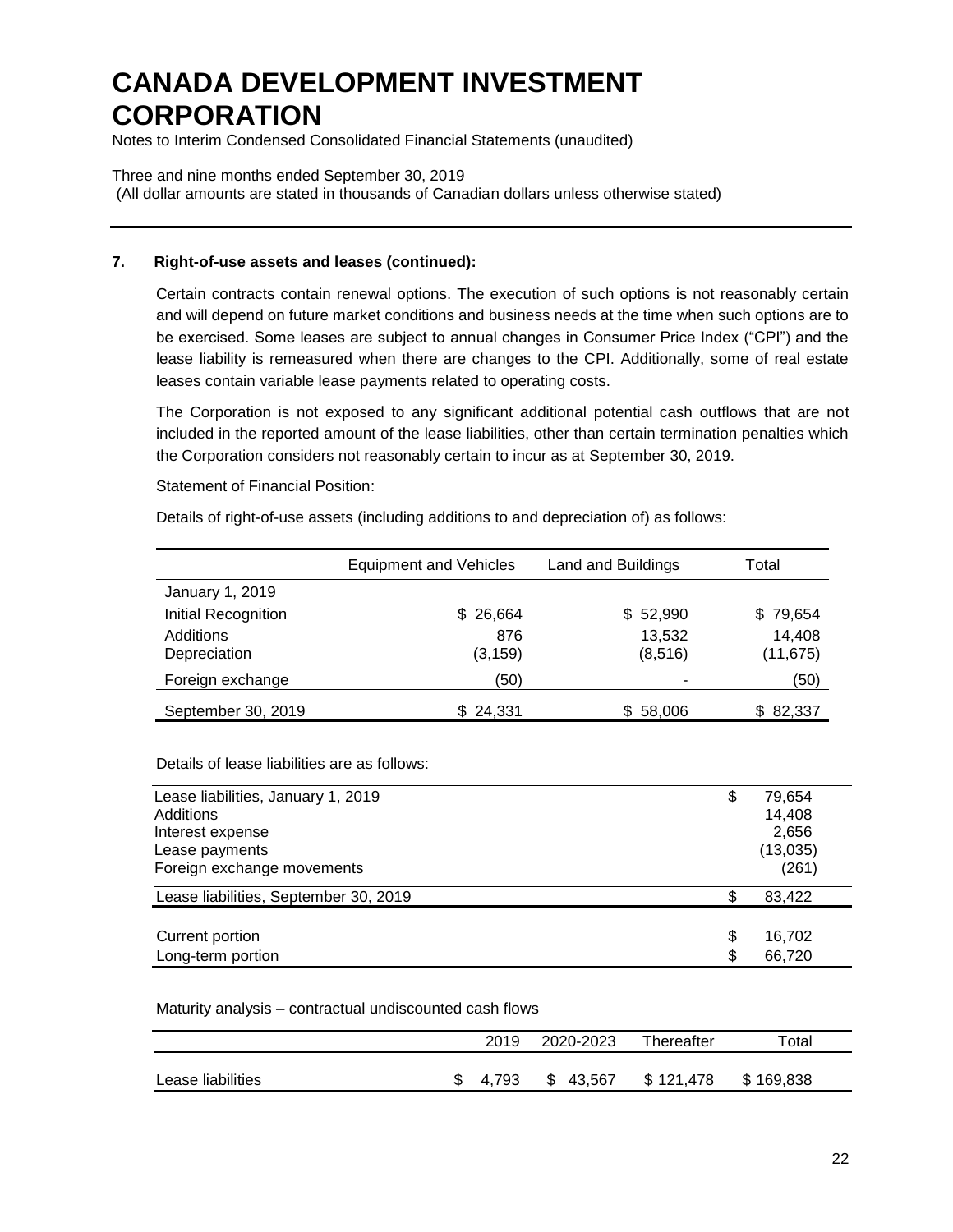Notes to Interim Condensed Consolidated Financial Statements (unaudited)

Three and nine months ended September 30, 2019

(All dollar amounts are stated in thousands of Canadian dollars unless otherwise stated)

## **7. Right-of-use assets and leases (continued):**

Statement of Comprehensive Income and Statement of Cash Flows:

|                                                             |     | Nine months ended   |
|-------------------------------------------------------------|-----|---------------------|
|                                                             |     | September 30, 2019* |
| Statement of Comprehensive Income:                          |     |                     |
| Interest on lease liabilities (net of capitalized interest) | \$. | 1.572               |
| Statement of Cash Flows:                                    |     |                     |
| Total cash outflow for leases                               |     | 11.951              |

*\*Comparative figures are not available as IFRS 16 was not applied in 2018 under the modified retrospective method of adoption of IFRS 16*

### **8. Goodwill:**

a) The movements in the net carrying amount of goodwill are as follows:

| Balance at January 1, 2019    | \$1,016,582  |
|-------------------------------|--------------|
| Effect of foreign exchange    | (489)        |
| Balance at September 30, 2019 | \$ 1.016.093 |

b) Impairment test

At September 30, 2019 an assessment of indicators of impairment was conducted for the Corporation's cash generating units. No indicator of impairment was noted and accordingly an impairment test was not required.

### **9. Provisions:**

Changes to provisions for decommissioning obligations and site restoration were as follows:

|                                                                              | Decommissioning Obligations |                                   |    |                             |      |                          |  |
|------------------------------------------------------------------------------|-----------------------------|-----------------------------------|----|-----------------------------|------|--------------------------|--|
|                                                                              |                             | Wells &                           |    |                             | Site |                          |  |
|                                                                              | <b>Pipeline</b>             | <b>Facilities</b>                 |    | Total                       |      | restoration              |  |
| Balance at December 31, 2018<br>Changes in estimates<br>Obligations settled  | \$<br>387,610               | \$<br>141,531<br>(738)<br>(1,635) | \$ | 529.141<br>(738)<br>(1,635) | \$   | 10,138<br>502<br>(1,359) |  |
| Changes in discount rate<br>Effect of foreign exchange<br>Unwind of discount | 346,305<br>(1,060)<br>7.209 | 32,573<br>1,919                   |    | 378,878<br>(1,060)<br>9.128 |      | 120<br>111               |  |
| Balance at September 30, 2019                                                | \$<br>740,064               | \$<br>173,650                     | \$ | 913,714                     | \$   | 9,512                    |  |
| Current<br>Non-current                                                       | 740.064                     | 2.100<br>171,550                  |    | 2.100<br>911.614            |      | 2,695<br>6,817           |  |
| Provisions at September 30, 2019                                             | \$<br>740,064               | \$<br>173,650                     | \$ | 913,714                     | \$   | 9,512                    |  |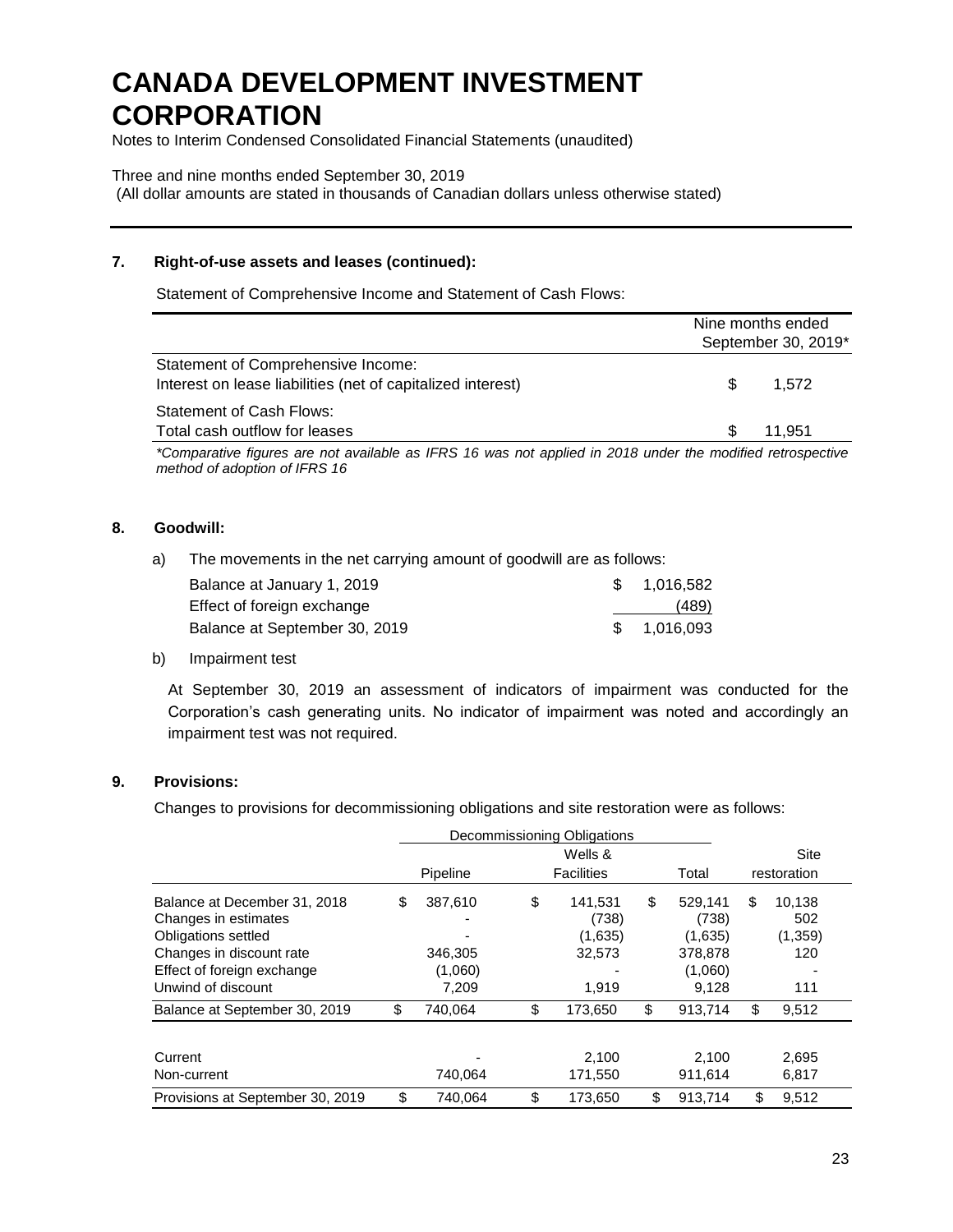Notes to Interim Condensed Consolidated Financial Statements (unaudited)

Three and nine months ended September 30, 2019 (All dollar amounts are stated in thousands of Canadian dollars unless otherwise stated)

### **9. Provisions (continued):**

### a) Provision for decommissioning obligations of CHHC:

The provision for decommissioning obligations is based on CHHC's net ownership interest in wells and facilities and management's estimate of costs to abandon and reclaim those wells and facilities as well as an estimate of the future timing of the costs to be incurred. CHHC estimates the total future undiscounted liability to be \$287,476 at September 30, 2019 (\$291,928 - December 31, 2018). Estimates of decommissioning obligation costs can change significantly based on factors such as operating experience and changes in legislation and regulations.

These obligations will be settled based on the expected timing of abandonment, which currently extends up to the year 2056 and is based upon the useful lives of the underlying assets. The provision was calculated at September 30, 2019 using an inflation rate of 2.00% (2.00% - December 31, 2018) and was discounted using an average risk-free rate of 1.52% (2.15% - December 31, 2018).

b) Provision for decommissioning obligations of TMC pipeline:

The provision for decommissioning obligations for the pipeline properties is based on management's estimate of costs to abandon which is estimated to be \$740,064 at September 30, 2019 (December 31, 2018 - \$387,610) discounted at a risk-free rate of 1.68% (December 31, 2018 - 2.18%). The undiscounted decommissioning liability is estimated to be \$3.3 billion, with an inflation rate of 2.0% and an expected remaining useful life of approximately 100 years.

The decommissioning provision reflects the discounted cash flows expected to be incurred to decommission TMC's pipeline system. The estimated economic life of assets covered by the decommissioning is estimated at 100 years. The estimated economic life is used to determine the undiscounted cash flows at the time of decommissioning and is reflective of the expected timing of economic outflows relating to the provision.

c) Provision for site restoration of CEI:

Under the terms of the purchase and sale agreement in 1988 between CEI and Cameco, CEI is responsible for obligations relating to the sale of assets to Cameco. Provision for site restoration as at the date of the interim condensed consolidated statement of financial position is related to the decommissioning of a former mine site. Cameco is responsible for the monitoring and management of this site. CEI accrues for these costs based on estimates provided by Cameco. These estimates are based on variables and assumptions which are subject to uncertainty including the time to completion and the costs over this period. The future estimate of costs for site restoration has been discounted at a rate of 1.51% (December 31, 2018 – 1.88%) and an inflation rate of 2.0% was used to calculate the provision at September 30, 2019 (December 31, 2018 – 2.0%).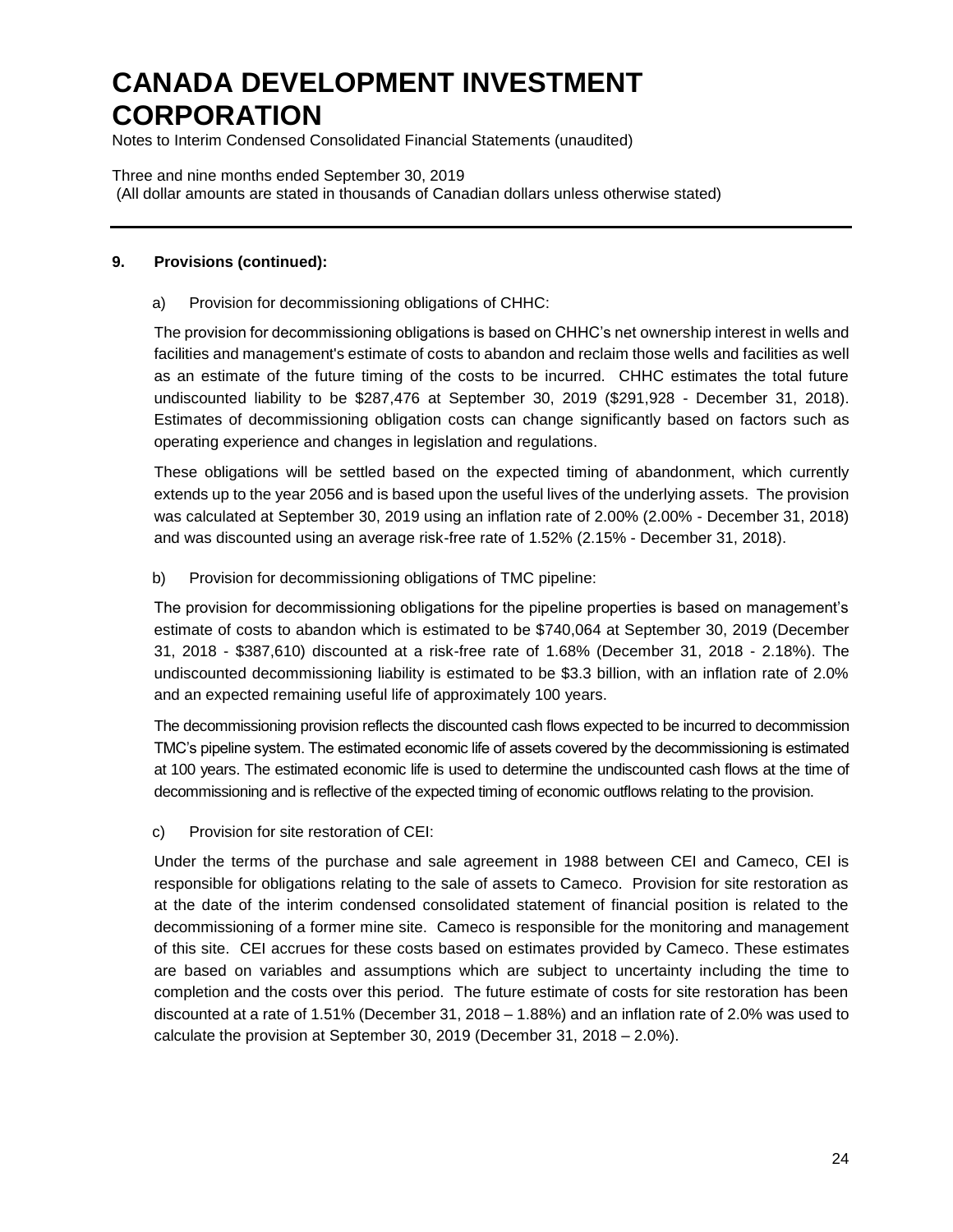Notes to Interim Condensed Consolidated Financial Statements (unaudited)

Three and nine months ended September 30, 2019

(All dollar amounts are stated in thousands of Canadian dollars unless otherwise stated)

#### **10. Loans payable:**

On August 29, 2018, TMP Finance entered into Credit Agreements with Her Majesty in Right of Canada. The facilities are part of the Canada Account of the Government of Canada, administered by EDC. On March 25, 2019 TMP Finance entered into an amended NEB Credit Agreement which allows TMP Finance to provide to TMC the required NEB financial resource requirements. With this new credit agreement, TMC was able to cancel the credit agreement with Kinder Morgan that back-stopped a \$500 million letter of credit. After the letter of credit was cancelled, \$500 million of restricted cash on deposit was used to repay the outstanding loan on the NEB Facility.

The purpose of the Acquisition and Construction facilities are to fund the acquisition of the Trans Mountain Pipeline entities and to finance the construction of the TMEP and other corporate purposes. The NEB Facility allows TMP Finance to borrow funds for the purpose of providing financial assurance for the Trans Mountain Pipeline as required by the Canada Energy Regulator ("CER"), formerly known as the National Energy Board ("NEB").

The loans are due on the respective maturity dates and may be repaid early without premium or penalty subject to certain conditions.

|                                        | Total<br>Available | Outstanding          | Interest Rate<br>Disbursed | <b>Standby Fee</b><br>Undisbursed | Maturity        |
|----------------------------------------|--------------------|----------------------|----------------------------|-----------------------------------|-----------------|
| Facility                               | Credit             | Amounts              | amounts                    | amounts                           | Date            |
| Acquisition                            | \$4,670,000        | \$4,670,000          | 4.7%                       | 0.065%                            | August 29, 2023 |
| Construction (note a)                  | \$2,587,000        | \$<br>685,000        | 4.7%                       | 0.065%                            | August 29, 2023 |
| <b>NEB</b>                             | 500,000<br>\$      | \$<br>$\blacksquare$ | 4.7%                       | 0.30%                             | August 29, 2023 |
|                                        |                    | \$5,355,000          |                            |                                   |                 |
| Current portion<br>Non-current portion |                    | \$<br>\$5,355,000    |                            |                                   |                 |

Details of the facilities at September 30, 2019 are as follows:

a) The availability of the Construction Credit Facility is limited to any borrowing authority issued by the Minister of Finance. On July 30, 2019 an Amended Credit Agreement was executed between Her Majesty in Right of Canada, as administered by Export Development Canada and Canada TMP Finance Ltd. The Construction facility limit until December 31, 2019 is \$2.587 billion, increasing to \$4 billion in 2020 as detailed in a revised borrowing authority letter received from the Minister of Finance. The maturity date of the facility is August 29, 2023.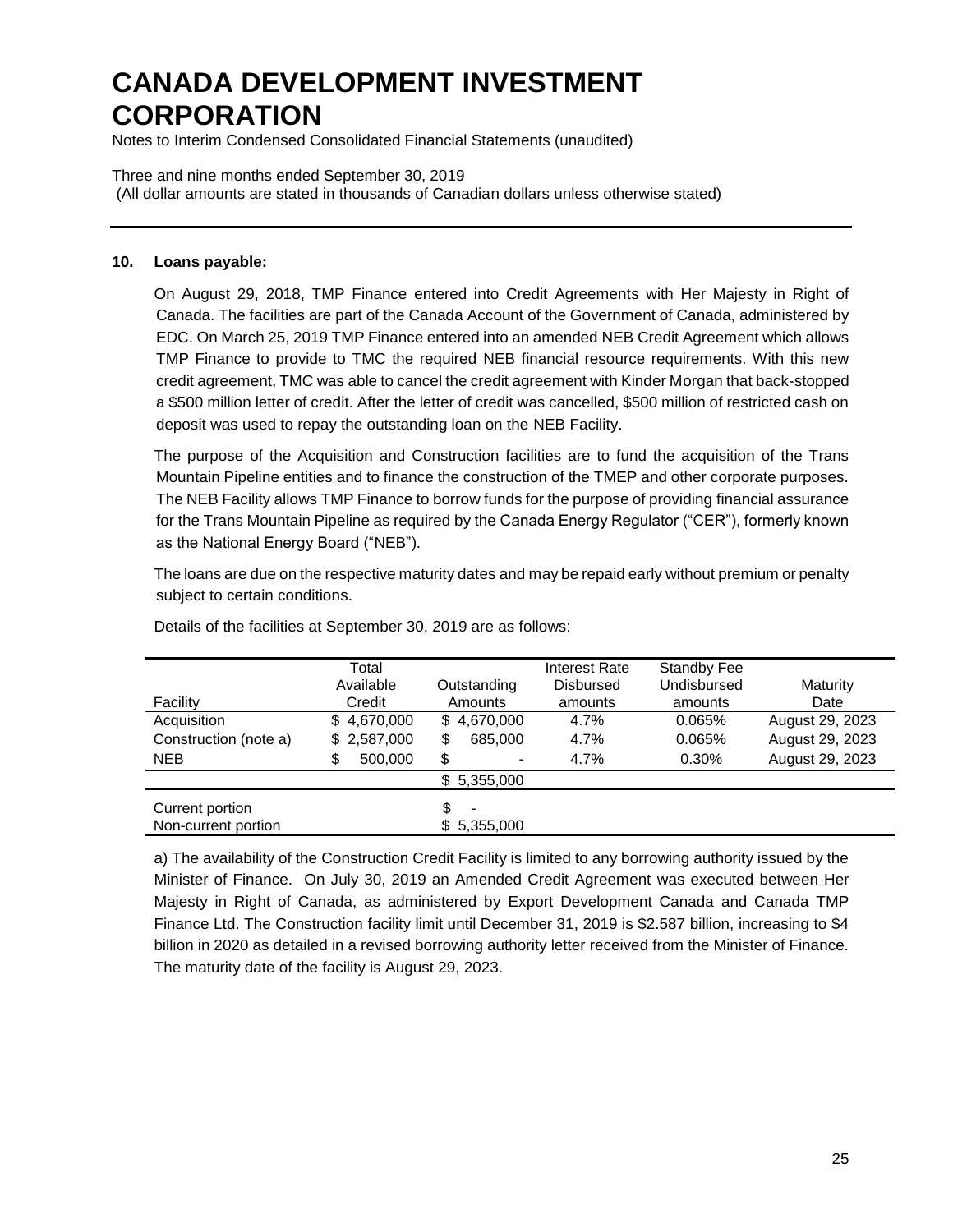Notes to Interim Condensed Consolidated Financial Statements (unaudited)

### Three and nine months ended September 30, 2019

(All dollar amounts are stated in thousands of Canadian dollars unless otherwise stated)

### **10. Loans payable (continued):**

Total interest expense for the periods ended September 30 is comprised of the following:

|                                                                                         |    | Three months ended<br>September 30 |                             | Nine months ended<br>September 30            |    |                       |
|-----------------------------------------------------------------------------------------|----|------------------------------------|-----------------------------|----------------------------------------------|----|-----------------------|
|                                                                                         |    | 2019                               | 2018                        | 2019                                         |    | 2018                  |
| Interest on loans payable<br>Interest on leases<br>Interest capitalized<br>Standby fees | \$ | 61,673<br>926<br>(23, 049)<br>632  | \$<br>21,202<br>(70)<br>133 | \$<br>179,254<br>2,656<br>(26, 049)<br>1.316 | \$ | 21,202<br>(70)<br>133 |
|                                                                                         | S  | 40.182                             | \$<br>21.265                | 157.177                                      | \$ | 21,265                |

At September 30, 2019, interest payable of \$61,774 was included in trade and other payables (December 31, 2018-\$677).

### **11. Income Taxes**

In June 2019, the Alberta government enacted a progressive multi-year corporate tax rate reduction which decreases the corporate tax rate from 12% to 8% by 2022. This tax rate change reduced the blended Federal and Provincial (Alberta and B.C.) statutory current tax rate to 26.69% and the deferred tax rate to 24.55%. For the three and nine month periods ended September 30, 2019, a deferred tax recovery of \$56.2 million arose on the revaluation of the deferred tax liabilities from a tax rate of 27% to 24.55%. Due to the loss before income taxes of two subsidiaries and the non-taxable status of TMP Finance and CDEV, the effective rate is significantly higher than the statutory rate, before accounting for the deferred tax recovery in the second quarter.

### **12. Supplemental cash flow disclosure:**

Changes in non-cash working capital balances for the periods ended September 30 include the following:

|                                   | Three months ended |              |    | Nine months ended |              |
|-----------------------------------|--------------------|--------------|----|-------------------|--------------|
|                                   | September 30       |              |    | September 30      |              |
|                                   | 2019               | 2018         |    | 2019              | 2018         |
| Trade and other receivables       | \$<br>38,977       | \$<br>11.549 | \$ | 59,061            | \$<br>4,254  |
| Inventory                         | 564                | (1, 122)     |    | 1,543             | (1,401)      |
| Other current assets              | 1,366              | 4.621        |    | (13, 171)         | 3,498        |
| Deferred charges and other assets | (32, 157)          | (21,749)     |    | (39,633)          | (21, 749)    |
| Trade and other payables          | 54,409             | 59,186       |    | 193,690           | 56,749       |
| Other current liabilities         | 616                | (914)        |    | 83,865            | (914)        |
| Other deferred credits            | (14,762)           | 24,433       |    | (78,330)          | 24,433       |
| Change in non-cash working        |                    |              |    |                   |              |
| capital items                     | 49.013             | \$<br>76.004 | S  | 207,025           | \$<br>64,870 |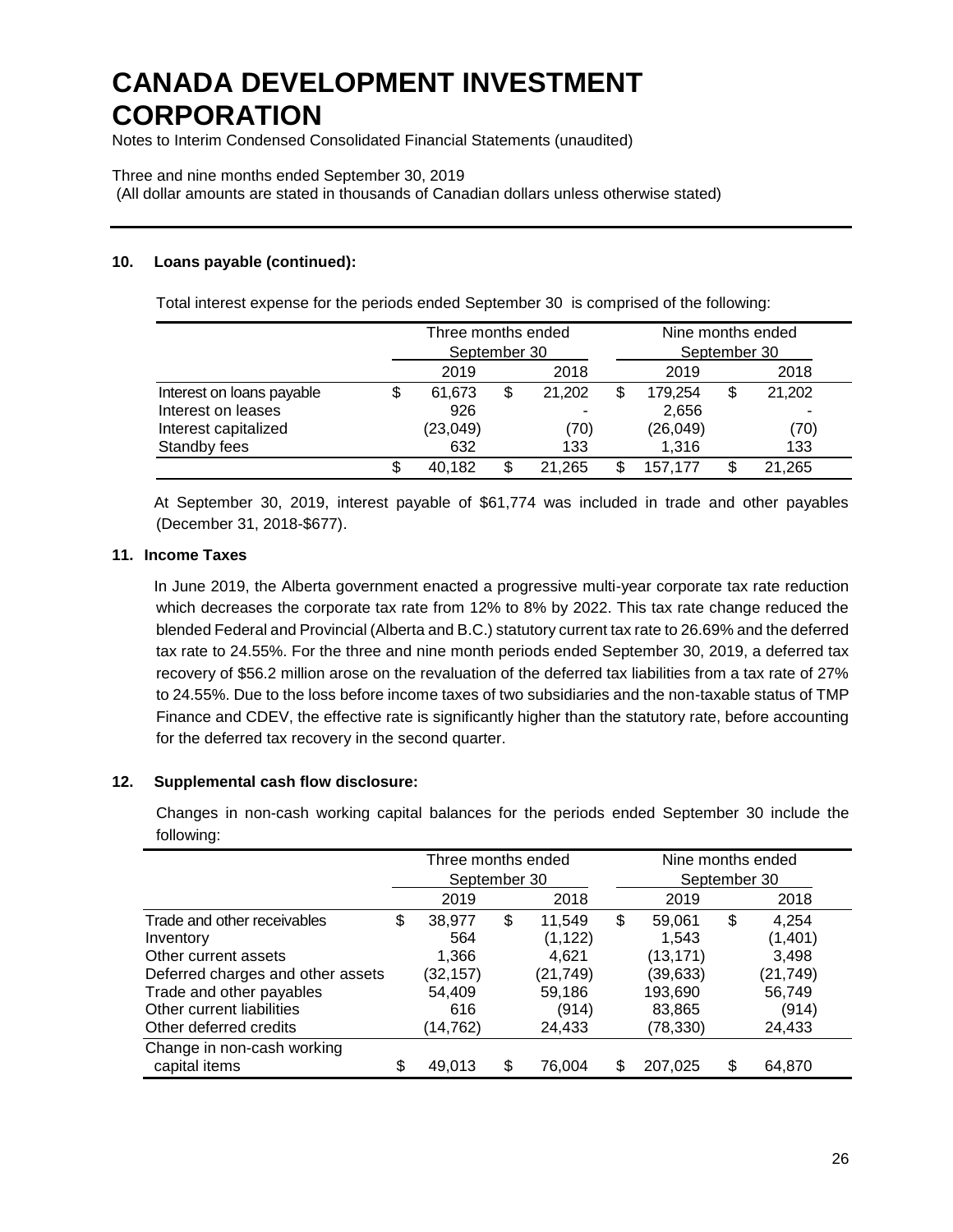Notes to Interim Condensed Consolidated Financial Statements (unaudited)

### Three and nine months ended September 30, 2019

(All dollar amounts are stated in thousands of Canadian dollars unless otherwise stated)

## **12. Supplemental cash flow disclosure (continued):**

| Relating to:<br>Operating activities | 5.473  | 86.059   | 22.156  | 78.325    |  |
|--------------------------------------|--------|----------|---------|-----------|--|
| Investing activities                 | 43.540 | (10.055) | 184.869 | (13, 455) |  |
|                                      | 49.013 | 76.004   | 207.025 | 64,870    |  |

Property, plant and equipment expenditures comprise the following:

|                                                        | Three months ended<br>September 30 |    |           |    | Nine months ended | September 30 |           |
|--------------------------------------------------------|------------------------------------|----|-----------|----|-------------------|--------------|-----------|
|                                                        | 2019                               |    | 2018      |    | 2019              |              | 2018      |
| PPE additions (note 6)<br>Change in non-cash investing | (419, 215)                         | \$ | (55,074)  | \$ | (880, 826)        | \$           | (66, 358) |
| working capital related to PPE                         | 52.903                             |    | (10, 055) |    | 220.292           |              | (13, 455) |
| Cash used for PPE expenditures                         | (366, 312)                         | \$ | (65, 129) | \$ | (660, 534)        | \$           | (79, 813) |

### **13. Net crude oil revenue and production and operating expenses:**

a) Net crude oil revenue is comprised as follows:

|                            | Three months ended | September 30 | Nine months ended |   | September 30 |
|----------------------------|--------------------|--------------|-------------------|---|--------------|
|                            | 2019               | 2018         | 2019              |   | 2018         |
| Crude oil sales            | 21,622             | \$<br>65.315 | 173.386           | S | 211,227      |
| Less: royalties            | (3,577)            | (19, 495)    | (43, 744)         |   | (57, 779)    |
| Less: net profits interest | (425)              | (5,294)      | (11, 933)         |   | (16, 319)    |
| Net crude oil revenue      | 17.620             | 40.526       | 117.709           | S | 137,129      |

Gross crude oil sales represent the entirety of CHHC's revenue generated from contacts with customers. The following table illustrates the disaggregation of crude oil sales by primary geographical market:

|                         |    | Three months ended | September 30 |                  |    | Nine months ended<br>September 30 |    |                  |  |
|-------------------------|----|--------------------|--------------|------------------|----|-----------------------------------|----|------------------|--|
|                         |    | 2019               |              | 2018             |    | 2019                              |    | 2018             |  |
| <b>United States</b>    | \$ | 21,622             | \$           | 28,964           | \$ | 145,596                           | \$ | 52,324           |  |
| Europe<br>Canada        |    |                    |              | 22,480<br>13,871 |    | 14,650<br>13.140                  |    | 74,208<br>50,303 |  |
| South America           |    |                    |              |                  |    |                                   |    | 17,521           |  |
| Asia                    |    |                    |              |                  |    |                                   |    | 16,871           |  |
| Gross crude oil revenue | S  | 21,622             | \$           | 65.315           | S  | 173,386                           | \$ | 211,227          |  |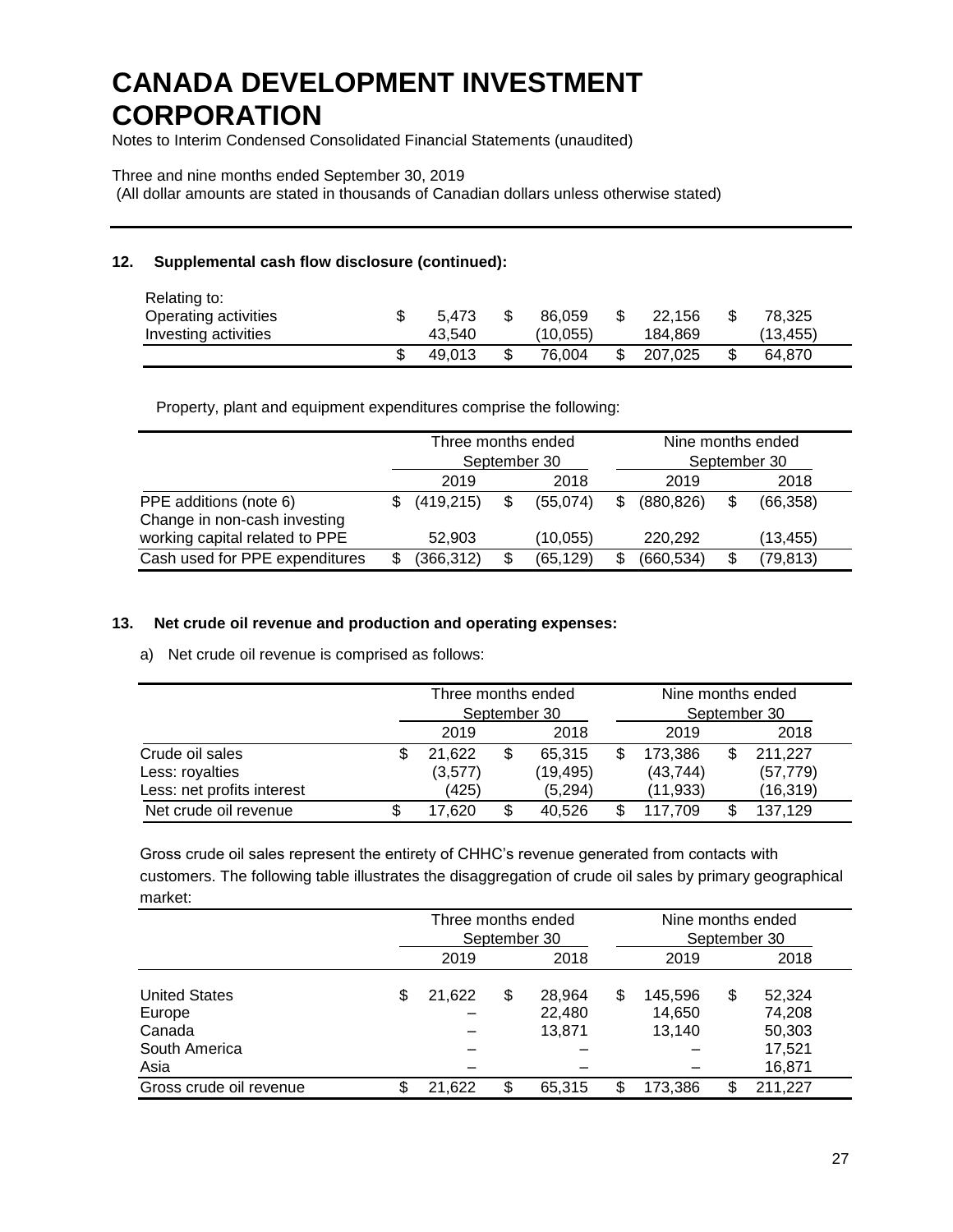Notes to Interim Condensed Consolidated Financial Statements (unaudited)

Three and nine months ended September 30, 2019

(All dollar amounts are stated in thousands of Canadian dollars unless otherwise stated)

## **13. Net crude oil revenue and production and operating expenses (continued):**

b) Operating, transportation and marketing expenses comprise the following:

|                                                                                         | Three months ended<br>September 30 |    |                |    | Nine months ended<br>September 30 |    |                 |  |
|-----------------------------------------------------------------------------------------|------------------------------------|----|----------------|----|-----------------------------------|----|-----------------|--|
|                                                                                         | 2019                               |    | 2018           |    | 2019                              |    | 2018            |  |
| Hibernia Project operating<br>expenses<br>Crude oil transportation and<br>transshipment | \$<br>7.273<br>1,160               | \$ | 5,405<br>1.476 | \$ | 19,763<br>2,963                   | \$ | 14,845<br>4,594 |  |
| Crude oil marketing                                                                     | 28                                 |    | 73             |    | 291                               |    | 329             |  |
|                                                                                         | \$<br>8,461                        | \$ | 6.954          | \$ | 23.017                            | \$ | 19,768          |  |

### **14. Revenue and operating expenses from pipeline operations:**

For the nine months ended September 30, 2019 revenues and operating expenses from TMC's operations, disaggregated by revenue source and type of revenue, are comprised as follows:

| <b>Transportation revenue</b>                                     | S  | 301,041 |
|-------------------------------------------------------------------|----|---------|
| Lease revenue                                                     |    | 45,025  |
| Other revenue                                                     |    | 1,863   |
| Total                                                             | S  | 347,929 |
|                                                                   |    |         |
| Operating and production expenses                                 | S  | 109,909 |
| Salaries and benefits                                             |    | 50,554  |
| Other general and administration costs                            |    | 2,775   |
| Total operating expenses excluding finance costs and depreciation | S. | 163,238 |

Revenues from TMC pipeline operations are primarily earned in Canada with less than 10% originating outside of Canada. The prior year period included only one month of revenue and operating expenses of \$32,683 and \$17,260 respectively.

### **15. Net Profits Interest**

The Net Profits Interest and Incidental Net Profits Interest agreements ("NPI") assigned to CDEV entitle CDEV to receive approximately 10% of the Net Profits generated by the owners of the Hibernia Project for at least the next twelve months. Net Profit is calculated to include gross sales revenue less all eligible costs, transportation costs, capital expenditures, operating costs and royalties. The NPI receipts are recorded as other income.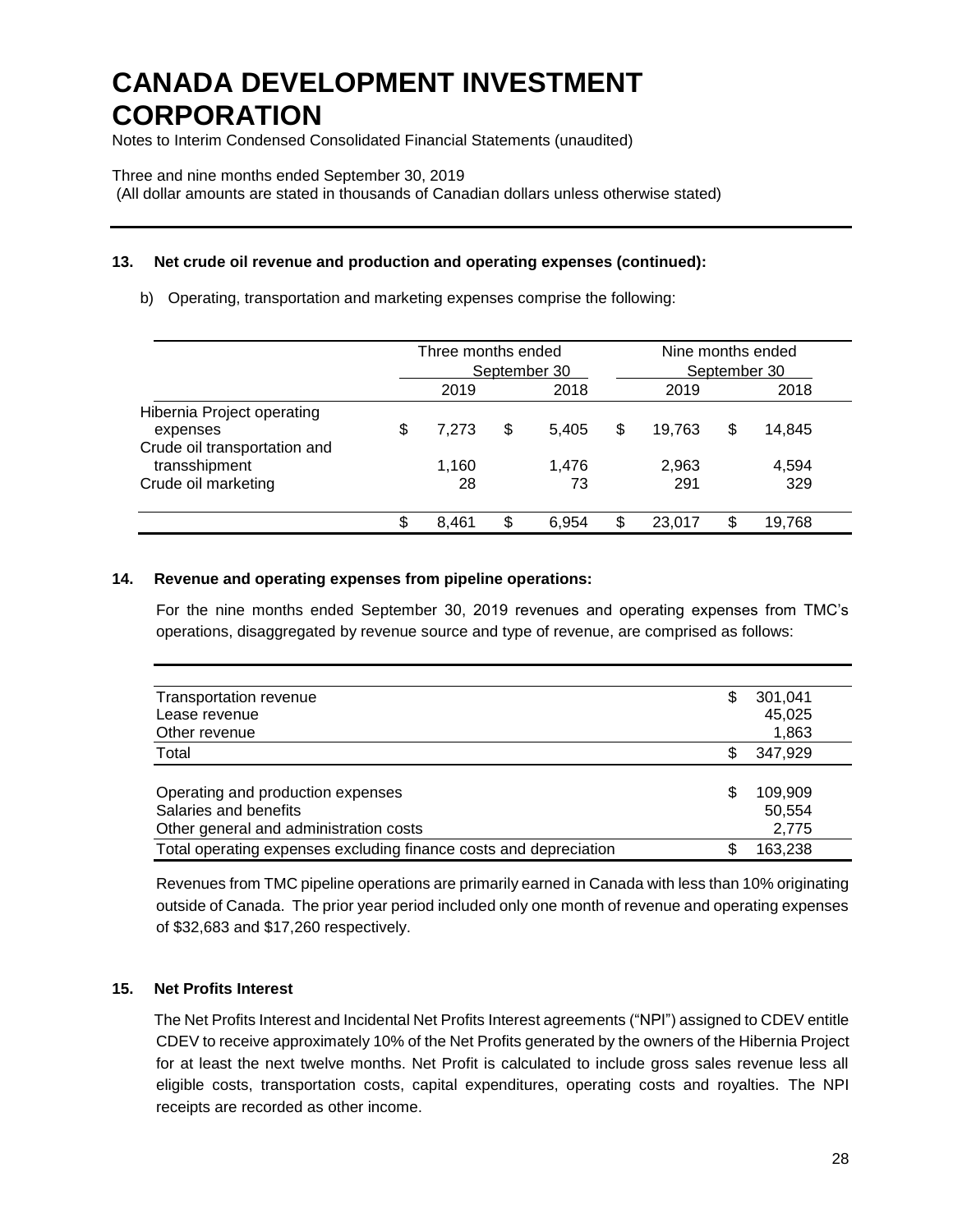Notes to Interim Condensed Consolidated Financial Statements (unaudited)

Three and nine months ended September 30, 2019

(All dollar amounts are stated in thousands of Canadian dollars unless otherwise stated)

### **16. Commitments:**

CDEV's commitments at September 30, 2019 are summarized in the table below and include crude oil transportation and transshipment service arrangements, CHHC's share of Hibernia Project contractual commitments related to drilling and operations, and TMC's purchase of property, plant and equipment ("PPE").

|                                            |  | Remainder 2019 2020-2023 |  |                          |     | Thereafter | Total     |  |  |  |
|--------------------------------------------|--|--------------------------|--|--------------------------|-----|------------|-----------|--|--|--|
| Crude oil transportation and transshipment |  |                          |  |                          |     |            |           |  |  |  |
| services                                   |  | 1.578                    |  | 18,760                   | \$. | 33,785     | \$54,123  |  |  |  |
| Hibernia Project contracts                 |  | 1.073                    |  | 5.132                    |     | 3.889      | 10,094    |  |  |  |
| Pipeline PPE                               |  | 167.143                  |  | $\overline{\phantom{0}}$ |     |            | 167.143   |  |  |  |
| <b>Total Commitments</b>                   |  | 169.794                  |  | 23,892                   |     | \$ 37.674  | \$231,360 |  |  |  |

### **17. Contingencies:**

The Corporation or its subsidiaries, in the normal course of its operations, may become subject to a variety of legal and other claims against the Corporation. Where it is probable that a past event will require an outflow of resources to settle the obligation and a reliable estimate can be made, management accrues its best estimate of the costs to satisfy such claims.

CEI is co-defendant with the Province of Ontario, the Attorney General of Canada, the Canadian Nuclear Safety Commission and BOC Canada Limited in a proposed class action lawsuit brought by certain residents of the municipality formerly known as Deloro in the County of Hastings, Ontario. The lawsuit is based on the alleged contamination of certain properties. CEI has filed a notice of intent to defend. While no liability is admitted, the financial impact on the Corporation, if defence against the action is unsuccessful, is currently not determinable.

The TMEP has been subject to various legal actions to challenge the federal government's approval of the TMEP.

On April 25, 2018, the B.C. Lieutenant Governor in Council referred a question to the B.C. Court of Appeal regarding the constitutionality of draft legislation seeking to impose a requirement for a "hazardous substance permit" on all persons having possession, charge or control of a certain volume of "heavy oil" in the course of operating an industry, trade or business. The draft legislation, if enacted, would likely apply to TMEP. On June 18, 2018, the Court granted 20 persons participatory status in the reference matter, including Trans Mountain Pipeline ULC. The Court heard the reference case on March 18 to March 22, 2019. On May 24, 2019, the Court unanimously opined that it is not within the authority of the B.C. Legislature to enact the proposed legislation. The Province of B.C. filed its Notice of Appeal to the Supreme Court of Canada on June 14, 2019. The Supreme Court of Canada has set a tentative hearing date of January 15, 2020. As a result, a decision is anticipated in the second half of 2020.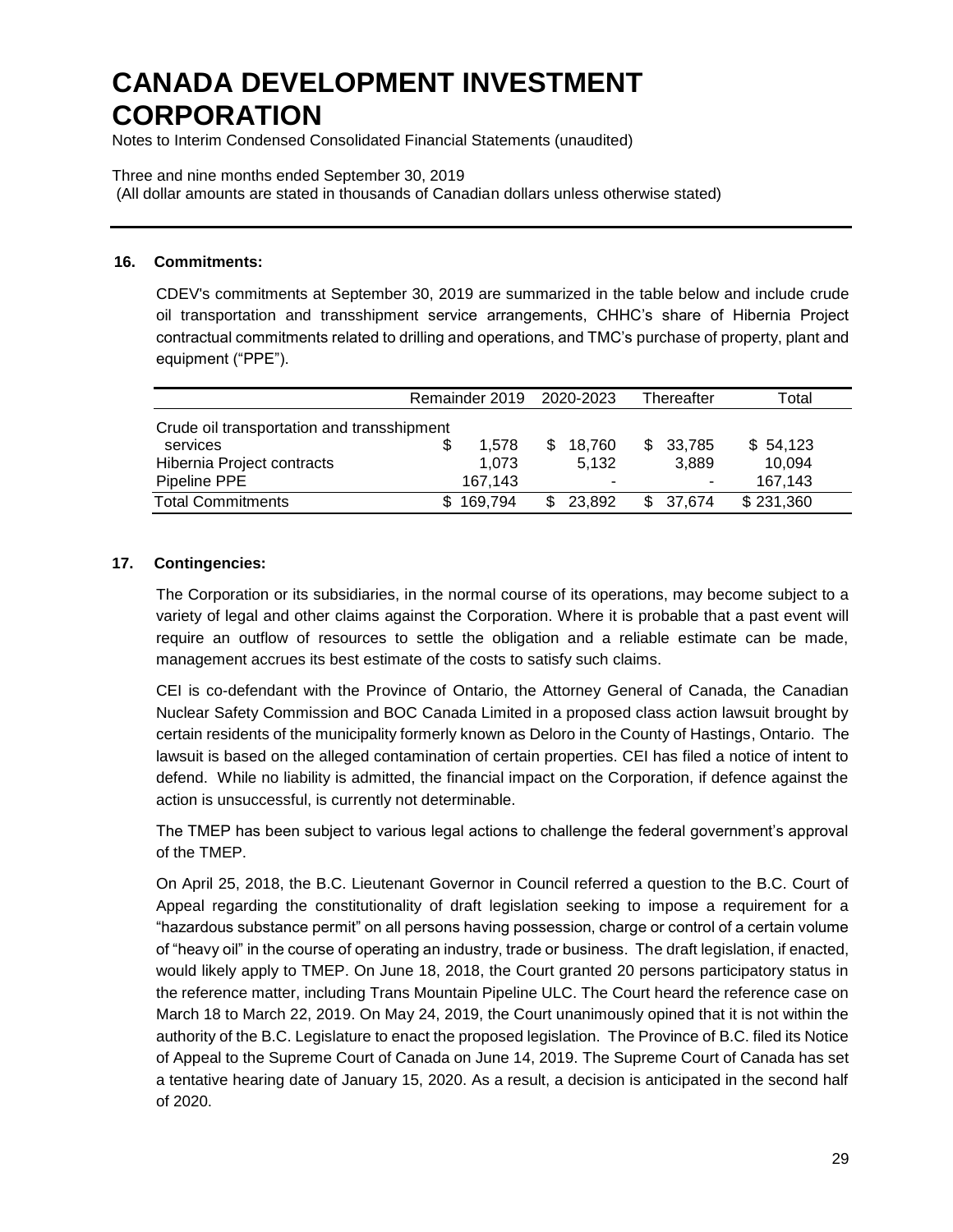Notes to Interim Condensed Consolidated Financial Statements (unaudited)

Three and nine months ended September 30, 2019 (All dollar amounts are stated in thousands of Canadian dollars unless otherwise stated)

### **17. Contingencies (continued):**

On August 30, 2018, the Federal Court of Appeal ("FCA" or "the Court") released its judgment in the matter of *Tsleil-Waututh Nation et al. v. Attorney General of Canada et al.* ("Tsleil-Waututh"). In its decision, the Court quashed the Order in Council approving the TMEP and remitted the matter to the Governor in Council ("GIC") to remedy two areas: the scope of the NEB's review, and Phase III consultations with Indigenous peoples. On the scope of the NEB's review, the Court decided that the NEB's review of the TMEP unjustifiably excluded TMEP-related shipping from the TMEP's definition. The Court determined the GIC must require the NEB to reconsider its recommendation and related conditions. On Phase III consultations with Indigenous peoples, the Court determined that the Government of Canada must re-do its Phase III consultations before the TMEP could be submitted again to the GIC for approval.

On February 22, 2019, the NEB released its Reconsideration Report, in which the NEB concluded that the TMEP is in the Canadian public interest. The NEB recommended that the GIC approve the TMEP subject to 156 conditions, which are measures that the NEB can enforce upon TMPL and the TMEP under its authority as regulator. The NEB's report also contained 16 recommendations to the GIC, which relate to items outside the scope of the NEB's authority and beyond the control of TMPL or the TMEP, but within the authority of the GIC. Management believes the conditions are reasonable and has incorporated these conditions into the TMEP project execution plan.

On June 18, 2019, the GIC issued a new Order in Council approving the TMEP and directing the NEB to grant a Certificate of Public Convenience and Necessity ("CPCN") for the TMEP. The NEB issued the amended CPCN on June 21, 2019, subject to 156 conditions. Further, following consideration of public comments, on July 19, 2019, the NEB issued its decision that it would rely on decisions and orders with respect to the TMEP that were issued prior to the FCA's decision in *Tsleil-Waututh.*

Twelve parties/groups have filed motions with the FCA for leave (the "Leave Motions") to judicially review the new Order in Council re-approving the TMEP. In general, the Leave Motions argue that the NEB, the Government of Canada, and/or the GIC failed to comply with the FCA's decision in *Tsleil-Waututh* in the NEB's Reconsideration hearing and the Phase III consultation process. On September 4, 2019, the FCA dismissed six of the Leave Motions and granted Leave to Appeal for the other six applications. A scheduling Order was provided by the FCA on September 20, 2019 resulting in a hearing for the week of December 16 to December 20, 2019. Subject to any intervening events, a decision may be expected Q1 or Q2 2020.

In addition to the judicial reviews of the NEB Recommendation Report and GIC's order at the FCA, two judicial review proceedings were commenced at the Supreme Court of B.C. by the Squamish Nation and the City of Vancouver. The petitions alleged a duty and failure to consult or accommodate First Nations, and generally, among other claims, that the Province did not conduct a proper provincial environmental assessment before issuing the provincial Environmental Assessment Certificate ("EAC"). The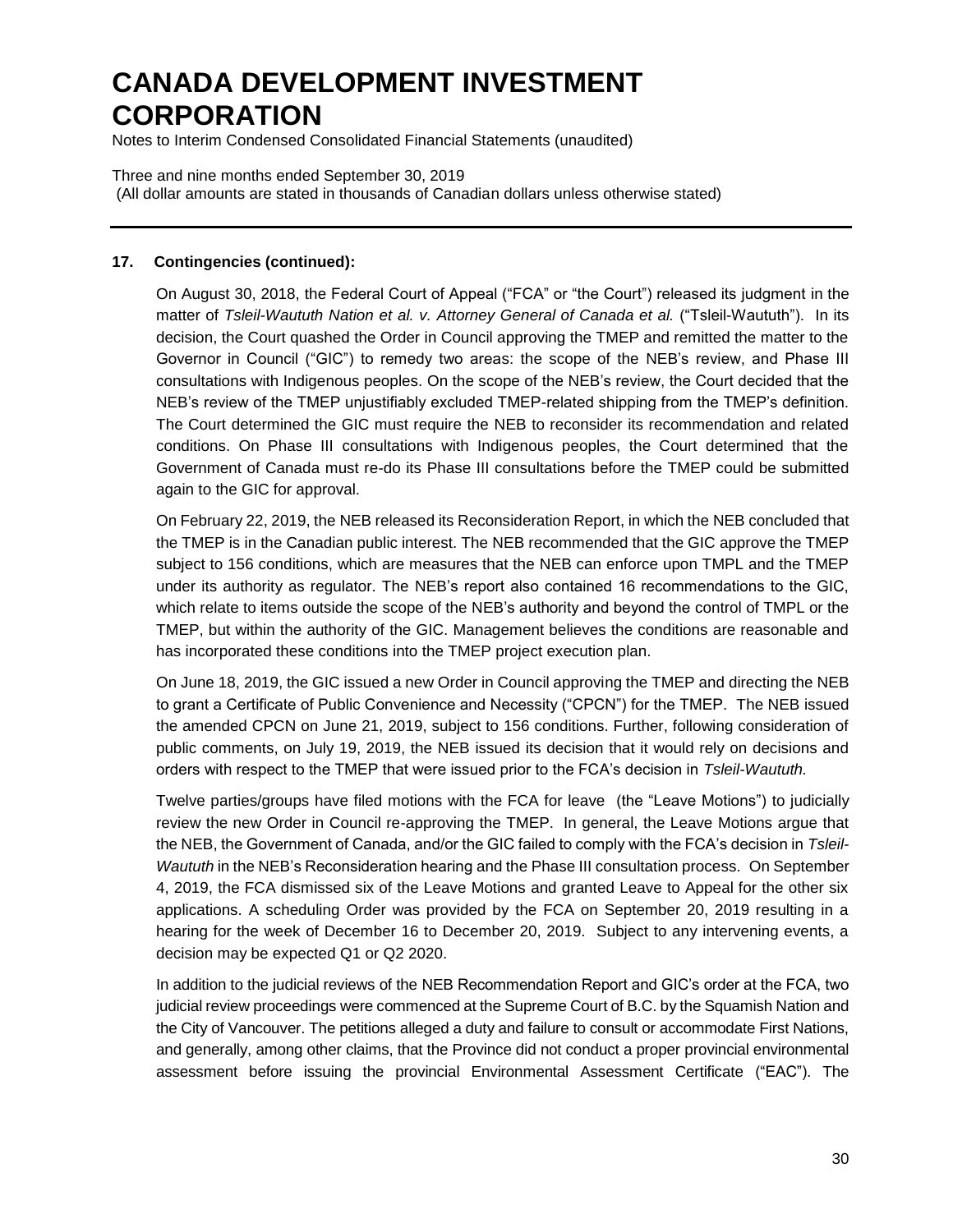Notes to Interim Condensed Consolidated Financial Statements (unaudited)

Three and nine months ended September 30, 2019 (All dollar amounts are stated in thousands of Canadian dollars unless otherwise stated)

### **17. Contingencies (continued):**

Squamish and Vancouver judicial review proceedings were heard in October and November 2017, respectively, and on May 24, 2018, the court dismissed both proceedings. Appeals to the B.C. Court of Appeal ("BCCA") were filed by Vancouver and Squamish and were heard together on May 6 to May 8, 2019. The BCCA released its decision on September 17, 2019. The BCCA dismissed the applications to quash the EAC but allowed both appeals for the limited extent of remitting the conditions to the respective provincial Ministers for reconsideration and consequent adjustment in light of the changes the NEB made to its original report in the reconsideration. The BCCA stated that provincial authority did not extend to "order[ing] assessments that the [NEB] expressly refused to order" and must be limited to conditions within the province's jurisdiction. The Court dismissed all other claims including those related to additional provincial assessment, public consultation, and Indigenous consultation and accommodation.

### **18. Risks to the Corporation:**

The nature of CDEV's consolidated operations expose the Corporation to risks arising from its financial instruments that may have a material effect on cash flows, profit and comprehensive income (loss). The condensed consolidated interim financial statements do not include all financial risk management information and disclosures required in the annual financial statements; they should be read in conjunction with the Corporation's annual financial statements as at December 31, 2018. There have been no changes in the Corporation's financial risk management objectives, policies and processes for measuring and managing these risks since year end.

CDEV is exposed to financial risks including market risk relating to commodity prices, foreign exchange rates and interest rates, as well as credit risk and liquidity risk. A description of the nature and extent of risks arising from the Corporation's financial assets and liabilities can be found in the notes to the annual consolidated financial statements for the year ended December 31, 2018.

Credit risk is the risk of financial loss to the Corporation if a customer or counterparty to a financial instrument fails to meet its contractual obligations and arises primarily from CHHC's trade and other receivables. The composition of the Corporation's trade and other receivables is as follows:

|                                           | September 30, |        |    | December 31, |
|-------------------------------------------|---------------|--------|----|--------------|
|                                           |               | 2019   |    | 2018         |
| Contracts with pipeline shippers          | \$            | 38,256 | \$ | 95,388       |
| Contracts with crude oil customers        |               |        |    | 10,568       |
| Hibernia joint arrangement                |               | 5,443  |    | 4,186        |
| HST/GST input tax credits                 |               | 8,033  |    | 5,430        |
| Working capital adjustment on acquisition |               | 179    |    | 37,019       |
| Other                                     |               | 10,987 |    | 6,388        |
| Trade and other receivables               |               | 62,898 | \$ | 158,979      |
|                                           |               |        |    |              |
| Amount outstanding greater than 90 days   | \$            | 5,057  | \$ | 8,295        |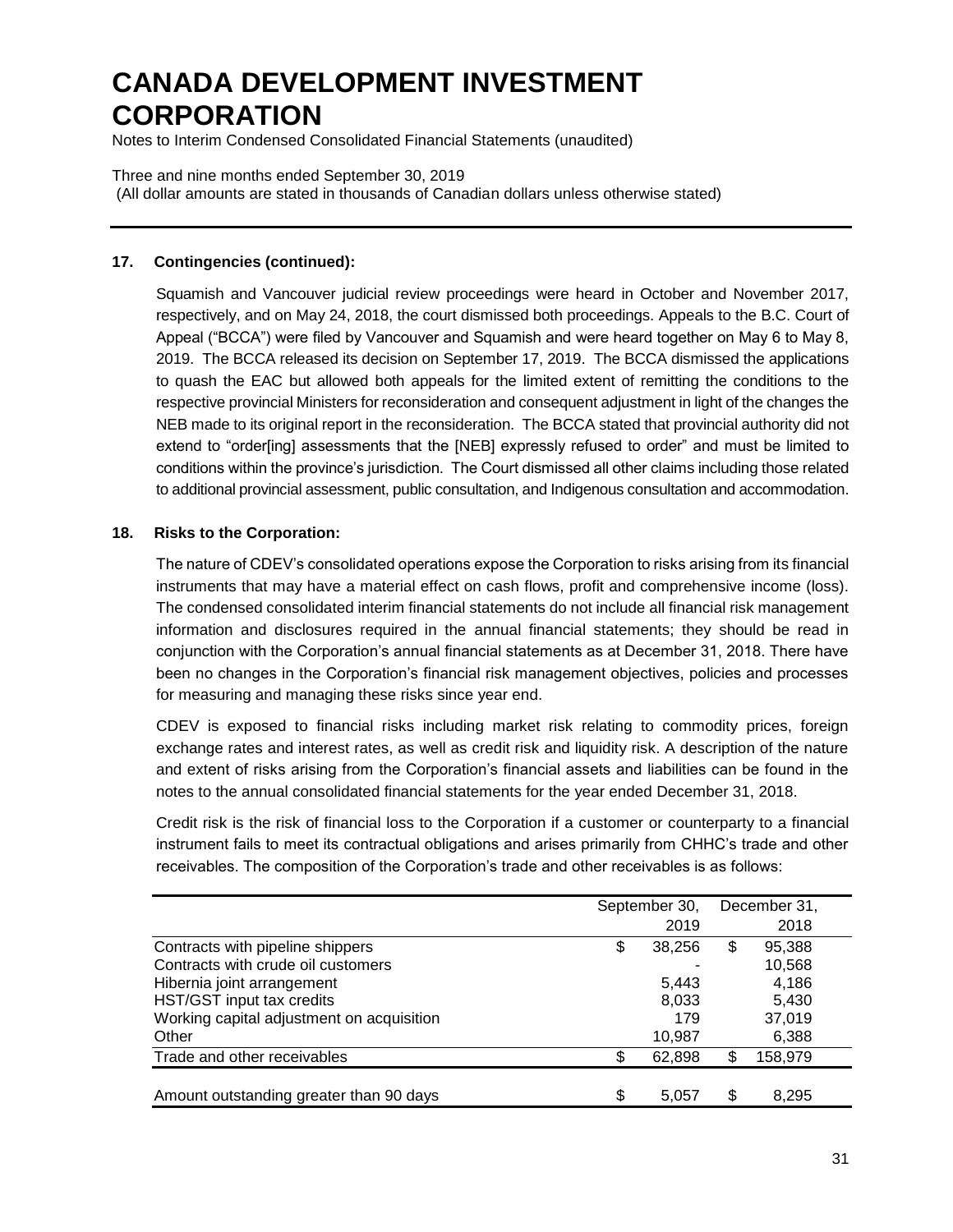Notes to Interim Condensed Consolidated Financial Statements (unaudited)

Three and nine months ended September 30, 2019 (All dollar amounts are stated in thousands of Canadian dollars unless otherwise stated)

### **18. Risks to the Corporation (continued):**

The Corporation applies a simplified approach to providing for expected credit losses (ECLs), using the lifetime ECLs provision for all trade receivables. To measure the ECLs provision related to trade receivables, the Corporation applies a provision matrix based on the number of days past due. Due to the high credit quality of the Corporation's counterparties, the ECL provision at September 30, 2019 is insignificant.

The Corporation's cash and cash equivalents (including those held in escrow and investments held for future abandonment and risk fund) are exposed to investment-grade Canadian banks and financial institutions and the Government of Canada. All cash equivalents and short-term investments are purchased from issuers with a credit rating of R1 High by Dominion Bond Rating Service. Accordingly the ECLs provision at September 30, 2019 related to cash and cash equivalents and investments is insignificant.

The Corporation realized no actual impairment losses during the three and nine months ended September 30, 2019 or 2018.

Fair value of financial instruments:

The following table shows the carrying amounts and fair values of restricted investments and loans payable including their levels in the fair value hierarchy at September 30, 2019 and December 31, 2018:

|                              |                |           |           | Carrying amounts | Fair value |           |  |  |  |
|------------------------------|----------------|-----------|-----------|------------------|------------|-----------|--|--|--|
|                              | Classification | Hierarchy | 2019      | 2018             | 2019       | 2018      |  |  |  |
| <b>Financial assets</b>      |                |           |           |                  |            |           |  |  |  |
| Restricted investments       | <b>FVTPL</b>   | Level 2   | 71.073    | 54.783           | 71.073     | 54,783    |  |  |  |
| <b>Financial liabilities</b> |                |           |           |                  |            |           |  |  |  |
| Loans payable                | Amortized cost | Level 2   | 5,355,000 | 5,290,000        | 5,355,000  | 5,290,000 |  |  |  |

Fair values for the restricted investments are determined based on observable prices and inputs for similar instruments available in the market, utilizing widely accepted cash flow models to value such instruments. The fair value of loans payable is estimated by discounting the future contractual cash flows at the current market interest rate that is available to the Corporation for similar financial instruments.

The carrying amounts of cash and cash equivalents, restricted cash, short term investments, trade and other receivables, investments held for future obligations and trade and other payables are a reasonable approximation of their fair value due to their short term to maturity.

There were no movements between levels in the fair value hierarchy during the period.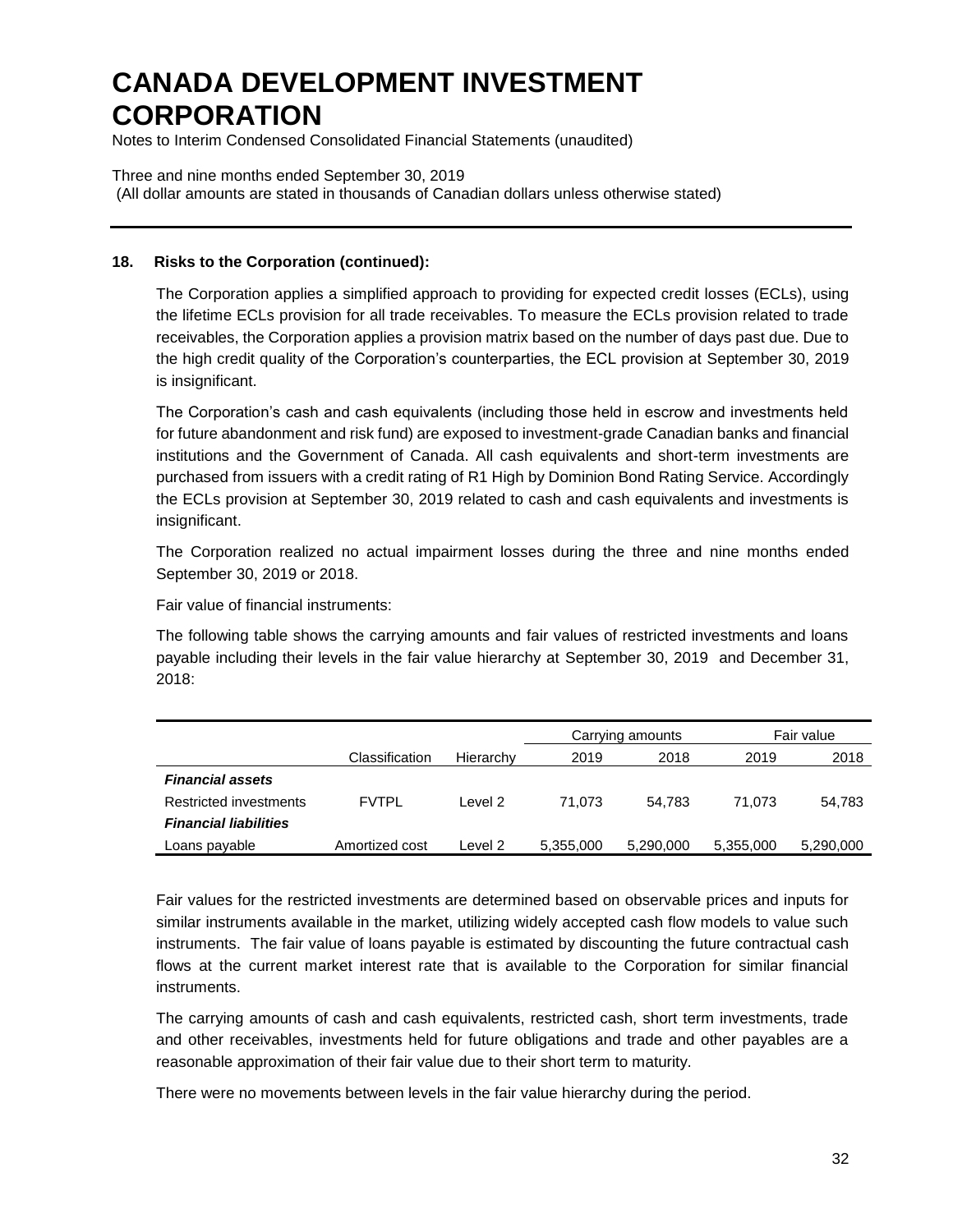Notes to Interim Condensed Consolidated Financial Statements (unaudited)

Three and nine months ended September 30, 2019 (All dollar amounts are stated in thousands of Canadian dollars unless otherwise stated)

#### **19. Related party transactions:**

The Corporation is related in terms of common ownership to all Canadian federal government departments, agencies and Crown corporations. The Corporation may enter into transactions with some of these entities in the normal course of business under its stated mandate.

On August 23, 2019 CDEV and Natural Resources Canada executed a Memorandum of Understanding that assigned the Net Profits Interest and Incidental Net Profits Interest agreements to CDEV effective for net profit receipts due at the end of September 2019. CDEV paid no remuneration for these agreements.

CDEV paid no dividends to the Government of Canada during the three and nine months ended September 30, 2019 or September 30, 2018. CDEV repaid a \$500 million loan to the Government's Canada Account during the first quarter of 2019 and received loan proceeds of \$565 million in the nine months ended September 30, 2019.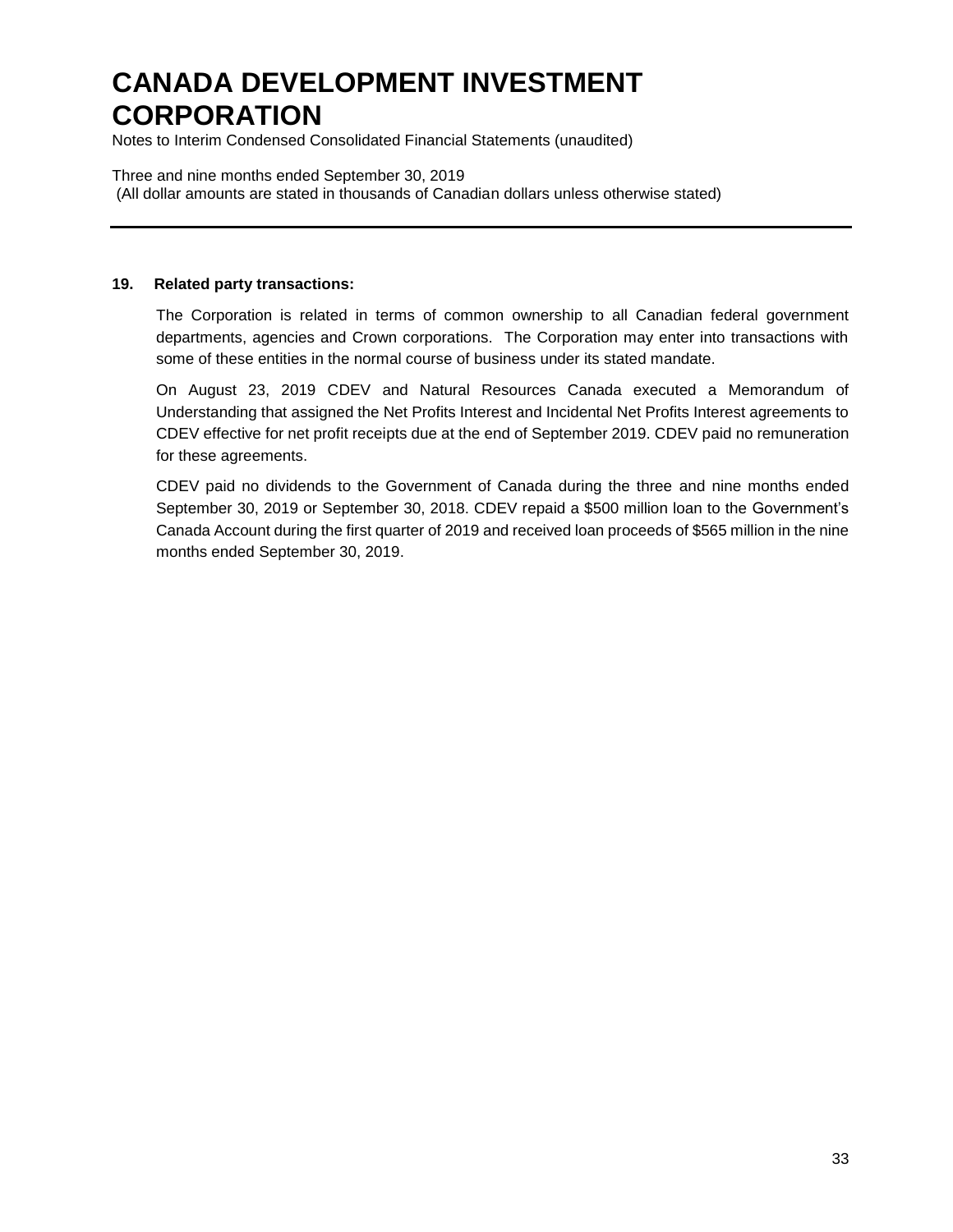Notes to Interim Condensed Consolidated Financial Statements (unaudited)

#### Three and nine months ended September 30, 2019

(All dollar amounts are stated in thousands of Canadian dollars unless otherwise stated)

#### **20. Supplementary information:**

The consolidated financial statements of the Corporation include 100% of the assets, liabilities, revenues and expenses of TMC, CHHC as follows. CDEV corporate, CEI and TMP Finance are grouped as Others:

|                                         | Nine months ended September 30, 2019 |                |    |                            |                   |     |                 |    |             |     |                |                     |         |                           |
|-----------------------------------------|--------------------------------------|----------------|----|----------------------------|-------------------|-----|-----------------|----|-------------|-----|----------------|---------------------|---------|---------------------------|
|                                         |                                      | <b>TMC</b>     |    | <b>IFRS</b>                |                   |     | <b>TMC</b>      |    |             |     |                |                     |         |                           |
|                                         |                                      | (US GAAP)      |    | <b>Adjustments</b>         |                   |     | (IFRS)          |    | <b>CHHC</b> |     | <b>Others</b>  |                     |         | Eliminations Consolidated |
| <b>Statement of Comprehensive</b>       |                                      |                |    |                            |                   |     |                 |    |             |     |                |                     |         |                           |
| Income:                                 |                                      |                |    |                            |                   |     |                 |    |             |     |                |                     |         |                           |
| <b>Revenues:</b>                        |                                      |                |    |                            |                   |     |                 |    |             |     |                |                     |         |                           |
| <b>Transportation revenue</b>           | \$                                   | 261.485        | Ś  | 39.556                     | $\left( 1\right)$ | Ś   | 301.041         | Ś  |             | \$  |                |                     | \$      | 301,041                   |
| Lease Revenue                           | \$                                   | 45,025         |    |                            |                   | \$  | 45,025          |    |             |     |                |                     | Ś       | 45,025                    |
| Net Crude oil revenue                   |                                      |                |    |                            |                   |     |                 |    | \$117,177   | \$  |                | \$<br>532           | \$      | 117,709                   |
| Other income/FX                         | \$                                   | 1,862          |    |                            |                   | \$  | 1,862           | Ś  | 3,251       | \$. | 3,536          | \$<br>(1,969)       | \$      | 6,680                     |
|                                         | \$                                   | 308,372        |    |                            |                   | \$  | 347,928         |    | \$120,428   | \$  | 3,536          | \$<br>$(1,437)$ \$  |         | 470,455                   |
| <b>Expenses:</b>                        |                                      |                |    |                            |                   |     |                 |    |             |     |                |                     |         |                           |
| Depletion and depreciation              | \$                                   | 75,270         | \$ | 6,728                      | (2)               | \$  | 81,998          | \$ | 36,595      | \$  | 81             |                     | \$      | 118,674                   |
| Operating and production                | \$                                   | 110,464        | \$ | (555)                      |                   | \$  | 109,909         | \$ | 23,017      | \$  |                |                     | \$      | 132,926                   |
| <b>Salaries and Benefits</b>            | Ś                                    | 48,073         | \$ | 2.481                      | (3)               | Ś   | 50,554          | Ś  | 1,279       | \$  | 1,104          |                     | Ś       | 52,937                    |
| Other and FX                            | \$                                   | 5,503          | Ś  | (1,969)                    |                   | \$  | 3,534           | \$ | 2,870       | \$  | 7,266          | \$<br>(111)         | \$      | 13,559                    |
|                                         | \$                                   | 239,310        |    |                            |                   | \$  | 245,995         | \$ | 63,761      | \$  | 8,451          | \$<br>(111)         | \$      | 318,096                   |
| <b>Finance Costs</b>                    |                                      |                |    |                            |                   |     |                 |    |             |     |                |                     |         |                           |
| <b>Equity AFUDC</b>                     | \$                                   | 62,447         | \$ | $(62, 447)$ <sup>(4)</sup> |                   | \$  |                 |    |             | \$  |                |                     | \$      |                           |
| Unwind of Discount                      | \$                                   |                | \$ | $(7,209)$ <sup>(4)</sup>   |                   | Ś   | $(7,209)$ \$    |    | (1, 919)    | \$  | (111)          |                     | \$      | (9, 239)                  |
| Net Interest (expense)                  | \$                                   | $(64, 210)$ \$ |    | (35, 542)                  | (4)               | \$  | (99, 752)       | \$ | 3,199       | \$  | $(50,014)$ \$  | (1,855)             | \$      | (148, 422)                |
|                                         | \$                                   | (1,763)        |    |                            |                   | \$  | $(106, 961)$ \$ |    | 1,280       | \$  | $(50, 125)$ \$ | (1,855)             | $\zeta$ | (157, 661)                |
| Earnings/loss before tax                | \$                                   | 67,299         |    |                            |                   | \$  | (5,028)         | Š. | 57,947      | \$  | $(55,040)$ \$  | $(3, 181)$ \$       |         | (5,302)                   |
| Taxes (recovery)                        | \$                                   | $(39, 975)$ \$ |    | (12, 887)                  | (5)               | \$  | (52, 862)       | \$ | 17,493      | \$  |                |                     | \$      | (35, 369)                 |
| <b>Net Income</b>                       | \$                                   | 107,274        |    |                            |                   | \$  | 47,834          | \$ | 40,454      | \$  | (55,040)       |                     | \$      | 30,067                    |
| <b>Other Comprehensive Income</b>       | \$                                   | (8, 832)       | Ŝ. | (11.592)                   | (6)               | Ś   | (20, 424)       | -Ś |             | Ś   |                |                     | Ś       | (20.424)                  |
| <b>Statement of Financial Position:</b> |                                      |                |    |                            |                   |     |                 |    |             |     |                |                     |         |                           |
| Assets:                                 |                                      |                |    |                            |                   |     |                 |    |             |     |                |                     |         |                           |
| Current                                 | \$                                   | 211,648        | \$ | $(5,064)$ <sup>(7)</sup>   |                   | \$. | 206,584         |    | \$147,878   |     | \$130,379      | \$<br>$(36,833)$ \$ |         | 448,008                   |
| Non-Current                             |                                      | 6,528,413      |    | 529,158 (8)                |                   |     | 7,057,571       |    | 398,120     |     | 5,593,817      | (5,565,312)         |         | 7,484,196                 |
|                                         | Ś                                    | 6,740,061      | \$ | 524,094                    |                   |     | \$7,264,155     |    | \$545,998   |     | \$5,724,196    | \$ (5,602,145) \$   |         | 7,932,204                 |
| <b>Liabilities</b>                      |                                      |                |    |                            |                   |     |                 |    |             |     |                |                     |         |                           |
| <b>Current liabilities</b>              | \$                                   | 502,733        | \$ | (6, 587)                   |                   |     | 496,146         | \$ | 14,724      | \$  | 66,958         | \$<br>$(36,833)$ \$ |         | 540,995                   |
| Non-current liabilities                 |                                      | 3,749,611      |    | 634,319 (9)                |                   |     | 4,383,930       |    | 189,881     |     | 5,363,204      | (2,899,600)         |         | 7,037,415                 |
|                                         | \$                                   | 4,252,344      | \$ | 627,732                    |                   |     | \$4,880,076     |    | \$204,605   |     | \$5,430,162    | \$ (2,936,433) \$   |         | 7,578,410                 |
| <b>Equity</b>                           | \$                                   | 2.487.717      | \$ | (103, 638)                 | (10)              |     | \$2,384,079     |    | \$341,393   | \$  | 294,034        | \$ (2,665,712) \$   |         | 353,794                   |
|                                         | \$                                   | 6,740,061      | \$ | 524,094                    |                   |     | \$7,264,155     |    | \$545,998   |     | \$5,724,196    | \$ (5,602,145) \$   |         | 7,932,204                 |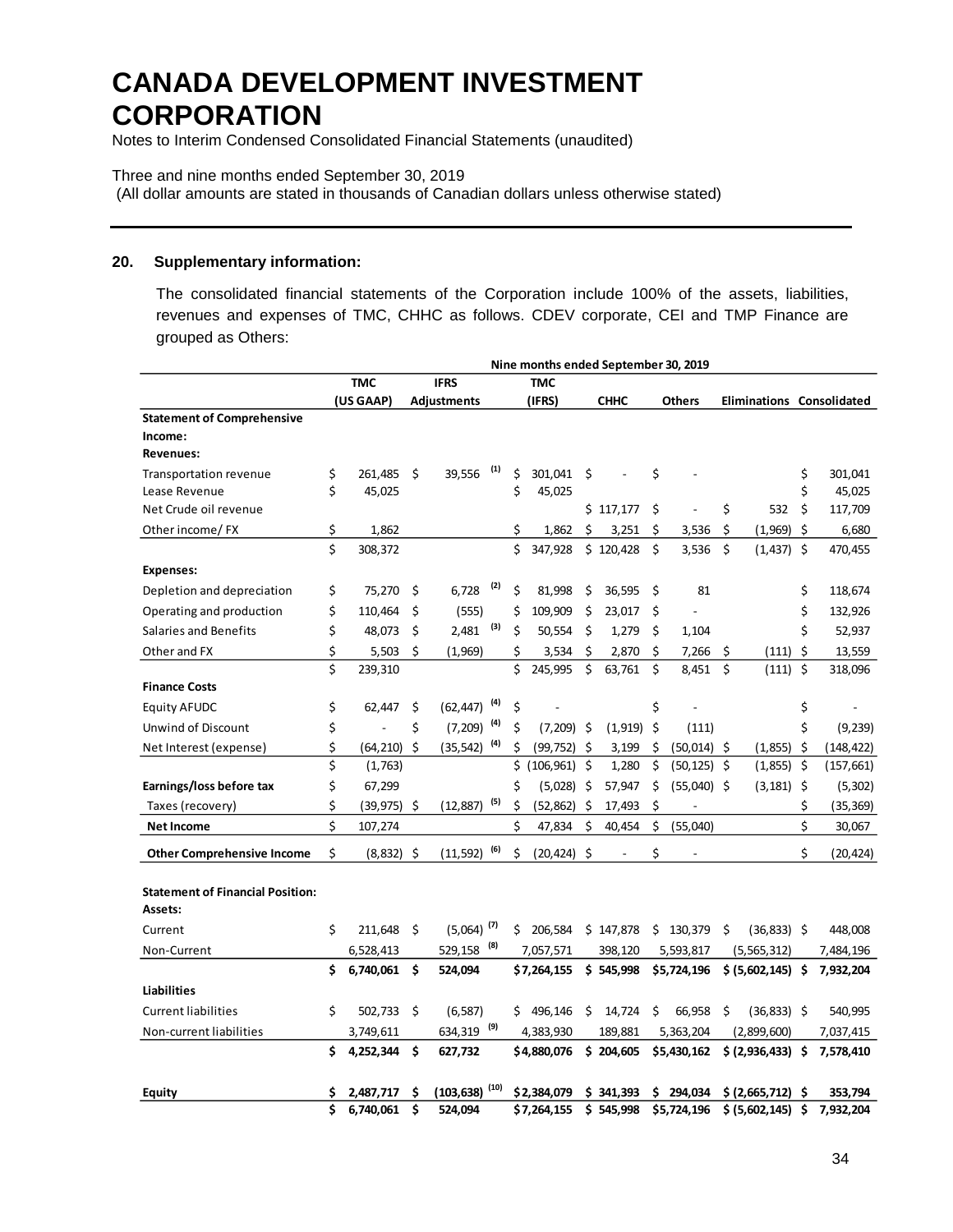Notes to Interim Condensed Consolidated Financial Statements (unaudited)

Three and nine months ended September 30, 2019 (All dollar amounts are stated in thousands of Canadian dollars unless otherwise stated)

### **20. Supplementary information (continued):**

TMC prepares its financial statements in accordance with accounting principles generally accepted in the United States of America ("US GAAP"). IFRSs require that a parent shall prepare its consolidated financial statements using uniform accounting policies for like transactions and other events in similar circumstances. As a result, TMC adjusted its financial data under US GAAP, to conform to IFRS. These accounting adjustments are presented in the column "Adjustments - IFRS" and are detailed below:

1) Transportation revenue: Under US GAAP, TMC applies the provisions of ASC 980 Regulated Operations under which the timing of recognition and treatment of certain revenues may differ from that otherwise expected under IFRS. Under IFRS, revenue is recognized in accordance with IFRS 15. Under US GAAP TMC recognizes TMPL transportation revenue ratably over time based on TMPL's annual revenue requirement, as adjusted for spending on flow through items included in TMPL's Incentive Toll Settlement ("ITS") agreement. The difference between revenue requirement under the ITS and tolls invoiced leads to an adjustment which will either debit revenue (if tolls invoiced are higher than revenue requirement under the ITS) or credit revenue (if tolls invoiced are lower than revenue requirement under the ITS). Under IFRS, revenue is recognized based on volume shipped and tolls invoiced, with no adjustments for over or under-collection of revenue requirement.

2) Depreciation is higher under IFRS due to a higher fixed asset base as a result of the recognition of an asset retirement obligation ("ARO") and the corresponding asset retirement cost. Due to the significant uncertainty around the timing and scope of abandonment, no ARO is recorded under US GAAP, resulting in a correspondingly lower fixed asset base, and lower depreciation under US GAAP.

3) Salaries and benefits expense is higher under IFRS due to differences in the recognition of pension expense under the two accounting frameworks. Under IFRS, remeasurements of plan assets and liabilities are reflected immediately in net income, while under US GAAP certain gains and losses within the plans are recognized in other comprehensive income and amortized into net income over a longer period.

4) Under US GAAP ASC 980, an Allowance for Funds Used During Construction ("AFUDC") is included in the cost of property, plant and equipment and is depreciated over future periods as part of the total cost of the related asset. AFUDC includes both an interest component and, if approved by the regulator, a cost of equity component which are both capitalized based on rates set out in a regulatory agreement. The interest component of AFUDC results in a reduction in interest expense and the equity component of AFUDC is recognized as finance income. Under IFRS, there is no recognition of AFUDC, and interest is capitalized by applying a capitalization rate to the expenditures on qualifying assets or Construction work in Progress as defined in IAS 23 *Borrowing Costs*. An unwind of a discount of the decommissioning obligation under IFRS is also included in finance cost IFRS adjustments. Under US GAAP there is no decommissioning obligation to unwind.